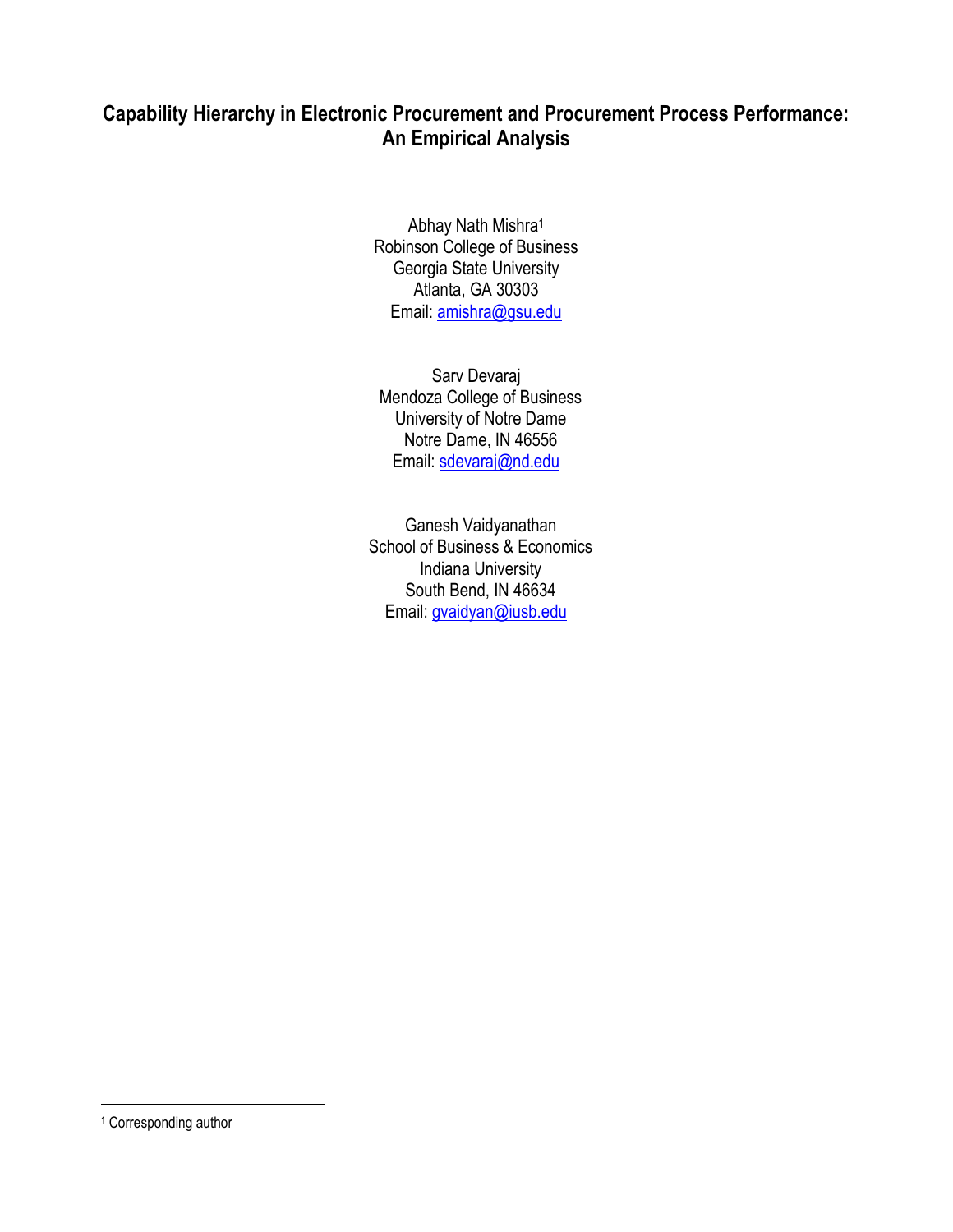# **Capability Hierarchy in Electronic Procurement and Procurement Process Performance: An Empirical Analysis**

#### **Abstract**

This paper examines the interrelationship between two hierarchically-structured functional capabilities pertinent in the organizational procurement process, and the impact of these capabilities on procurement process performance. These functional capabilities operate at different levels in an organization's procurement process. We draw upon resource- and knowledge-based views of the firm to theorize that in this hierarchy of information technology-enabled procurement capabilities, the higher-level capability – procurement integration competence – enables firms to develop and deploy a lower-level capability – digital procurement competence. Further, we theorize that the lower-level capability impacts procurement process performance directly and completely mediates the relationship between higher-level capability and performance. Thus, although performance is impacted directly only by the lower-level capability, the higherlevel capability facilitates the development and use of the lower-level capability. Our research model is tested using survey data from a large sample of 412 manufacturing firms. The results provide strong support for the proposed research model. In particular, we find that as hypothesized, the impact of procurement integration competence on performance is completely mediated by digital procurement competence. Our results suggest that when examined at the procurement process level, the impact of higher-level capabilities may be manifested completely through the lower-level capabilities. Theoretical and practical implications of the research are discussed.

**Keywords:** Capability hierarchy, digital procurement competence, electronic procurement, procurement capabilities, procurement integration competence, second-order construct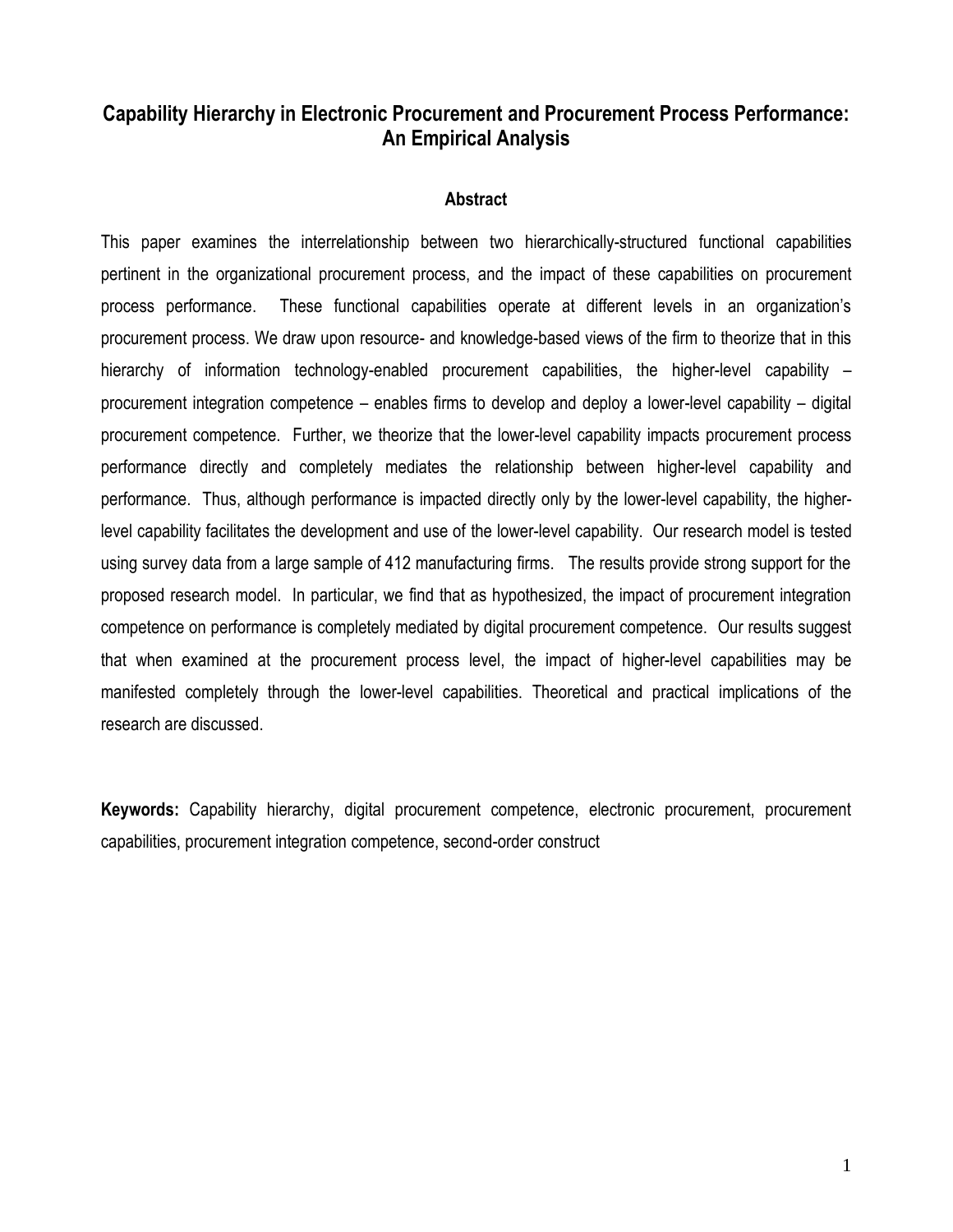## **1. Introduction**

"Purchasing is by far the largest single function at AT&T. Nothing we do is more important." (An executive vice president of AT&T quoted in Monczka et al. 2002)

The procurement function has been identified as a key focus area for contemporary firms to remain costeffective and competitive in an environment characterized by increasing global competition and declining profit margins (Barratt and Barratt, 2011; Frohlich, 2002; Hill and Scudder, 2002; Monczka et al., 2002; Tazelaar and Snijders, 2013). This is particularly true for manufacturing firms which spend up to 80% of their revenues on the procurement of products and services (Zenz and Thompson, 1994). Realizing the importance of procurement, and in an attempt to improve their operations proactively to respond to cost and revenue pressures, manufacturing firms have taken several steps to streamline the procurement function and the entire value chain (Hill et al., 2009; Johnson and Whang, 2002; Peleg et al., 2002). One such measure comprises the implementation of technological innovations, such as electronic procurement. Several firms, such as Dell, GE, Cisco systems, IBM and Walmart have implemented electronic procurement and obtained significant economic payoffs. The use of e-procurement applications has allowed these firms to attain a wide range of benefits including reduced cycle time and cost, improved accuracy, better coordination with partners, and enhanced financial performance (Barua et al., 2001; Frohlich, 2002; Mishra et al., 2007; Rai and Tang, 2010).

Although the procurement process and the use of innovative information technologies have been examined in significant detail in extant research (Hill et al., 2009; Mithas et al., 2008; Rabinovich et al., 2003; Rai et al., 2006; Rosenzweig, 2009), relatively little research attention has been paid in operations literature to capabilities that facilitate performance enhancements in processes (Hayes et al., 2005; Menor et al., 2007; Schroeder et al., 2002). An emphasis on organizational capability, defined as an organization's ability to perform repeatedly and reliably a task which is related to its capacity for creating value (Grant, 1996; Helfat and Peteraf, 2003), is essential to disentangle value creation mechanisms in business processes. As innovative information systems are increasingly applied in novel ways in interconnected business processes to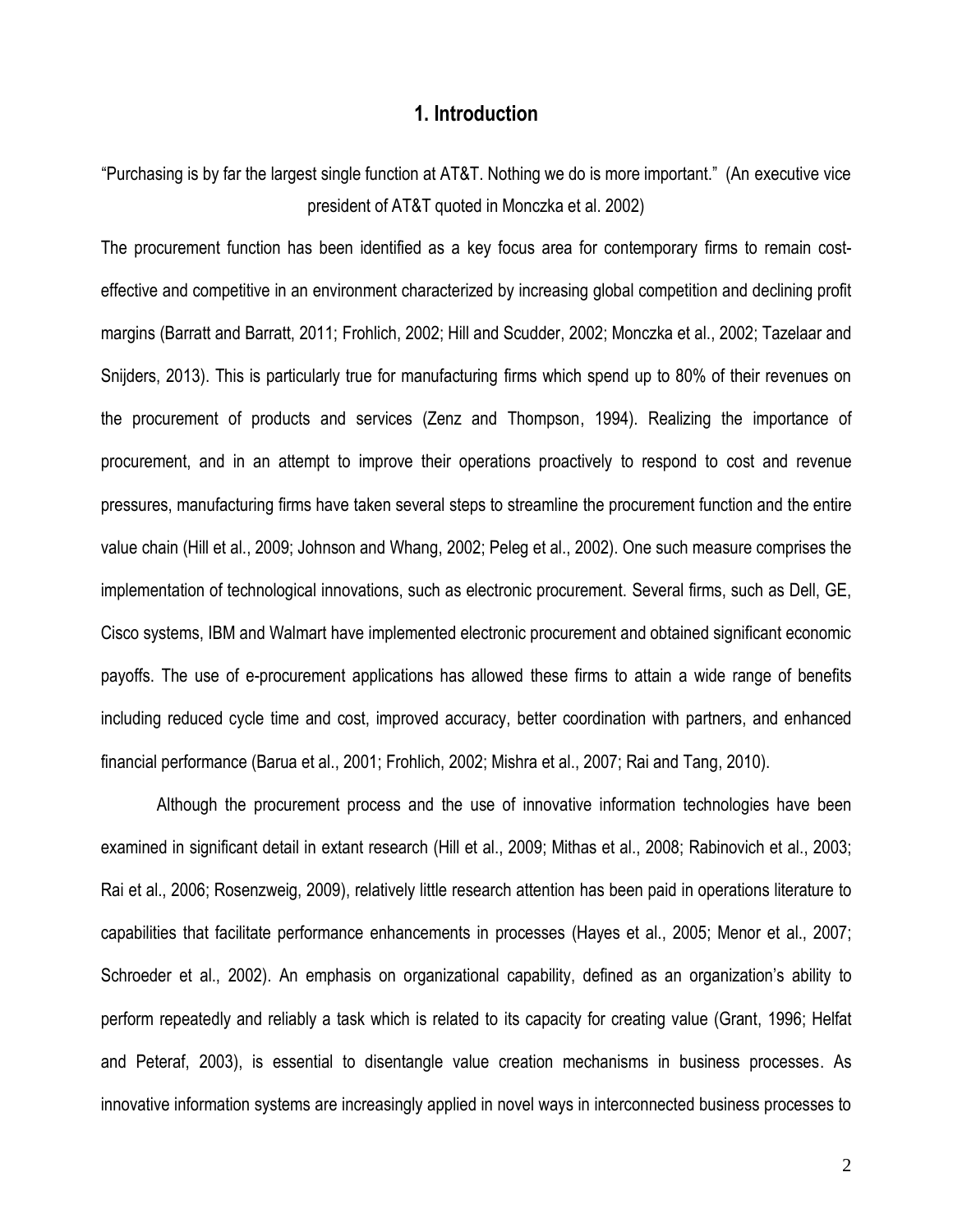create value, organizations craft and draw upon new capabilities that need to be examined in detail. It is important to note that these capabilities are pertinent at different levels. For instance, some capabilities may apply at the level of the entire process, such as, logistics, inventory management and procurement, whereas others may be applicable at the level of a focused task, such as searching, ordering, invoicing and restocking. Additionally, some capabilities may be technology-enabled while others may either be antecedents to or consequences of such capabilities.

These distinctions among capabilities, the bedrock of value creation in various business processes, have not been emphasized in extant literature in operations management. Researchers have suggested that extant literature in operations has focused on linking operations structure and information infrastructure, and needs to move beyond these concerns to examine how capabilities enable firms to gain advantages in business processes (e.g., Barney and Arikan, 2001; Menor et al., 2007). Additionally, the relationship between these capabilities and how they impact performance is lacking in the literature (Clark, 1996; Menor et al., 2007; Rai et al., 2006). As a result of the sparse focus in the literature on capabilities and the relationships between them, scholars and practitioners lack insights on how firms create, deploy and leverage capabilities at various levels; how these capabilities are interrelated and work in conjunction with each other; and how these capabilities are related to process performance (Menor et al., 2007; Salvato and Rerup, 2010). Because developing process capabilities is a long-term endeavor, it is important for managers to analyze and recognize where and how to invest valuable financial resources to develop and leverage these capabilities.

In this paper, we address the gap in the literature by providing a capability-focused examination of electronic procurement. A focus on capabilities relevant in electronic procurement is appropriate for two important reasons. First, although Internet technologies increasingly play a crucial role in supporting the procurement process, and a number of firms have adopted and benefitted from them, Internet use or its impact is still not uniform in firms (Dong et al., 2009). In fact, there is considerable heterogeneity in the capabilities of firms and the extent and manner in which they implement e-procurement applications (Kioa and Zapf, 2002;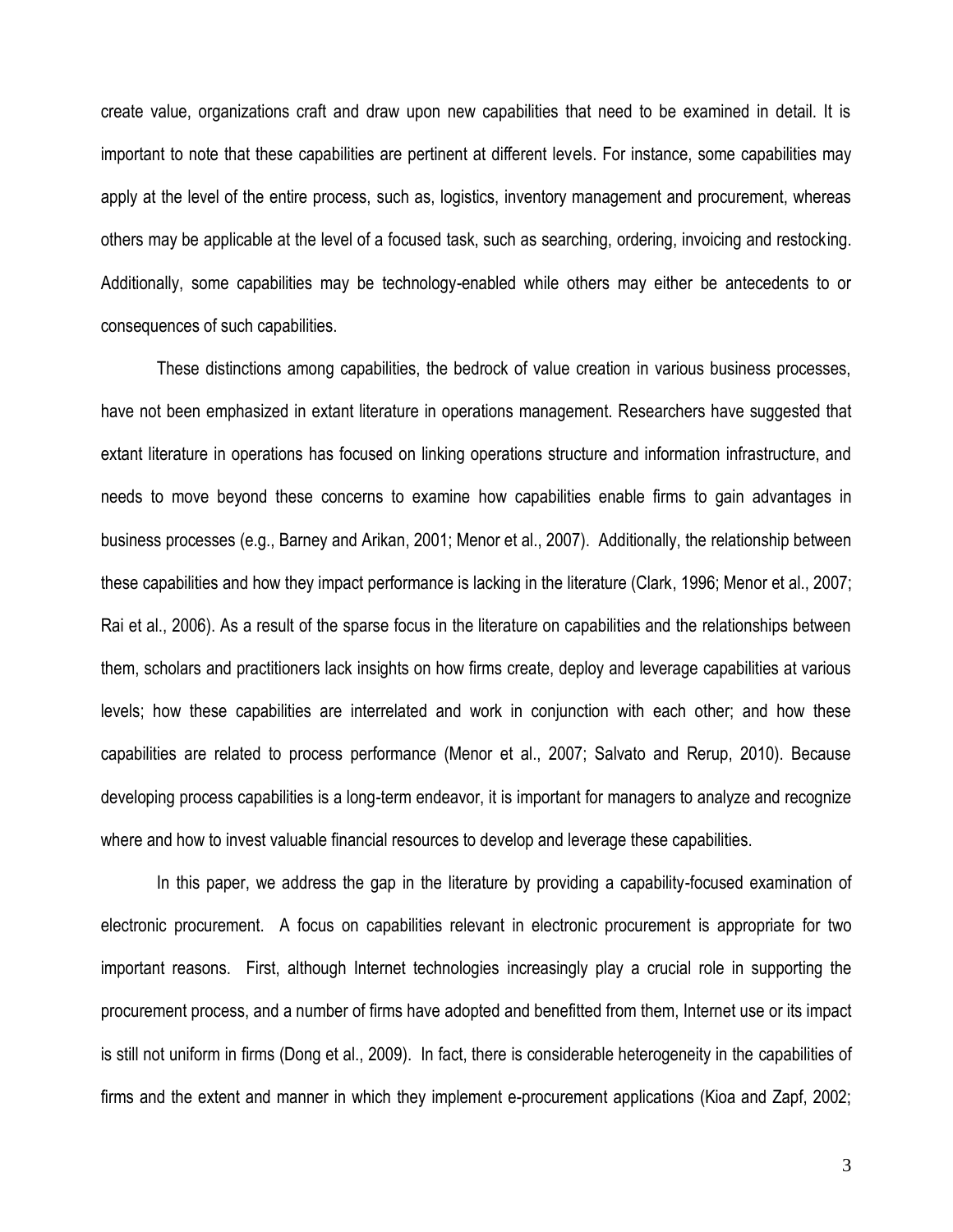Mishra et al., 2007). Thus, it is important to understand how firms differ in their procurement requirements, processes and capabilities, and how such differences impact performance (Ramsay, 2001).

Second, it is important to examine the interrelationship between various capabilities in the electronic procurement context because firm capabilities can be built at different, hierarchically structured levels. Unbundling capabilities at various levels, and empirically tracing the links between them and process performance can provide insights on how capabilities impact performance and where the sources of performance advantages lie in the firm (Salvato and Rerup, 2010; Schreyögg and Kliesch-Eberl, 2007). Although several scholars have issued research calls to examine how various capabilities may streamline firm processes and enhance performance (e.g., Boyer et al., 2005; Malhotra et al., 2005; Sambamurthy et al., 2003), and despite theoretical work on capability hierarchy (Collis, 1994; Grant, 1996), empirical research on the hierarchy of functional capabilities and its impact on performance is sparse in the literature.

We posit that there are hierarchies among organizational procurement capabilities wherein higherlevel capabilities enable the creation and use of lower-level capabilities in a related, technology-enabled context. We identify a key higher-level capability, procurement integration competence, which enables the creation and use of a lower-level capability, digital procurement competence.The lower-level capability is technology-enabled, closer to the actual procurement activities performed, and impacts performance directly. We estimate our research model with data obtained from a large-scale survey of 412 manufacturing firms in the context of procurement of production goods.

This paper contributes to the literature in several ways. First, we develop an IT-enabled functional capability hierarchy that conceptualizes higher-level and lower-level procurement capabilities, and examines their impact on procurement process performance. Considering that the functional capability hierarchy has been sparsely studied in the literature, and that current theorizing has not considered the possibility of capability hierarchies within a business process or function, with process-level capabilities conceptualized at one level, this paper helps foster research in a new domain that is at the intersection of operations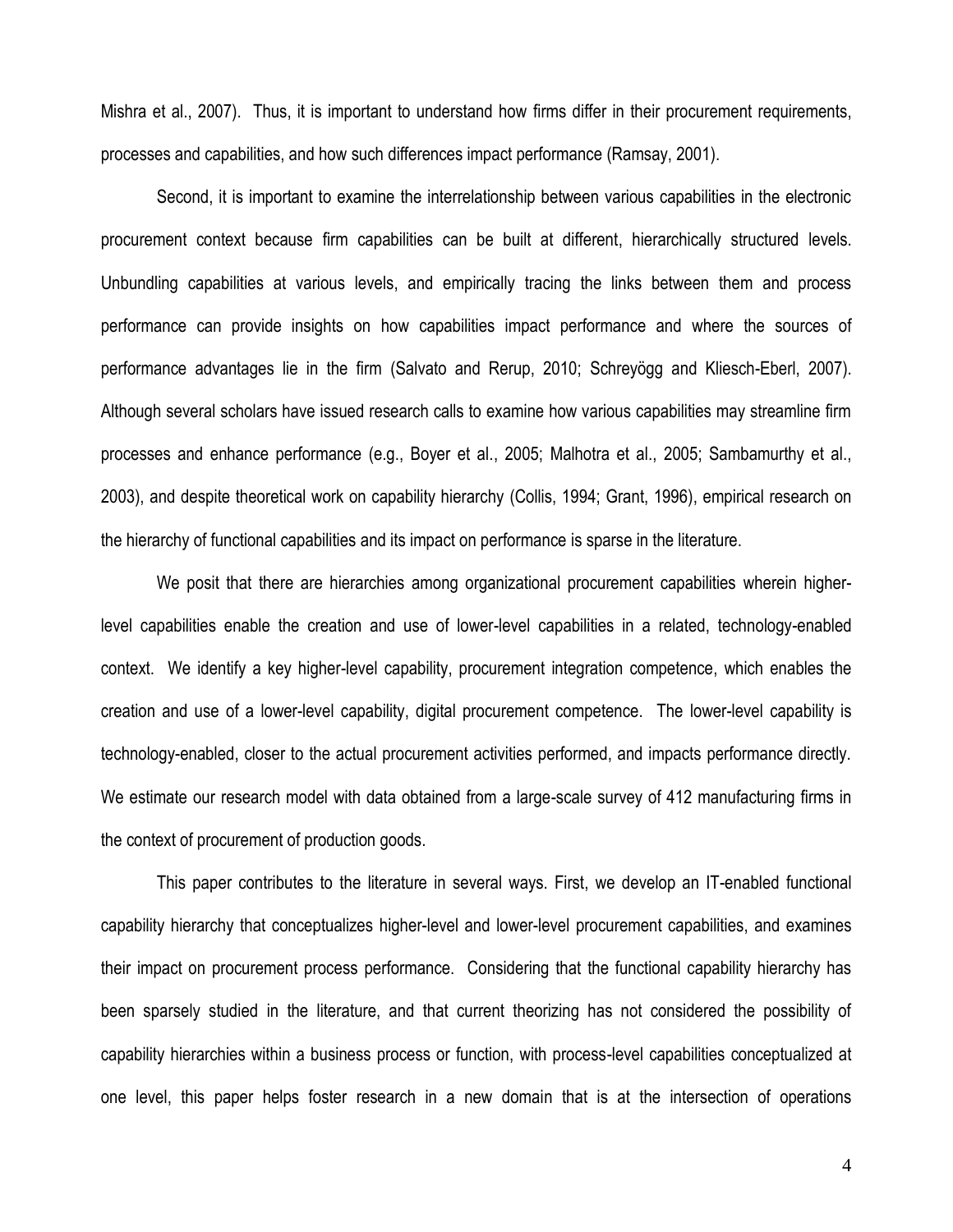management (OM), information systems (IS) and strategic management. Second, while extant literature has suggested higher-level capabilities as a source of firm-level performance (Grant, 1996; Rai et al., 2006; Sambamurthy et al., 2003), lower-level capabilities and their deep structures have not been examined in detail (Sirmon et el., 2007). In this paper, we conceptualize hierarchically structured procurement process capabilities and theorize that the impact of the higher-level capability on process-level performance is experienced through the lower-level, technology-enabled capability. This is a novel conceptualization and provides opportunities for significant new research and extensions. Finally, this work provides a multidisciplinary perspective on procurement process capabilities, which has been sparse in the literature, but is essential for grasping how firms can develop and deploy interlinked capabilities to obtain long-term performance advantages at the process level (Barney and Arikan, 2001; Ethiraj et al., 2005; Heim and Peng, 2010; Menor et al., 2007; Rai et al., 2006; Setia et al., 2008).

## **2. Literature Review and Theory**

The conceptual foundations for our study draw upon prior research in OM, IS, and strategic management. Our literature review indicates that a robust body of research in IS and OM has examined the operational aspects of IT use in the procurement process and its performance implications. Much of this research is focused around two broad themes: 1) IT use enables firms to streamline the procurement process and the value-chain to obtain significant process efficiencies (Cachon and Fisher, 2000; Mithas et al., 2008), and 2) IT use enables firms to locate new products and sources of supply that can lower prices of inputs (Peleg et al., 2002). Prior literature in strategic management explicates the relationship between various capabilities and firm performance. We first discuss extant research that examines the role of IT in procurement and then present resource- and knowledge-based views as theoretical lenses underlying our research model.

#### **2.1 IT use in the procurement process and the value-chain**

A significant amount of research has examined the impact of IT and information use in procurement and valuechain. The basic thesis of this stream of research is that by enabling better information sharing, IT can wring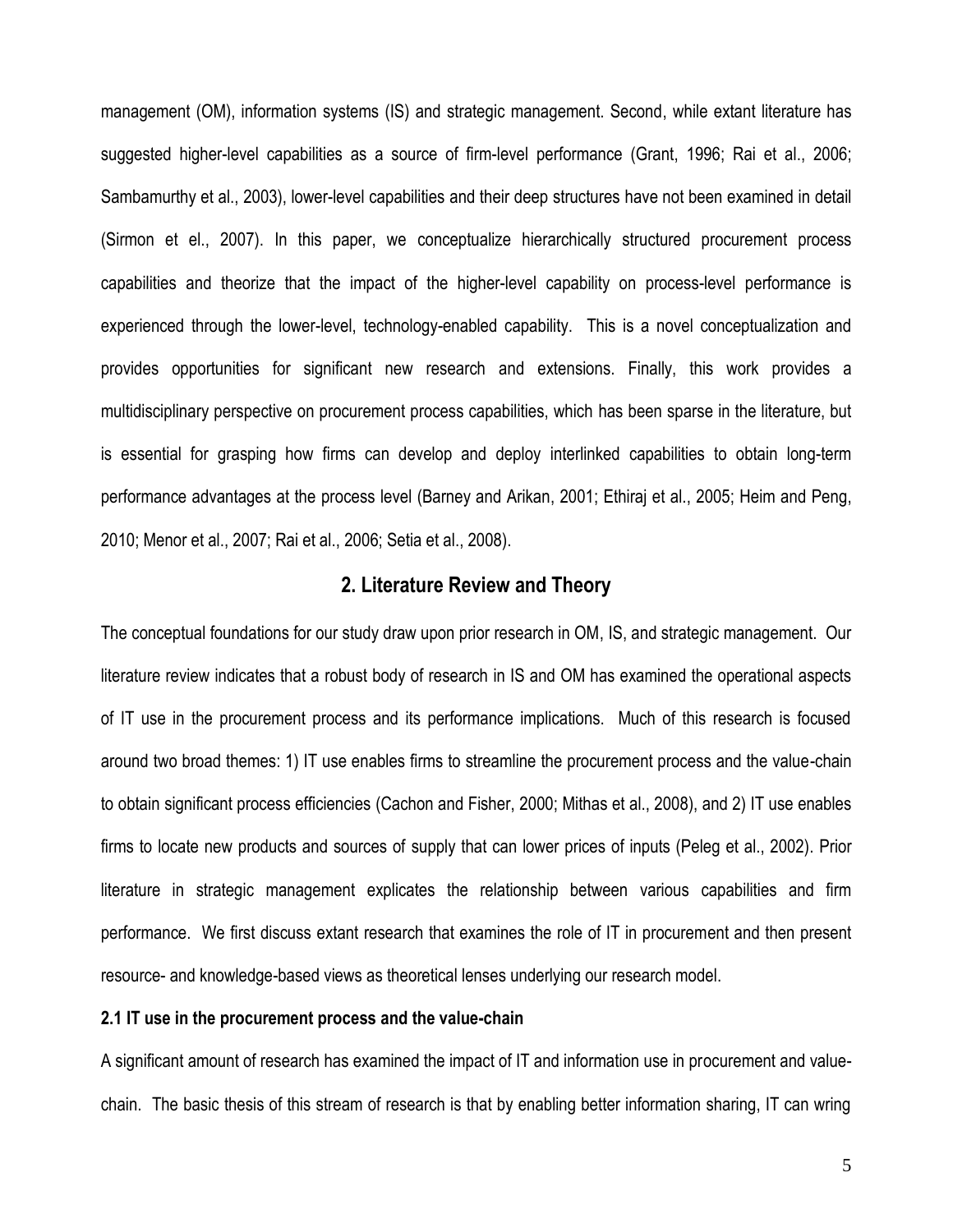inefficiencies out of procurement and value-chain processes. Improvements suggested and demonstrated in the literature include shorter lead-time, improved visibility, on-time delivery, lower costs, improved quality of products, lower inventory, faster order fulfillment and improved order accuracy (Barratt and Barratt, 2011; Mishra et al., 2007). For instance, electronic data interchange (EDI) has been shown to reduce cycle time and cost by improving the quality, speed and business value of transactions (Mukhopadhyay et al., 1995). Srinivasan et al. (1994) find that sharing frequent and accurate information between buyers and suppliers results in improved shipment performance. Mukhopadhyay and Kekre (2002) quantify the impacts of electronic integration and show that both suppliers and customers benefit from it. Ahmad and Schroeder (2001) find that the use of EDI is related to improvements in delivery time performance. Further, researchers have suggested that IT use enables better coordination between buyers and suppliers, facilitates seamless integration of information through the use of standards and data synchronization and enhances information processing capabilities (Bala and Venkatesh, 2007; Bensaou, 1997). For instance, Hill and Scudder (2002) find that in the food supply industry, EDI use enables deeper collaboration between firms and their suppliers. Frohlich (2002) finds that e-integration – integration between firms through the use of Internet – impacts operational performance. Researchers have also found significant positive relationships between organizational use of Internet technologies and its impact on buyer-supplier relationships and firm performance (Devaraj et al., 2007; Dong et al., 2009). Concurrently, a stream of research has emphasized the market-like benefits of e-procurement and consequential lower price of inputs (Jap and Mohr, 2002; Peleg et el., 2002).

Extant research has also found insignificant impacts of IT use in procurement and supply-chain. For example, Walton and Marucheck (1997) did not find the use of EDI to be related to delivery performance. Rabinovich et al. (2003) found that the use of operational practices such as just-in-time (JIT), rather than the use of enterprise-wide information systems, leads to performance as measured by inventory management, lead times and turnover ratios. McAfee (2002) conducted a longitudinal natural experiment on the adoption of enterprise resource planning (ERP) systems and found that performance decreased in some measures and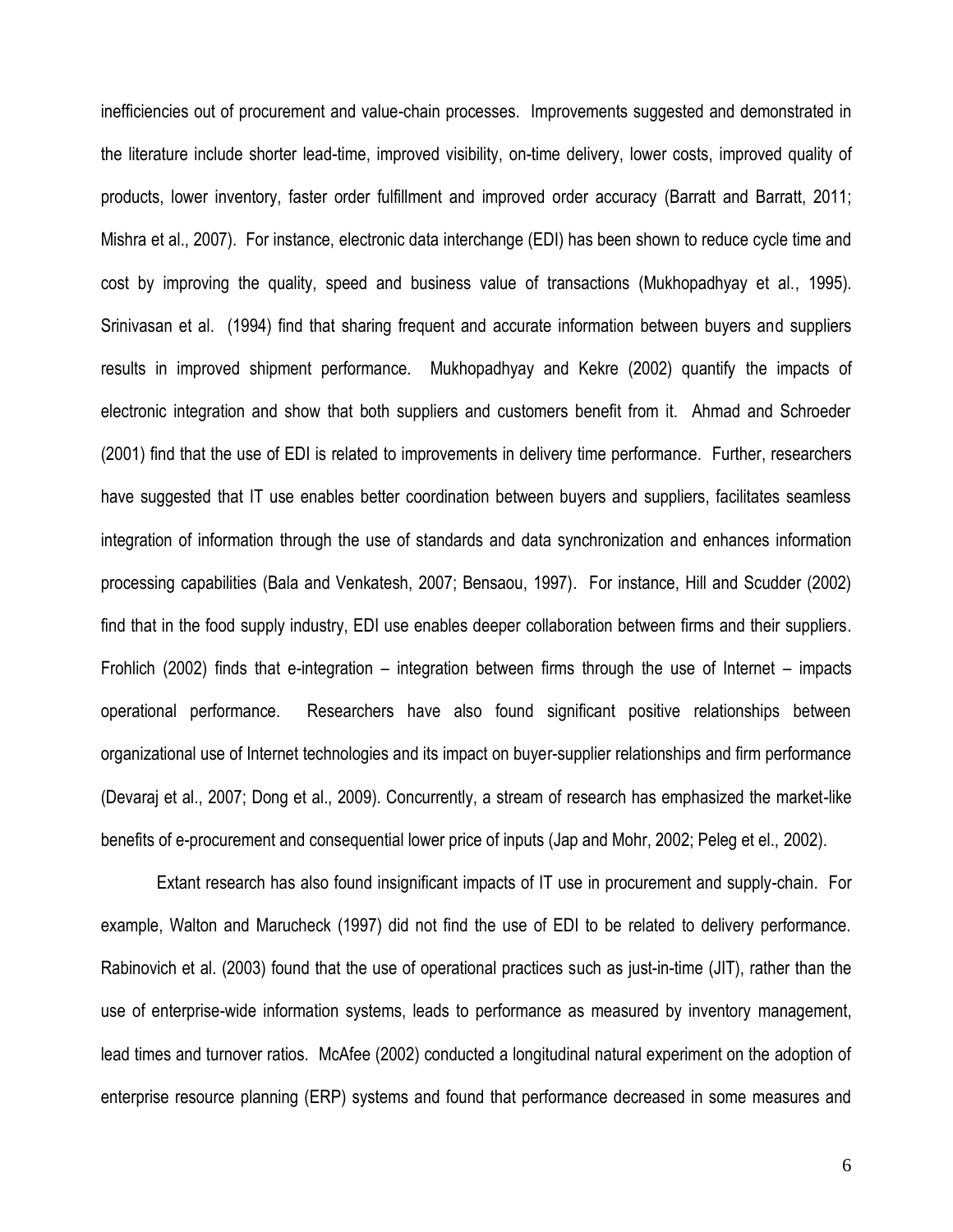increased in others immediately after the implementation. However, all the performance outcomes improved several months after the implementation. In summary, despite some ambivalent results, there is significant evidence in the literature that IT use in the procurement process and the value-chain has positive impacts on performance.

It is evident that although prior research has examined IT use in the procurement process and value chain management in considerable depth, it has focused primarily on the operational aspects (Carr and Smeltzer, 1997; Menor et al., 2007; Ramsay, 2001). As business processes acquire strategic importance, it has become critical for researchers to examine capabilities that will enable firms to exploit IT in these processes and the consequences of such use (Barney and Arikan, 2001; Setia et al., 2013), because capabilities are central for an organization to conceive, choose and implement strategies (Collis, 1994). Despite the critical role IT plays in value-chain processes, theoretical and empirical research on how IT capabilities are created and applied in processes and how they can impact performance at the process level is still limited in the literature (Rai et al., 2006). We next provide a synopsis of the prior literature in the resourceand knowledge-based views which are germane to such investigations.

#### **2.2 Resource-based view**

 $\overline{a}$ 

The basic tenet of RBV is that the possession, development and unique deployments of resources and capabilities create performance advantages for firms. These advantages tend to be sustainable if the underlying capabilities resist imitation through time compression diseconomies, historical uniqueness and causal ambiguity (Barney, 1991).<sup>2</sup> A large body of literature has provided support for these arguments by linking organizational resources and capabilities to performance at the *firm* level. Recently, researchers have advocated the application of RBV at the organizational *process* level (Banker et al., 2006; Ray et al., 2004; Schroeder et al., 2002; Setia et al., 2008). The rationale is that many of the capabilities are applied at the process level in firms and their first impact is experienced at the same level. Further, while these capabilities

<sup>2</sup> A comprehensive review of RBV is beyond the scope of this paper. See Wade and Hulland (2004) and Kraaijenbrink et al. (2010) for reviews.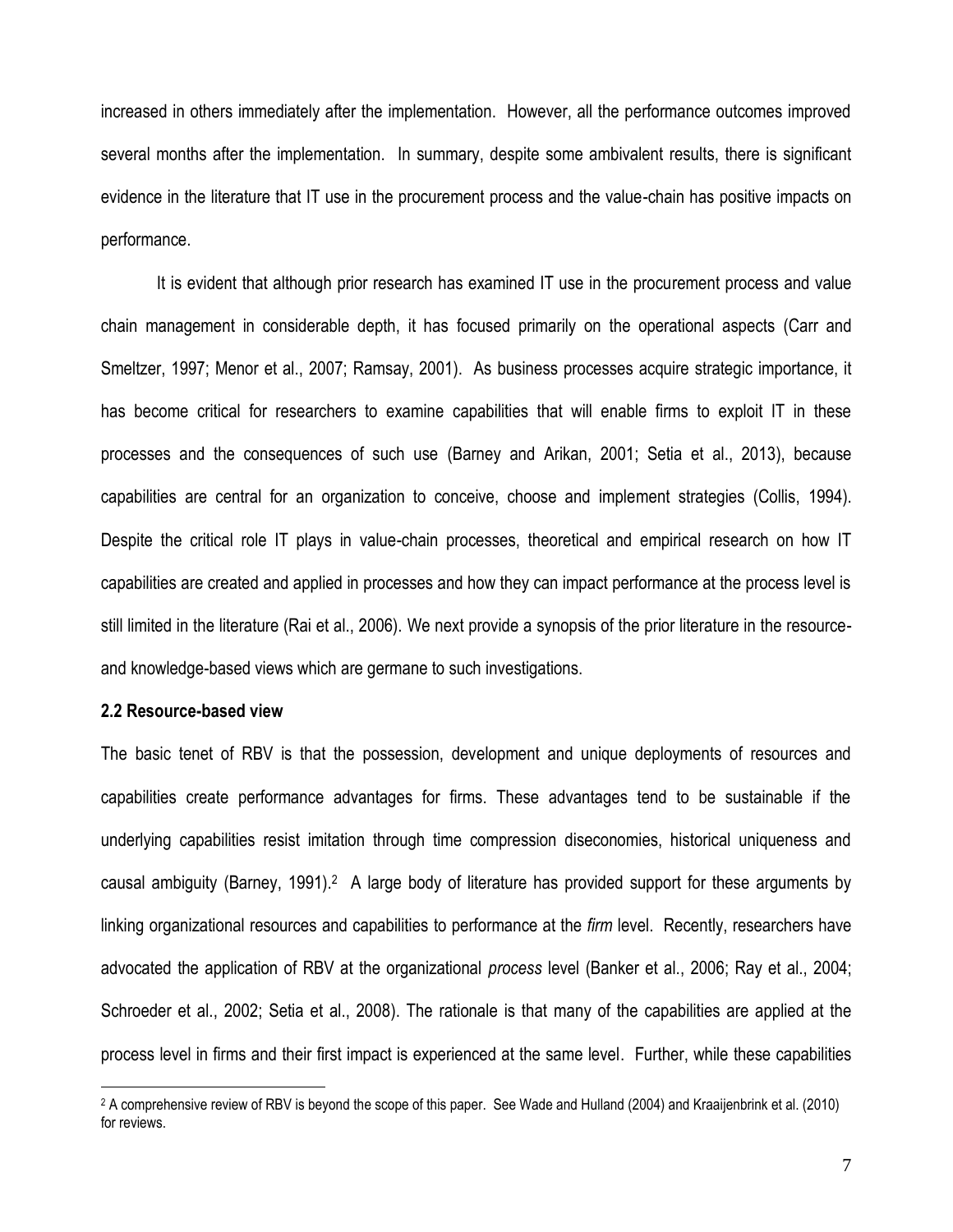may provide performance advantages in some processes, they may be unrelated to performance in other processes or may even be negatively related (Kohli and Devaraj 2003; Melville et al. 2004; Ray et al. 2004). For instance, the capability of a firm to bring innovative products to the market quickly may be an asset for the new product development process (NPD), but may impact manufacturing, inventory management and customer relationship management processes adversely. Hence, aggregation across different processes and examination of performance at the firm level may mask their real impact. Restricting the scope of our examination to procurement process enables us to isolate the impact of IT on one process.

 A significant, yet relatively under-explored, development in the RBV literature has been the notion of hierarchy of capabilities (Collis, 1994; Grant, 1996; Sirmon et al., 2007). Two levels of capabilities have been propounded in the literature: higher-level dynamic capabilities and lower-level functional (also called operational by some scholars) capabilities. Lower-level functional capabilities allow firms to perform functions, such as distribution, logistics, and marketing, while higher-level dynamic capabilities enable firms to systematically and reliably adapt lower-level capabilities to dynamic environments (Fortune and Mitchell, 2012; Grant, 1996; Hoops and Masden, 2008; Sirmon et al., 2007). Dynamic capabilities focus on change, renewal and transformation of existing capabilities to create new products, serve new markets and create other largescale changes based on market needs and trends. The key distinction between the two capability levels is that relevant decisions for high-level capabilities, in comparison to those for low-level capabilities, are less structured; signify more cognitive load; require more information processing from various sources, such as internal staff, suppliers, industry reports, consultants and product development engineers; and demand wider knowledge and skills. Pavlou and El Sawy (2006) have examined this hierarchy in the context of NPD and found evidence supporting the conceptualization that dynamic NPD capabilities impact functional NPD capabilities, which in turn, impact competitive advantage in NPD. They also propose an IT-based antecedent capability of the dynamic NPD capabilities in their research.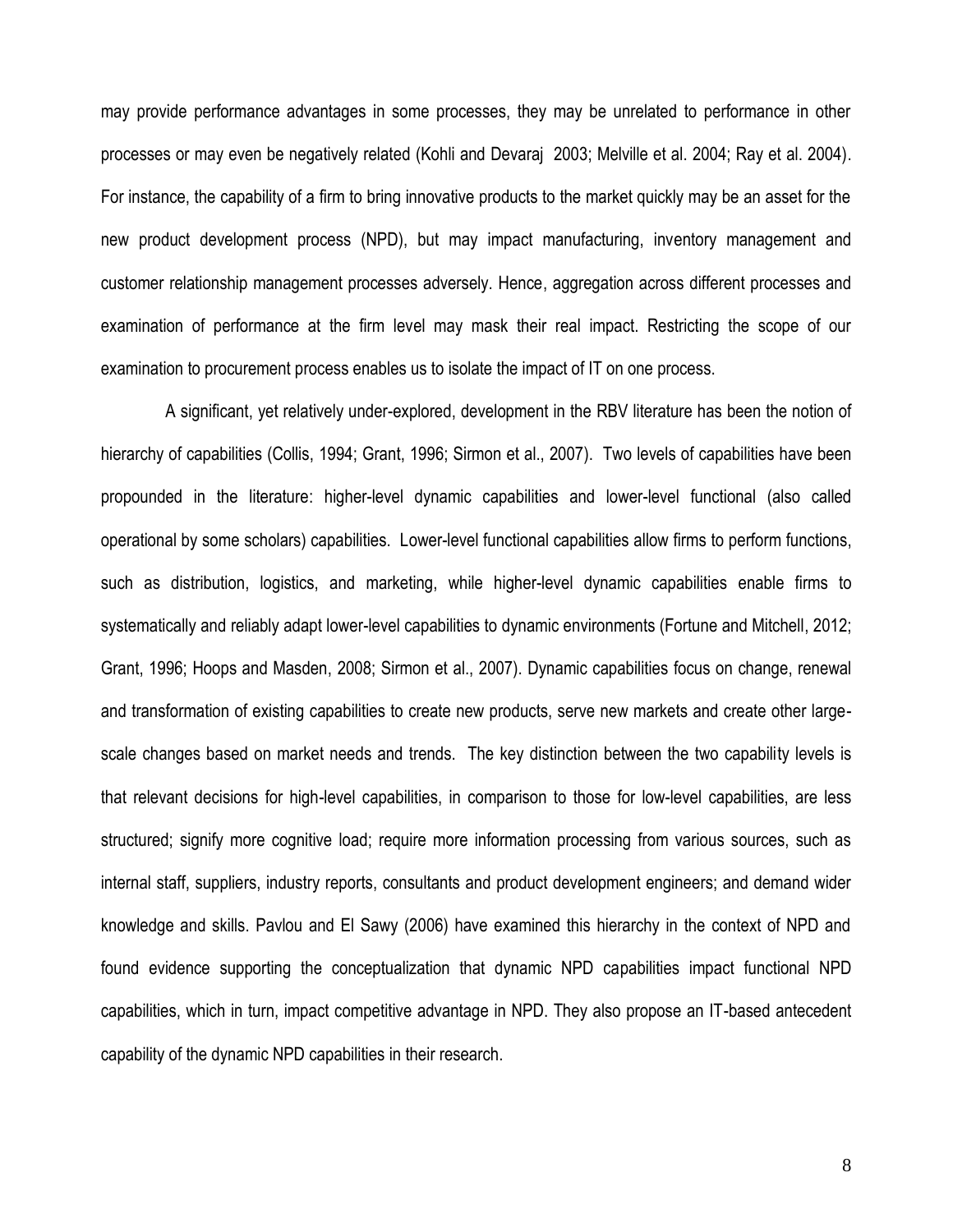We believe that this literature is limited in two ways: 1) while examining capability hierarchy, the literature typically creates general categories and labels for higher-level dynamic capabilities and lower-level functional capabilities, however, hierarchically-structured capabilities can be present within the broad spectrum of functional and dynamic capabilities themselves. It is important to study the deeper structures in these capabilities as insights from such studies will enable researchers to more thoroughly understand the source of value creation in firms. In this study, we focus on hierarchies within functional capabilities. We posit two levels of functional capabilities. The *higher-level functional capabilities*, henceforth also called operational capabilities, can apply at the function level, whereas lower-level functional capabilities, henceforth also called task-level capabilities, can apply at individual task-levels. 2) The order of capability formation does not always proceed in one direction, i.e., operational capabilities do not always causally follow task-level capabilities. When new technologies create opportunities to enhance a business process, a firm can exploit its existing operational capabilities and integrate the new technologies in various tasks, thereby creating and developing technology-enhanced task-level capabilities. Hence, from a temporal perspective, once the organization has developed high-level functional capabilities, it can exploit them to create lower-level task capabilities when an IT application is implemented to streamline the process tasks. The ability of firms to assimilate new technologies in their operations and create technology-enabled task-level capabilities relies on this sequence of events. Figure 1 illustrates the capability hierarchy as conceptualized in extant literature and contrasts it with our conceptualization.

#### **[Insert Figure 1 about here]**

Functional capabilities constitute firm-specific sets of skills, knowledge and routines that are hierarchically structured in a specific context; used regularly; often lack substitutes; and are difficult to replicate. These capabilities can be a source of competitive advantage (Ethiraj et al., 2005; Sirmon et al., 2007) by enabling solutions to problems through configuring operational resources (Wu et al., 2010). Functional capabilities are involved in the production and distribution of existing products and services, and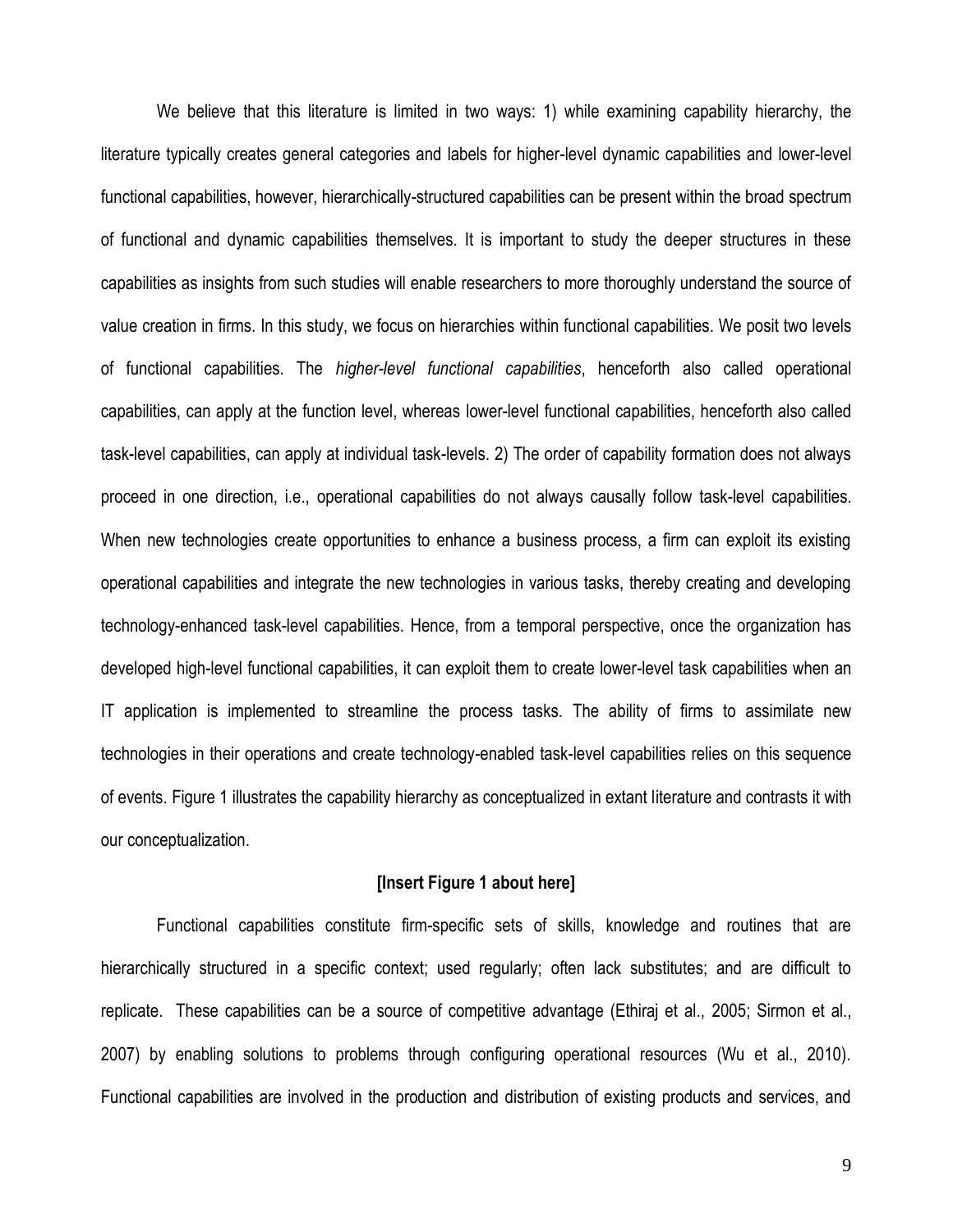reflect a firm's ability to perform various functions more effectively and efficiently (Fortune and Mitchell, 2012; Salvato and Rerup, 2010; Menor et al., 2007).

In his seminal work, Grant (1996) conceptualized capabilities as a firm's ability to perform a discrete productive task repeatedly. He hinted at the existence of levels of capabilities within the realm of functional capabilities themselves. According to him, task-level capabilities enable a firm to perform specific, narrow and repetitive tasks efficiently. These task-level capabilities are then integrated to obtain functional capabilities such as marketing, product development and logistics. The latter signify integration across different tasks and encompass the lower-level capabilities. Hinting at capability levels, Sirmon et al. (2007) also suggest that resource combinations, or capabilities, can be designed to perform less complex, repetitive tasks or higherorder functions that may require integration. Prior literature suggests that the development of capabilities follows these sequential steps because higher-level capabilities are dependent on lower-level capabilities, as it is the integration of the latter that facilitates the creation and use of the former (Eisenhardt and Martin, 2000).

To the best of our knowledge, no prior work has expressly theorized that higher-level capabilities can lead to lower-level capabilities, but a vast amount of literature has implied it. For instance, the literature on absorptive capacity suggests that organizations with knowledge in one domain can easily create subsequent knowledge in related domains<sup>3</sup> and apply it to accomplish tasks (Cohen and Levinthal, 1990). Absorptive capacity is defined as "a firm's ability to recognize the value of new information, assimilate it, and apply it to commercial ends." Absorptive capacity is domain-specific and path dependent, which implies that prior related knowledge sensitizes an organization to related new information, and enables its use in productive tasks. Experiences with functions, such as, manufacturing, marketing and supply chain management provide a firm with the necessary skills and knowledge to facilitate recognition and exploitation of innovations and creation of new capabilities to accomplish tasks (Cohen and Levinthal, 1990; Hoops and Masden, 2008). Additionally, the

 $\overline{a}$ 

<sup>3</sup> A related domain signifies an area that is similar – not exactly the same – where existing firm knowledge can be exploited to create value. This related domain can be the same process when activities need to be performed differently or a different adjacent process (e.g., for a customer-facing process, other customer-facing processes) or a similar product line, or a similar technology, etc.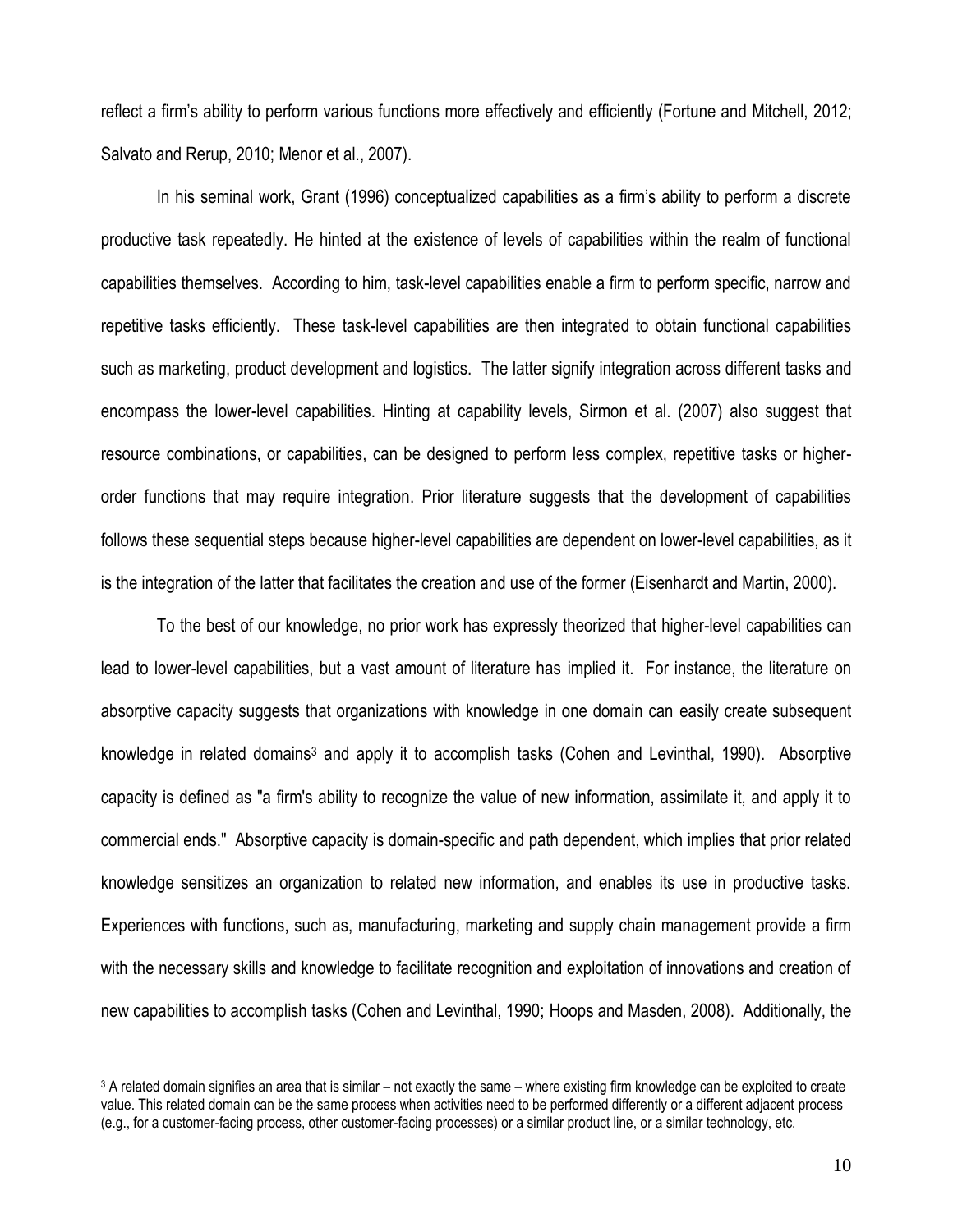presence of capabilities in a given domain primes the development of novel linkages and allows firms to generate novel combinations of knowledge in a new but related domain (Kogut and Zander, 1992). It follows that firms with high levels of functional capabilities possess absorptive capacity in functional areas, such as marketing, supply-chain, and logistics, and can apply it to create new capabilities and innovate in a related domain. Thus, it is entirely possible, and rather likely, that such high-level functional capabilities temporally precede lower-level IT-enabled functional capabilities in a related context.

This new and related context can arise after the implementation of a technological innovation such as e-procurement. New innovations can facilitate the refinement and application of existing capabilities in firms' tasks (Hoops and Masden, 2008). In other words, when technological innovations are implemented, firms that possess absorptive capacity can exploit existing knowledge and apply it to develop new capabilities to accomplish procurement tasks. Cohen and Levinthal (1990) posit that firms with higher expertise levels and absorptive capacity are likely to be more sensitive to the emerging technological opportunities and more proactive toward applying capabilities in processes. Sense and response capabilities have been found significant for IT innovation and process performance (Setia et al., 2013). Following Cohen and Levinthal (1990), a firm that possesses higher-level capabilities, which are broader and more general, will be able to sense exploitation opportunities due to the knowledge and experience it enjoys and will find it easier to develop lower-level capabilities once a technological innovation has been implemented (Sirmon et al., 2007). These latter capabilities can enable firms to apply firm knowledge in tasks and respond to the opportunities created. Knowledge, therefore, is the focal constituent of value creation in organizational processes.

#### **2.3 Procurement Knowledge as a Capability**

Drawing upon the absorptive capacity literature, it is evident that the knowledge an organization possesses via higher-level capability endows it with skills and experience to create lower-level capabilities that can be exploited. Absorptive capacity and existing knowledge may play a critical role in the procurement process capability hierarchy to understand how the latter may be shaped in a firm. We draw upon the knowledge based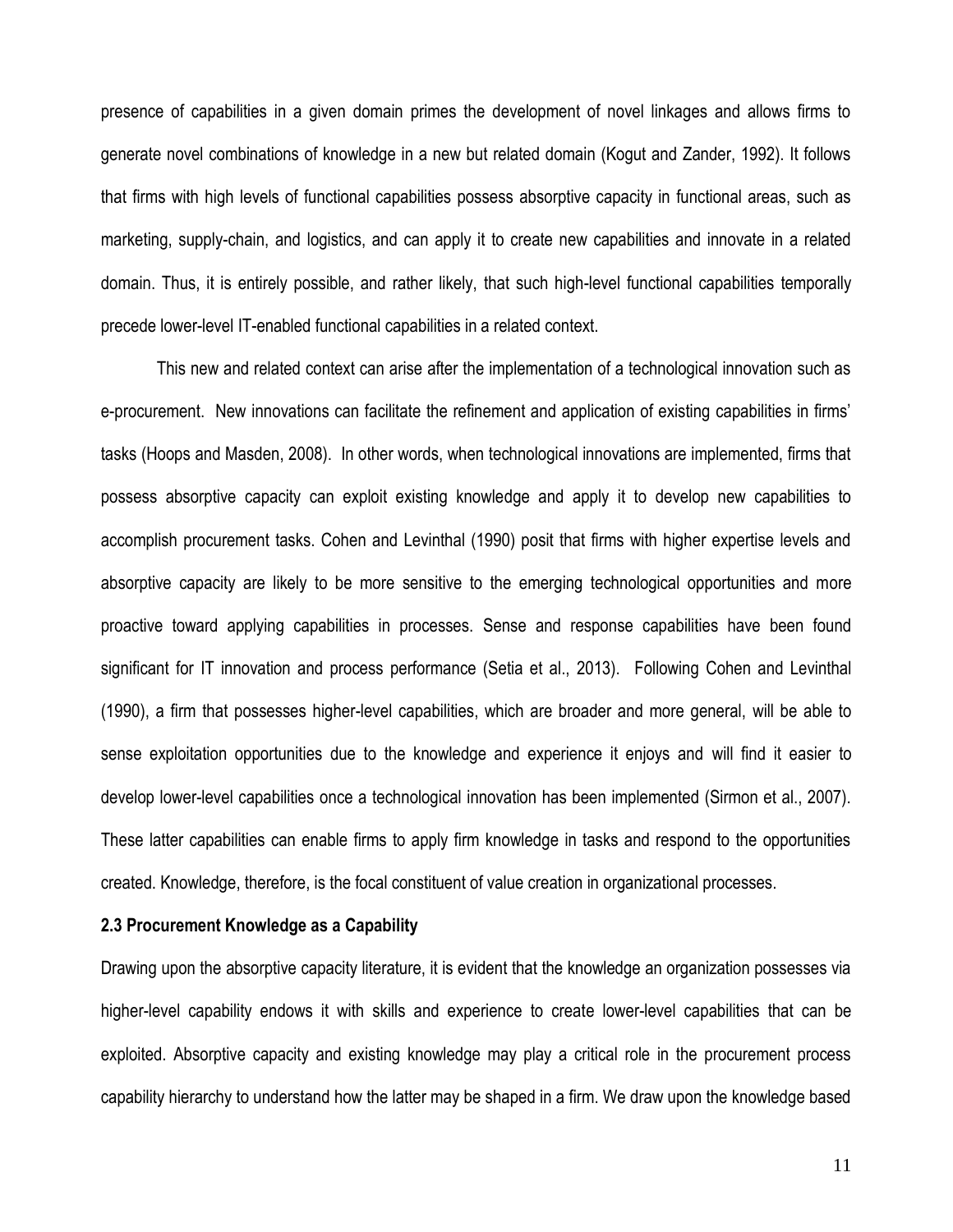view of the firm, which is an extension of the resource-based view of the firm, and asserts that the integration of knowledge is the key function performed by the firm (Grant, 1996; Kogut and Zander, 1992). It suggests that the knowledge of a firm is its most important and strategic asset because it is grounded in organizational routines, identity, policies, systems and processes, is difficult to imitate, and can produce long-term sustainable advantages (Alavi and Leidner, 2001). This is particularly true of procedural knowledge which tends to be more implicit and buried in a firm's processes and how it conducts its business. Such knowledge is challenging for other firms to copy or acquire easily.

Knowledge has been viewed from several perspectives in extant literature, such as a state of mind, an object, a process, a condition of having access to information and a capability (Alavi and Leidner, 2001). There is a small but growing literature that treats *knowledge as a capability*. For instance, Davenport and Prusak (1998) describe knowledge as a capability for using experience, information, and expert insight to evaluate new experiences and information. Ray et al. (2004) argue that IT knowledge is an important capability that firms can exploit to develop and use firm-specific applications that improve performance. Gaimon (2008) argues that knowledge embedded in a firm's business processes represents its capability. Further, knowledge has also been conceptualized as a capability that has the potential to influence future action (Carlsson et al., 1996) and a capacity to use information rather than merely a capacity for action (Watson, 1999). In fact, the mere availability of knowledge may not suffice; it is the ability of the firm to generate new knowledge and apply knowledge to take action that forms the basis of competitive advantage. In recent work, Tanriverdi (2005) has suggested that knowledge management, defined as a firm's ability to create, transfer, integrate and leverage related knowledge, is a capability.

The view of knowledge as a capability, as opposed to a resource, recognizes that capabilities are firmspecific; embedded in the organization and its processes and routines (Makadok, 2001); difficult to imitate easily; and an important predictor of firm performance (Tanriverdi, 2005). For instance, procurement process knowledge is procedural in nature, entrenched in an organization's specific needs and policies, and hence is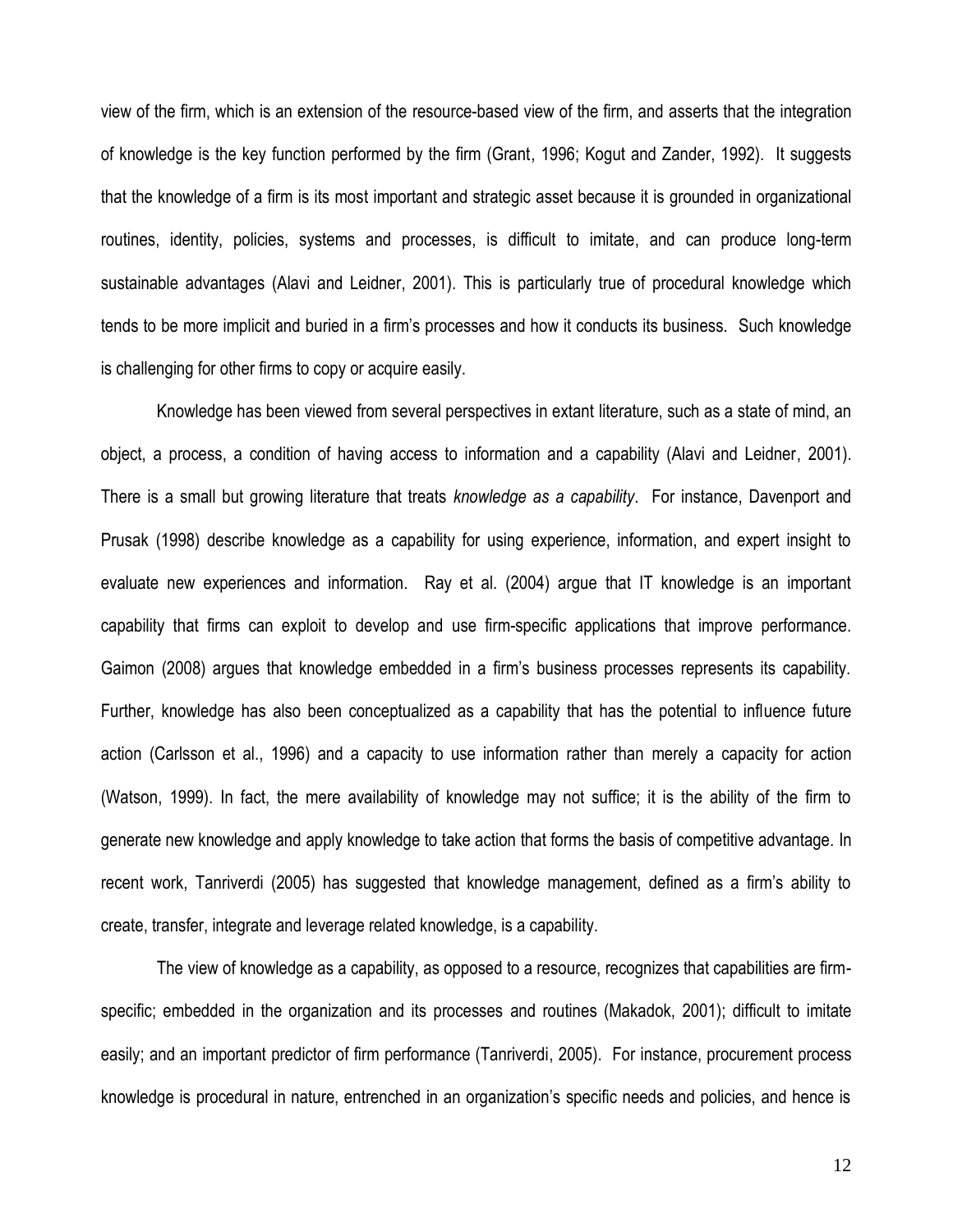rather hard to transfer or appropriate away. The conceptualization of knowledge as a capability is justified on the criterion espoused by Makadok (2001). Knowledge *does* enhance the value and productivity of other resources such as physical assets and intangible resources. For instance, although resources such as ERP, CRM and CPFR systems are valuable in their own right, knowledge can enhance the value of these resources by enabling the organization to exploit them more effectively in firm-specific routines and processes. Past experience and knowledge define and constrain a firm's knowledge search and capability development in the future. The ability of a firm to use related knowledge allows it to achieve cost efficiencies through more efficient operations (Mithas et al., 2011; Tanriverdi, 2005). Additionally, knowledge and experience also influence managerial and organizational cognition, which ultimately affects a firm's ability to manage knowledge and seek new knowledge (Tripsas and Gavetti, 2000; Cohen and Levinthal, 1990). Because experience is closely related to a firm's prior knowledge, actions and successes, it influences the acquisition and development of future knowledge and capabilities.

In the context of procurement process and the use of Internet technologies to accomplish the procurement function, we examine two hierarchically-structured functional capabilities. The first capability, procurement integration competence, signifies an operational capability in the procurement process that a firm develops and applies broadly to synthesize internal requirements and external relationships. The second capability, digital procurement competence, signifies a task-level capability that enables a firm to exploit the technology to accomplish specific tasks after the implementation of the e-procurement solution.

#### **2.4 Procurement Integration Competence and Digital Procurement Competence**

A considerable amount of literature suggests that organizational capabilities are centered around two foci – internal and external knowledge, relationships, activities and routines (Barratt and Barratt, 2011; Klein and Rai, 2009; Teece et al., 1997). The literature in absorptive capacity has consistently reinforced the twin dimensions of internal and external knowledge and their mutually reinforcing and beneficial impact on innovation (Cohen and Levinthal, 1990; Cassiman and Veugelers, 2006). In the operations literature, Barratt and Barratt (2011)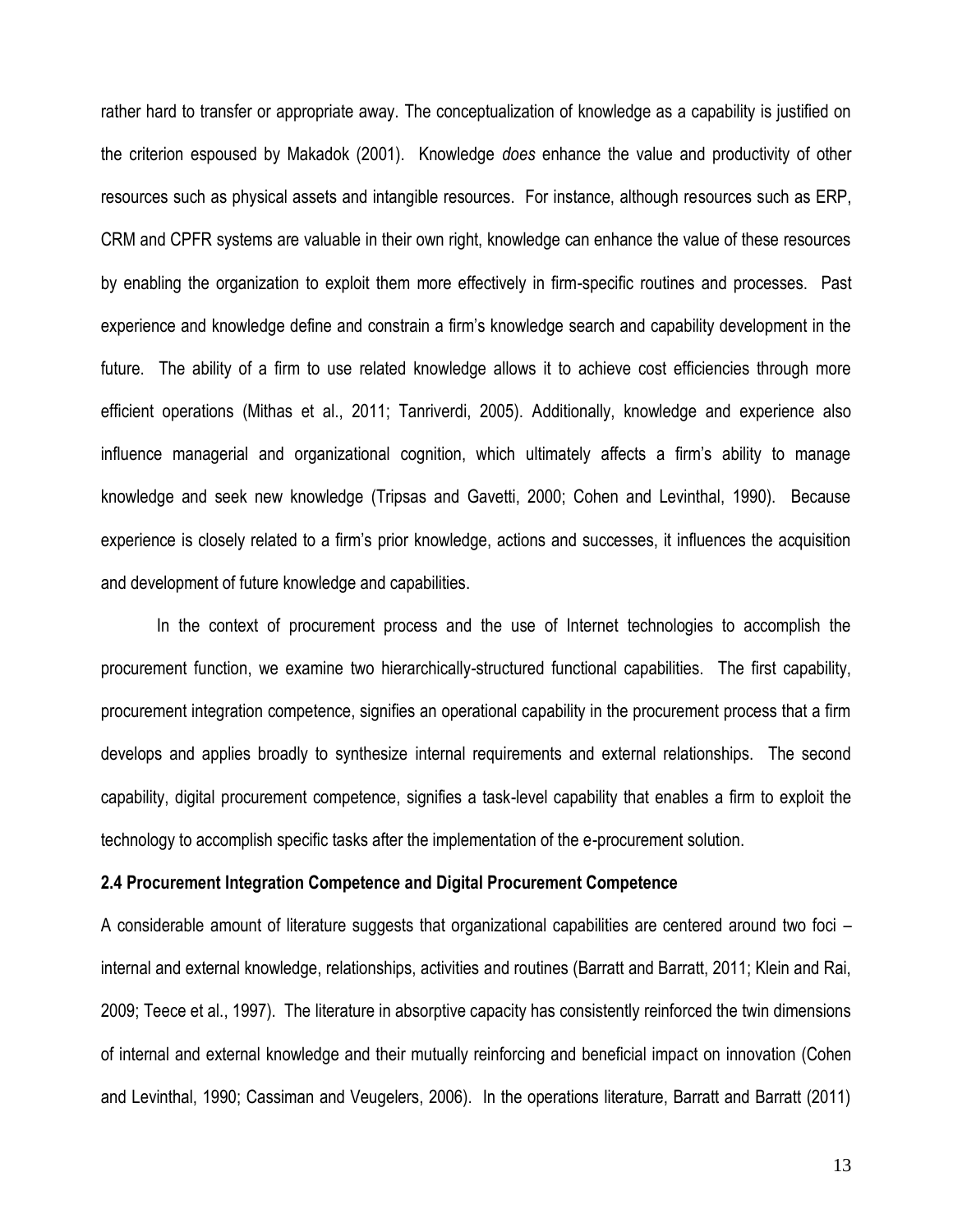suggest that internal and external supply chain linkages impact the ability of organizations to streamline various processes and performance metrics such as visibility. In the IS literature, Sambamurthy and Zmud (1999) suggest that firms can exploit synergies through the consolidation of internal firm-wide capabilities or through partnerships and relationships, which is an external source of capability. The underlying principle for these assertions is that internally and externally focused knowledge and capabilities may work in tandem and their *synthesis* may be necessary to solve significant problems (Nickerson and Zenger, 2004).

Drawing upon extant research, we posit two dimensions for procurement integration competence – internal process knowledge and external relationship knowledge, and three dimensions for digital procurement competence – internal procurement digitization, external online search digitization and external online ordering digitization. The focal constructs, procurement integration competence and digital procurement competence exist separately and are at a deeper and more embedded level than the dimensions. The content domain of these constructs and their interrelationships follow.

#### **2.5 Procurement Integration Competence and Its Associated Dimensions**

Procurement integration competence is an organizational capability rooted in the procurement process. It enables organizations to be aware of their specific, customized and varied procurement requirements, and to enter into relationships with suppliers to satisfy their idiosyncratic material requirements. While procurement is an integral aspect of a firm's existence and every firm develops knowledge specific to its circumstances, some firms procure a wide variety of input goods which may have elaborate specifications and components that are arranged in a sophisticated way. Such firms must respond to significantly different procurement requests, and may find themselves in situations that necessitate interacting, exchanging information and transacting with a large number of suppliers. It follows then that such firms must gather and process information about internal material requirements and external suppliers, and integrate them. The capability signifies integration and synthesis of internal knowledge with the knowledge about and relationship with suppliers, and allows firms to make decisions such as "Which suppliers to choose?"; "Which input material should be purchased from which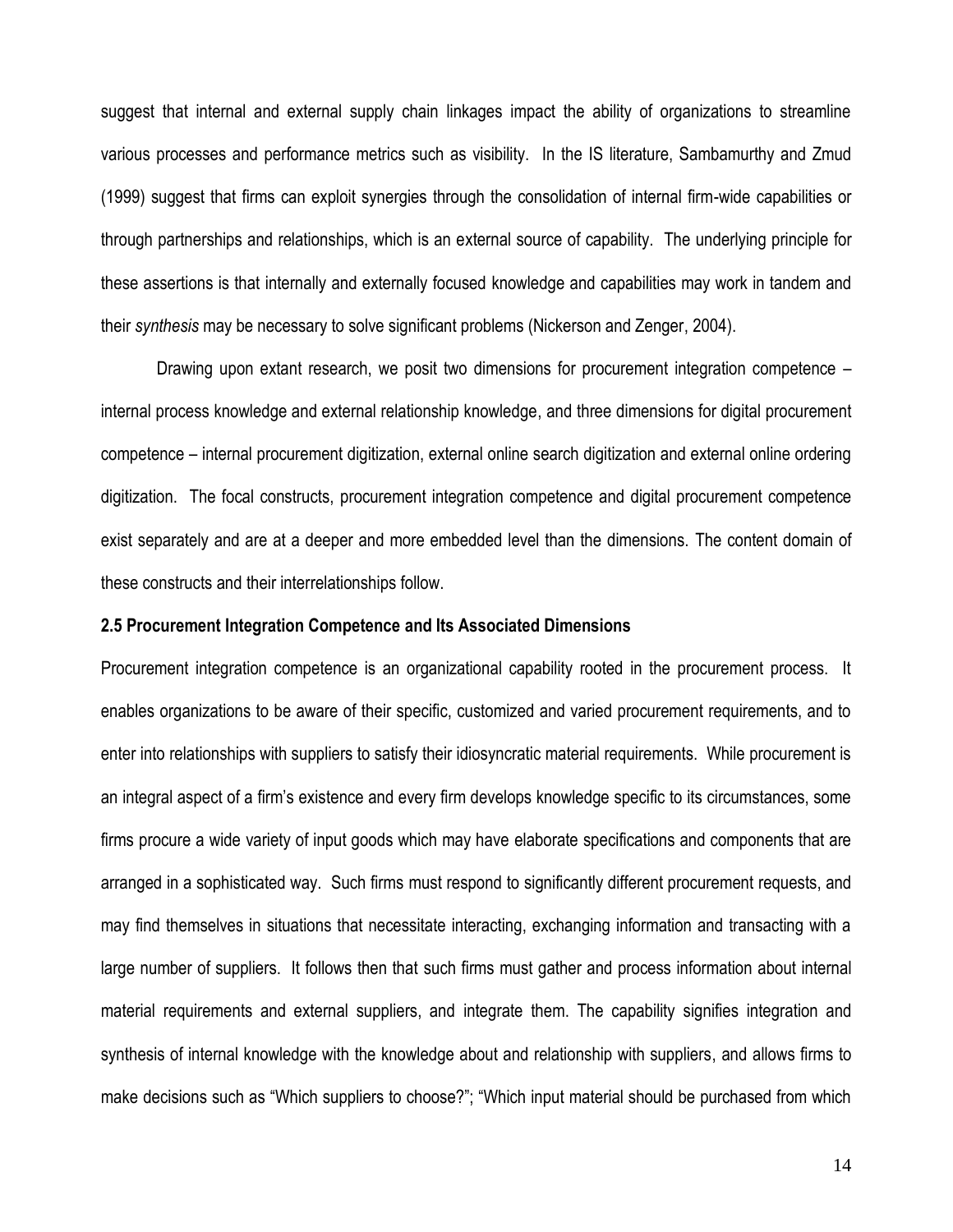supplier?"; and "Which supplier should supply what amount?" It also makes other resources such as logistical resources including the physical fleet and organizational trustworthiness more valuable. It is important to note that IT is not a requirement to assemble this capability as Zara has aptly demonstrated that traditional, nontechnology intensive methods can be leveraged effectively to develop this competence.

We posit that procurement integration competence is a higher-level functional capability, or an operational capability. Although grounded in procurement process, its focus is not on individual tasks such as generating a request for quotation (RFQ) or completing a payment transaction. It affords an organization the ability to gather information about internal requirements and key suppliers, to integrate this knowledge and to leverage the synthesized knowledge in the entire procurement process to satisfy its unique needs for input goods. In sum, the implicit focus of procurement integration competence is much broader than any one welldefined procurement activity performed repetitively (Grant, 1996).

High procurement integration competence suggests that a firm has been able to integrate internal process knowledge about its unique sourcing requirements and external relationship knowledge about suppliers who may be able to satisfy these requirements. Further, it also indicates that the firm has been able to establish close relationships with suppliers. While each of the two individual dimensions, on its own, may be valuable, the focal construct exists at a deeper level and signifies that the individual dimensions have been synthesized (Law et al., 1998).

**2.5.1 Internal process knowledge:** Internal process knowledge is a significant capability that manifests a firm's deep understanding and knowledge of its varied input materials and procurement requirements. Firms with high internal process knowledge benefit from the extensive knowledge they have acquired about procurement, and are able to develop sophisticated knowledge structures which aid further capability creation (Cohen and Levinthal, 1990; Grant, 1996). The experiences with and the knowledge obtained from different procurement scenarios in the past enables firms to create associations with requirements in situations when they need a new input material. Thus, the sophisticated knowledge base and the intellectual capital created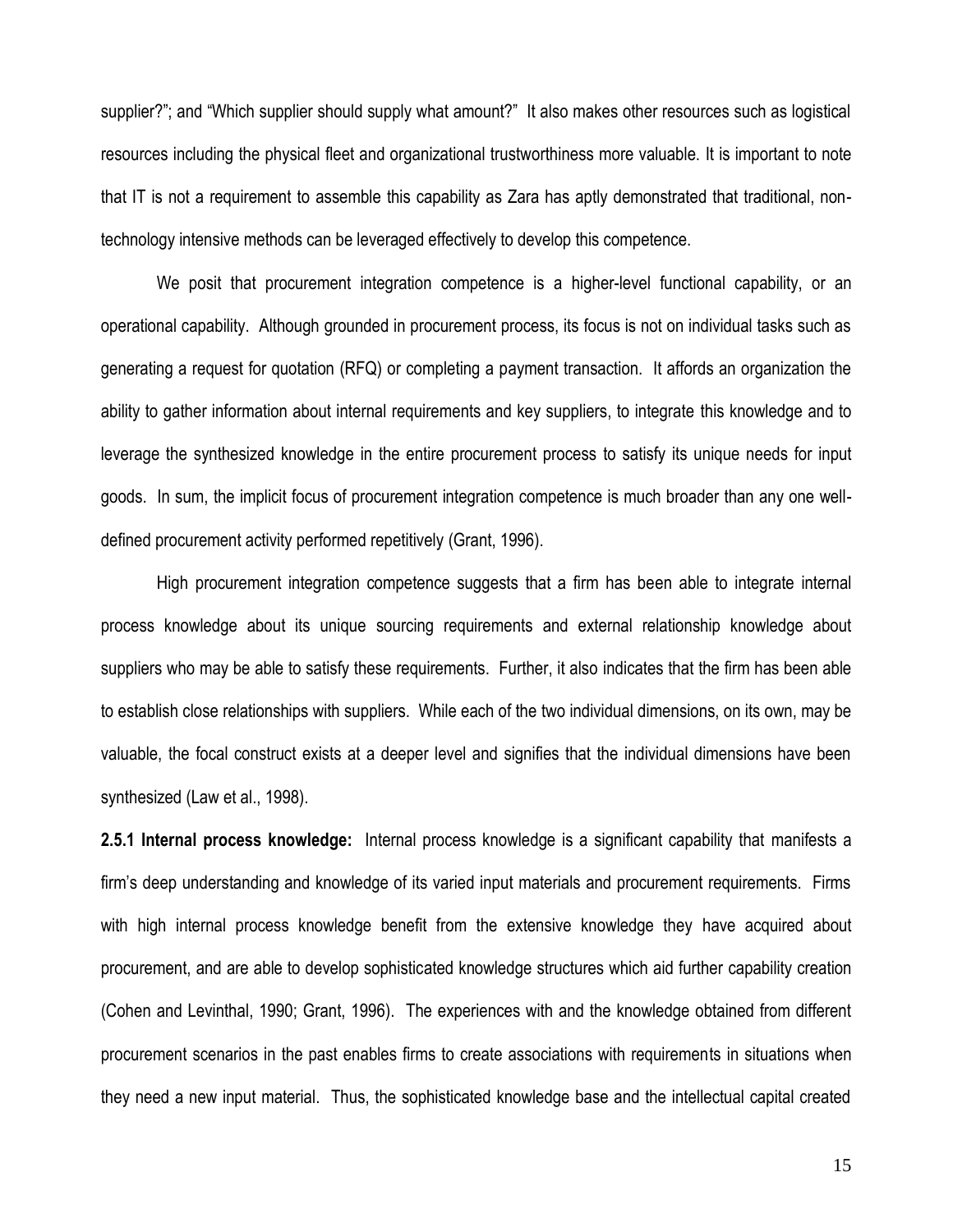through the understanding of idiosyncratic input materials and procurement requirements create an option for future action and knowledge use. Firms such as GE, Boeing, Foxconn and Honda that manufacture a large number and variety of products and interact with a large number of suppliers possess this capability, which other firms may find difficult to acquire or imitate in a short amount of time.

**2.5.2 External relationship knowledge:** External relationship knowledge is a capability that establishes a firm's ability to share, assimilate and apply relationship-oriented knowledge about suppliers. Buyer-supplier relationship knowledge, inter-organizational cooperation and their virtues for organizations have received much attention in extant literature (e.g., Barratt and Barratt, 2011; Dyer and Singh, 1998; Subramani, 2004). It has been argued that by enabling collaboration between partners, such relationship knowledge results in enhanced benefits such as higher cooperation, better product quality, satisfied customers, lower costs and increased market share (Cheung et al., 2011). These relationships and their significance have been explained using the relational view, which suggests that such relationships are embedded in routines and processes, and a source of "rent" (Bala and Venkatesh, 2007; Dyer and Singh, 1998). Relationship knowledge is a significant aspect of the organization culture, which needs to be cultivated over time, and cannot be acquired or copied in a short period. In other words, firms are likely to vary widely in their ability to collect, assimilate and employ relationship knowledge about suppliers. Japanese manufacturers such as Toyota and Honda are renowned for their deep relationship knowledge about suppliers whereas many of their American counterparts are not. Cisco and Dell have crafted extended value networks, guided by relational knowledge about partners, which creates significant performance advantages for them (Saraf et al., 2007).

#### **2.6 Digital Procurement Competence and Its Associated Dimensions**

Digital procurement competence is a capability that is grounded in the extent of organizational IT use in procurement tasks. It refers to the value-adding ways in which a firm is exploiting IT, both non-Internet- and Internet-enabled, in procurement activities. Firms with high digital procurement competence can leverage their existing IT infrastructure and applications and prior experience and knowledge to streamline the procurement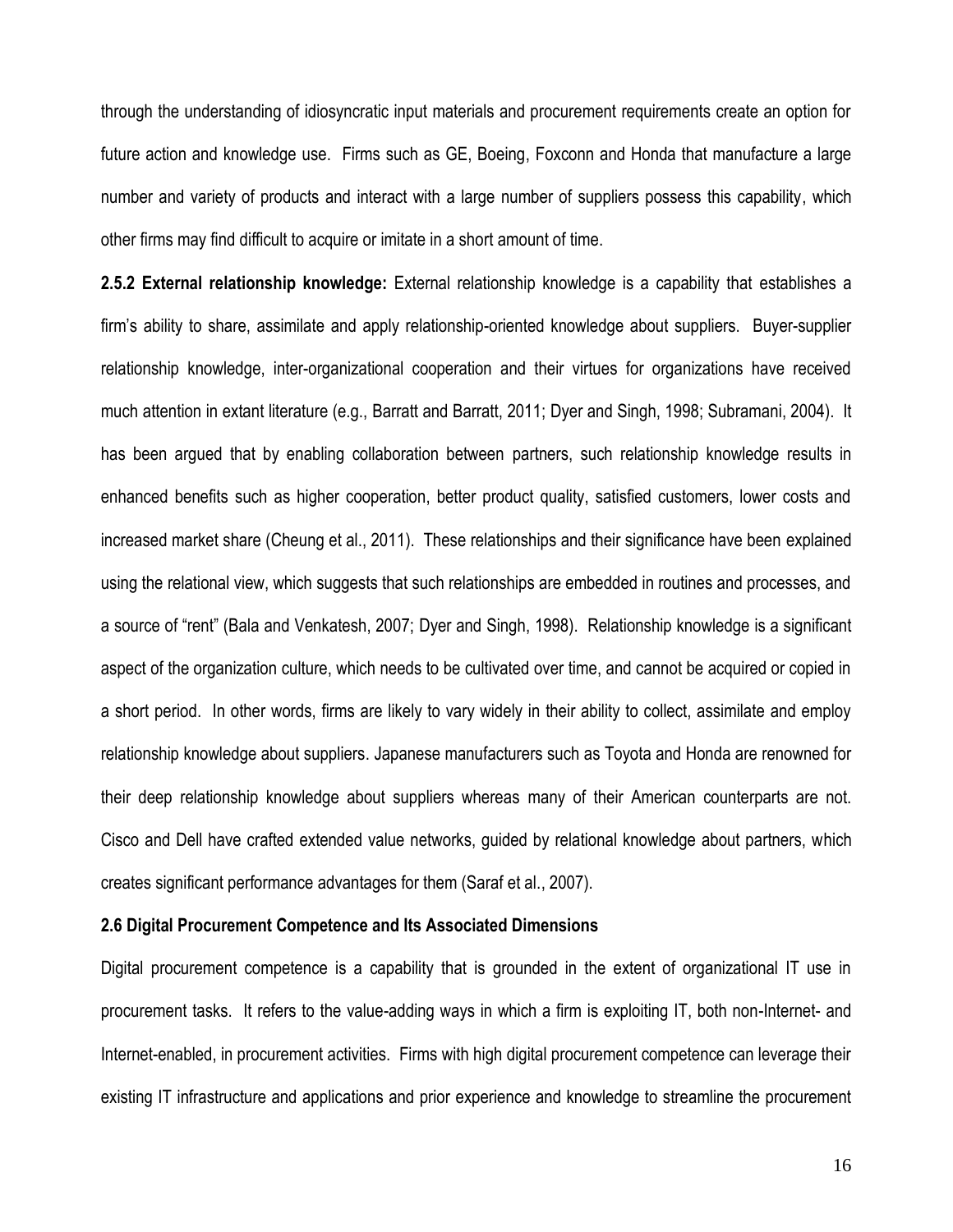process (Frohlich 2002; Klein and Rai, 2009; Mishra et al., 2007). The ability to share documents such as component features, specifications, change orders and future requirements, and to avoid misrepresentation, communication errors and delays creates process efficiencies. In response to specific contingencies faced, the IT infrastructure, applications and policies in place, and the availability of procurement-related knowledge, firms develop idiosyncratic digitization capabilities, and it may not be easy for them to copy or acquire capabilities developed by other firms in a short span of time. Therefore advantages arising from organizational digitization capability are less likely to be dissipated away through imitation (Barney, 1991).

The procurement process entails both intra- and inter-organizational activities. These activities can be digitized, and digital procurement competence obtained, through the integration of both Internet- and non-Internet-based technologies. We posit that digital procurement competence is a lower-level task capability. The activities targeted for automation and enhancement are well-defined, the goal of the technology is wellunderstood, and the focus and span of activities targeted by the technology is narrow. For instance, the focus could be to search for input materials and qualified suppliers who can supply these materials. High digital procurement competence indicates that a firm has been able to use non-Internet- and Internet-enabled technologies to digitize internal and external activities. While the digitization of each may be beneficial, the digitization of both internal and external dimensions enables firms to share information seamlessly within and beyond their boundary, and also enhances transactional efficiencies. Such integration facilitates information transfer and sharing across multiple technological platforms, whose presence is a reality in modern manufacturing firms.

**2.6.1 Internal procurement digitization:** It refers to the manner in which a firm is using information technology to digitize the part of the procurement process that is internal to the firm. Internal digitization facilitates the flow of consistent information in an organization. The uniformity of information achieved through interconnected applications and common infrastructure enables the firm to streamline internal procurement tasks, eliminate inefficiencies and achieve intra-firm collaboration.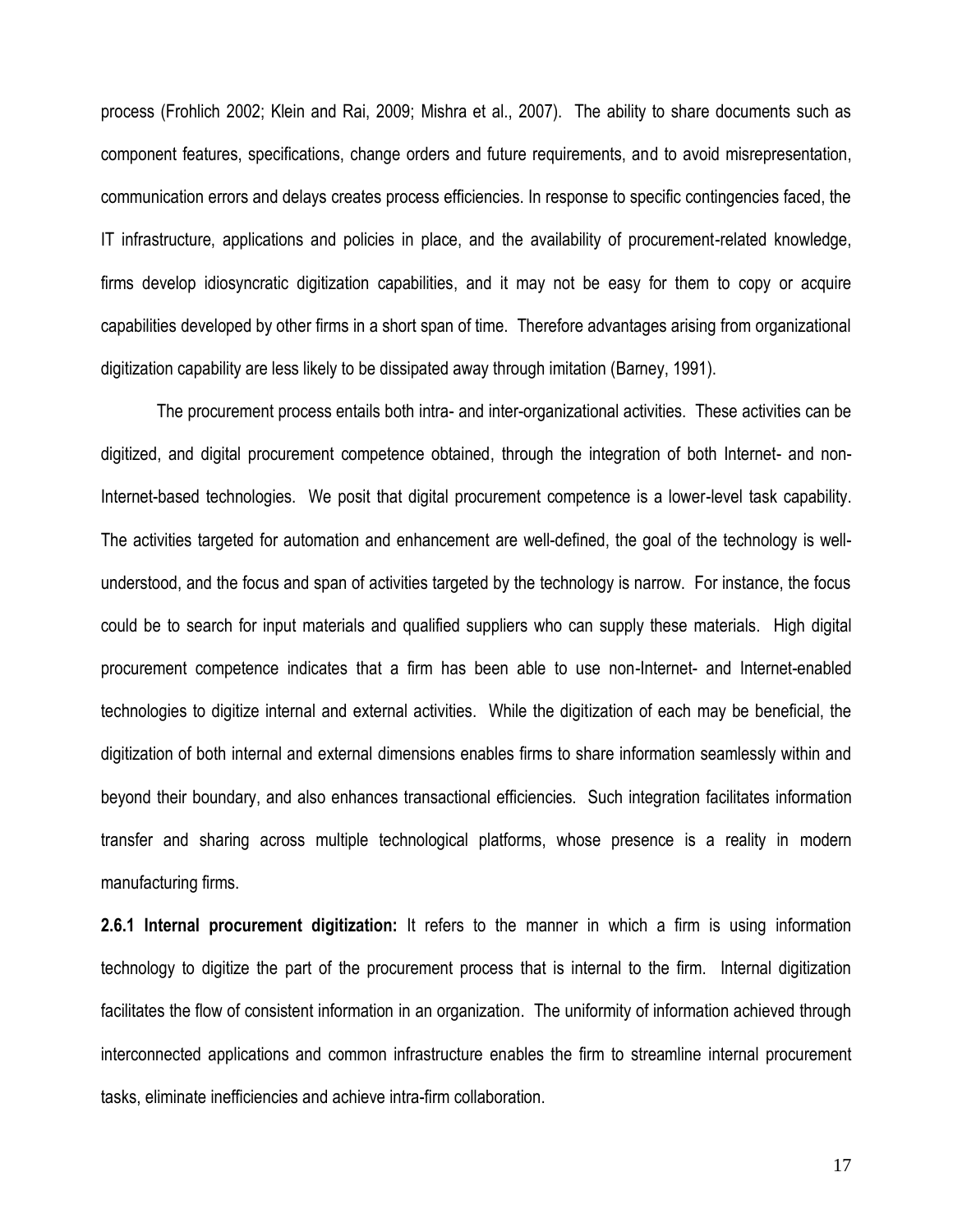**2.6.2 External online search digitization and external online ordering digitization:** External digitization refers to the value-adding ways in which a firm is using Internet-based applications to digitize the portion of the procurement process wherein the focus is external to the firm. We focus on search and ordering because these are two important activities in the procurement process. Researchers have suggested that firms can improve performance by searching for and locating new products and sources of supply that can provide products and services at lower prices; and by streamlining the procurement process and the value-chain and obtaining significant process efficiencies (Jap and Mohr, 2002; Mishra et al., 2007; Peleg et al., 2002). These capabilities reflect the effective application of Internet technologies in the search and ordering activities in a firm. Higher levels of online search and ordering capabilities suggest that a firm is using Internet technologies effectively to search for products and competent suppliers and to order products and services online.

Our research model, represented in Figure 2, illustrates the procurement capability hierarchy and its impact on procurement process performance. Procurement integration competence and digital procurement competence serve as key higher- and lower-level capabilities respectively. Consistent with recent research, performance is examined at the process level (Banker et al., 2006; Dong et al., 2009; Ray et al., 2004).

#### **[Insert Figure 2 about Here]**

#### **2.7 Procurement Integration Competence and Digital Procurement Competence**

Procurement integration competence suggests that a firm's internal process knowledge and external relationship knowledge have been synthesized and integrated, and are used for satisfying its unique sourcing requirements. The internal process and external relationship knowledge allow a firm to recognize the value of new procurement-related technological innovations, assimilate them and apply them toward productive uses, i.e., in completing procurement tasks, efficiently. In other words, firms with high procurement integration competence possess absorptive capacity in the procurement domain, which allows them to integrate new technology with existing practices and to use it to complete procurement tasks. Cohen and Levinthal (1990) suggest that firms with absorptive capacity are likely to have higher aspirations levels in the domain of the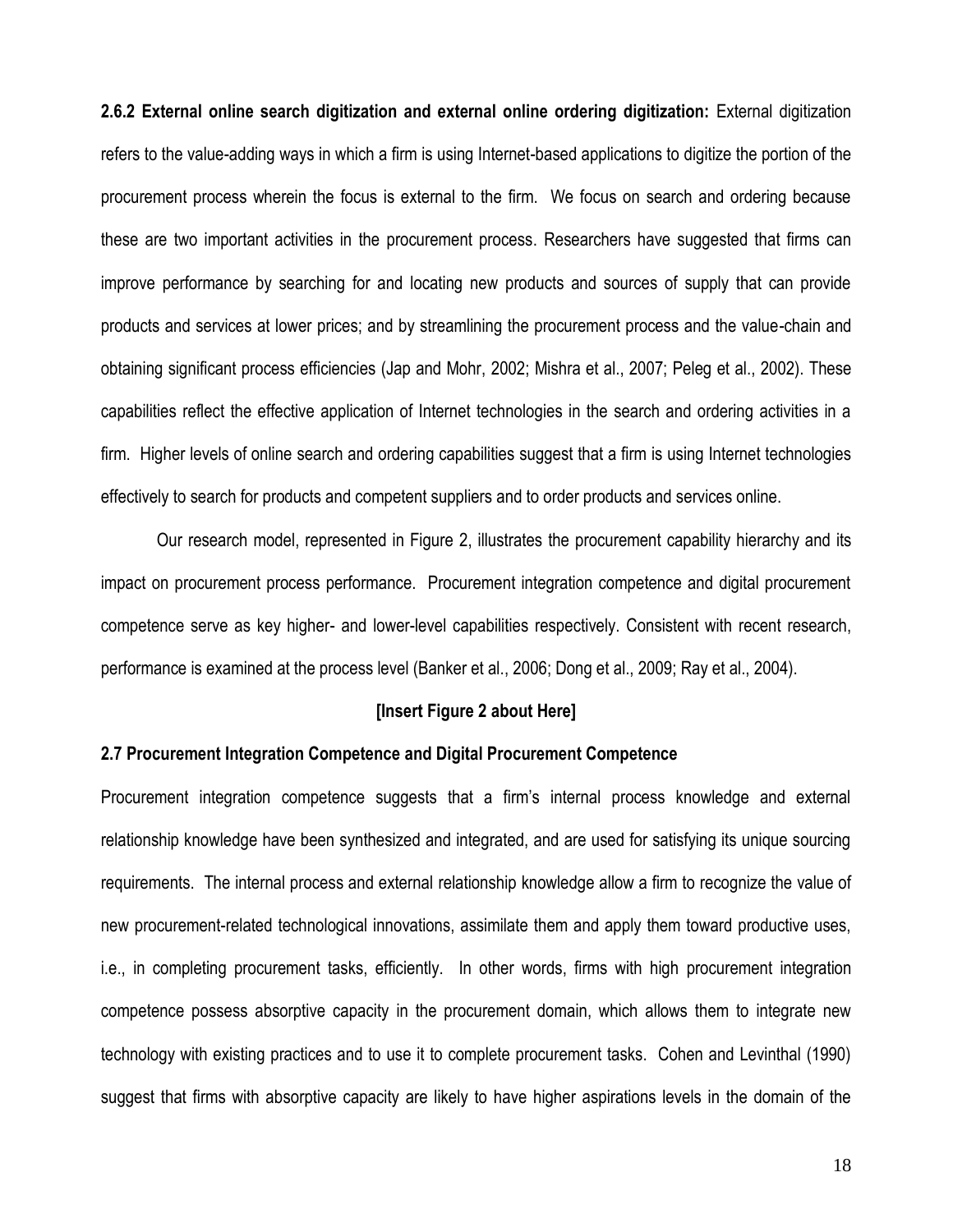technical environment because they tend to be more knowledgeable about and sensitive to the availability of opportunities. Additionally such firms tend to be highly capable and can capitalize this opportunity in the new technological domain due to their prior experience and knowledge (Cohen and Levinthal 1990). Thus, through enhanced absorptive capacity, procurement integration competence provides both, motivation and ability, the key ingredients essential in determining firm strategy and behavior (Grewal et al., 2001), to develop and deploy digital procurement competence.

As discussed earlier, firms with high procurement integration competence have to respond to a wide variety of procurement requests, and interact, negotiate, exchange information and transact with a large number of suppliers. The necessity to respond to a large number and variety of demands engenders the need for efficiency more acute. Digital procurement competence may enable such firms to achieve efficiency in a wide variety of interactions within the firm and with members of the value-chain. The necessity to procure a large number and variety of products and the breadth of procurement situations to which such firms have to respond, provide them with the *motivation* to digitize the procurement process. Such firms have the potential to achieve higher benefits through digitization than other firms. Additionally, although enhanced information exchange, streamlined interaction and better coordination with close suppliers can be accomplished using other means, digital procurement competence facilitates information exchange and collaboration with suppliers more efficiently and effectively (Devaraj et al., 2007; Klein and Rai, 2009; Rai et al., 2006), providing firms with additional motivation to digitize the procurement process.

Firms with high procurement integration competence can also leverage their internal process knowledge and external relationship knowledge to digitize the entire procurement process. Their experience and knowledge provide them with the *ability* to integrate IT solutions with existing organizational infrastructure and practices. Their prior experiences and knowledge enable them to create associations with different requirements and the features offered by IT solutions quickly to enable digitization capability.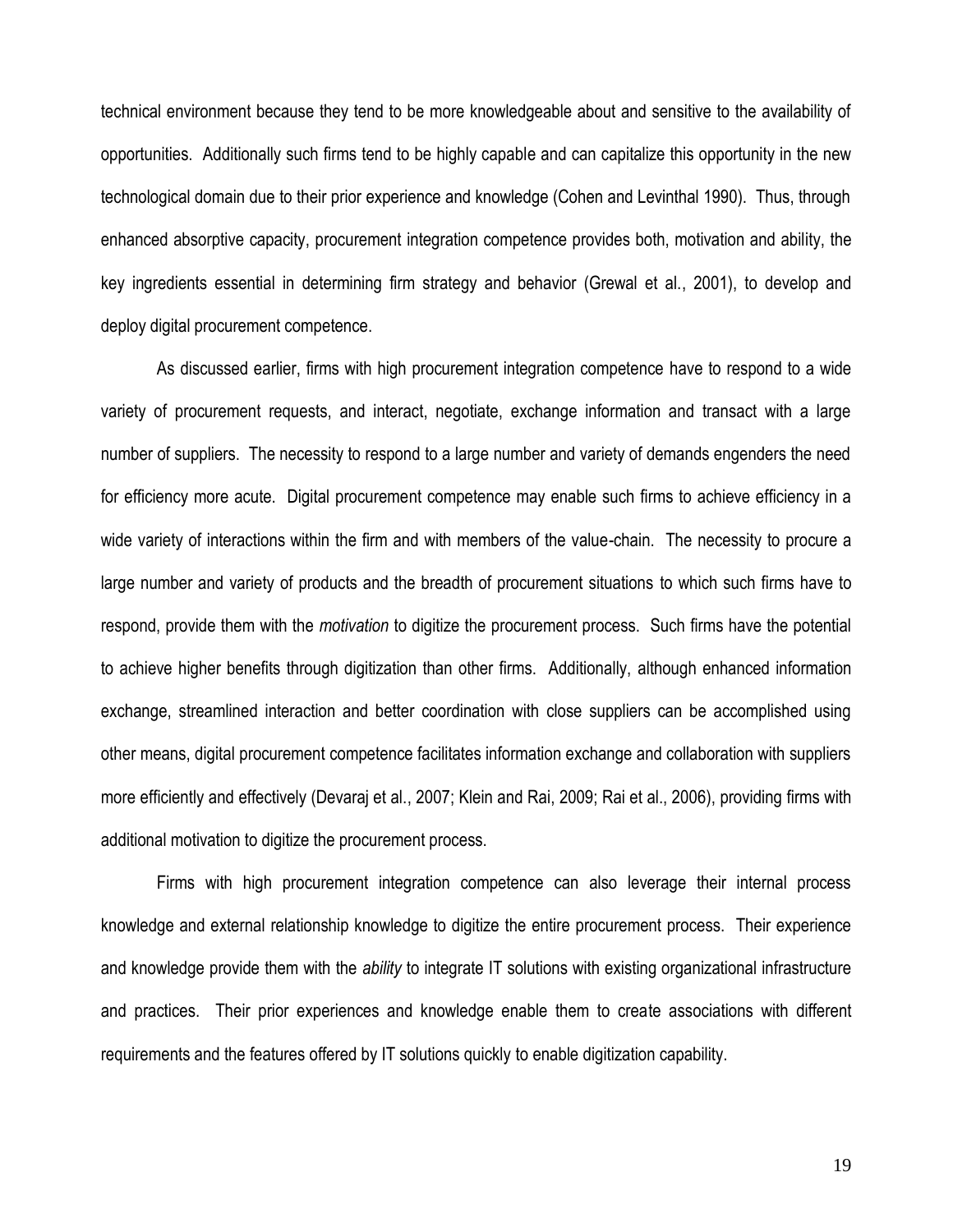In addition, due to their long-term and collaborative inclination, such firms are more likely to engage in problem-solving activities with partners that result in enhanced learning and process changes (Bensaou and Venkatraman, 1995). Gerwin (1993) has suggested that a significant amount of external learning takes place through collaborative relationships with suppliers. Such learning can be in the form of expanded knowledge about orders, schedules, operations and strategies and expand the knowledge base of firms, which is instrumental in capability creation (Dyer and Singh, 1998). In the context of procurement, external learning provides firms with the ability to integrate suppliers' IT systems with their own IT systems. In this vein, Devaraj et al. (2007) have found that information sharing with suppliers is significantly related to e-business capabilities in firms. Benefiting from procurement integration competence, several firms such as GE, Cisco, Dell and Toyota have achieved high digital procurement competence. Therefore:

*H1: Procurement integration competence will be positively related with digital procurement competence.*

#### **2.8 Digital Procurement Competence and Procurement Process Performance**

Digital procurement competence suggests that an organization is using IT extensively to accomplish organizational procurement tasks. It suggests that a firm is exploiting the technology for both internal and external coordination. As Sirmon et al. (2007) suggest, leveraging capabilities to accomplish tasks is essential to achieve better performance; mere possession is insufficient. Drawing on knowledge-based view and knowledge management capabilities, Tanriverdi (2005) argues that IT capabilities have a significant impact on the productive processes of a firm when they serve as coordinating mechanisms. Further, drawing upon, and extending theory on absorptive capacity, Zahra and George (2002) suggest that realized absorptive capacity – the transformation and exploitation of absorptive capacity – has significant positive implications for the recognition of opportunities and harvesting existing knowledge and capabilities into a firm's operations. Digital procurement competence affords a consistent view of procurement information within the firm, thereby reducing redundancies and extra inventory, and enabling efficient sourcing operations (Dong et al. 2009). Digital procurement competence enables firms to lower procurement costs by locating input goods of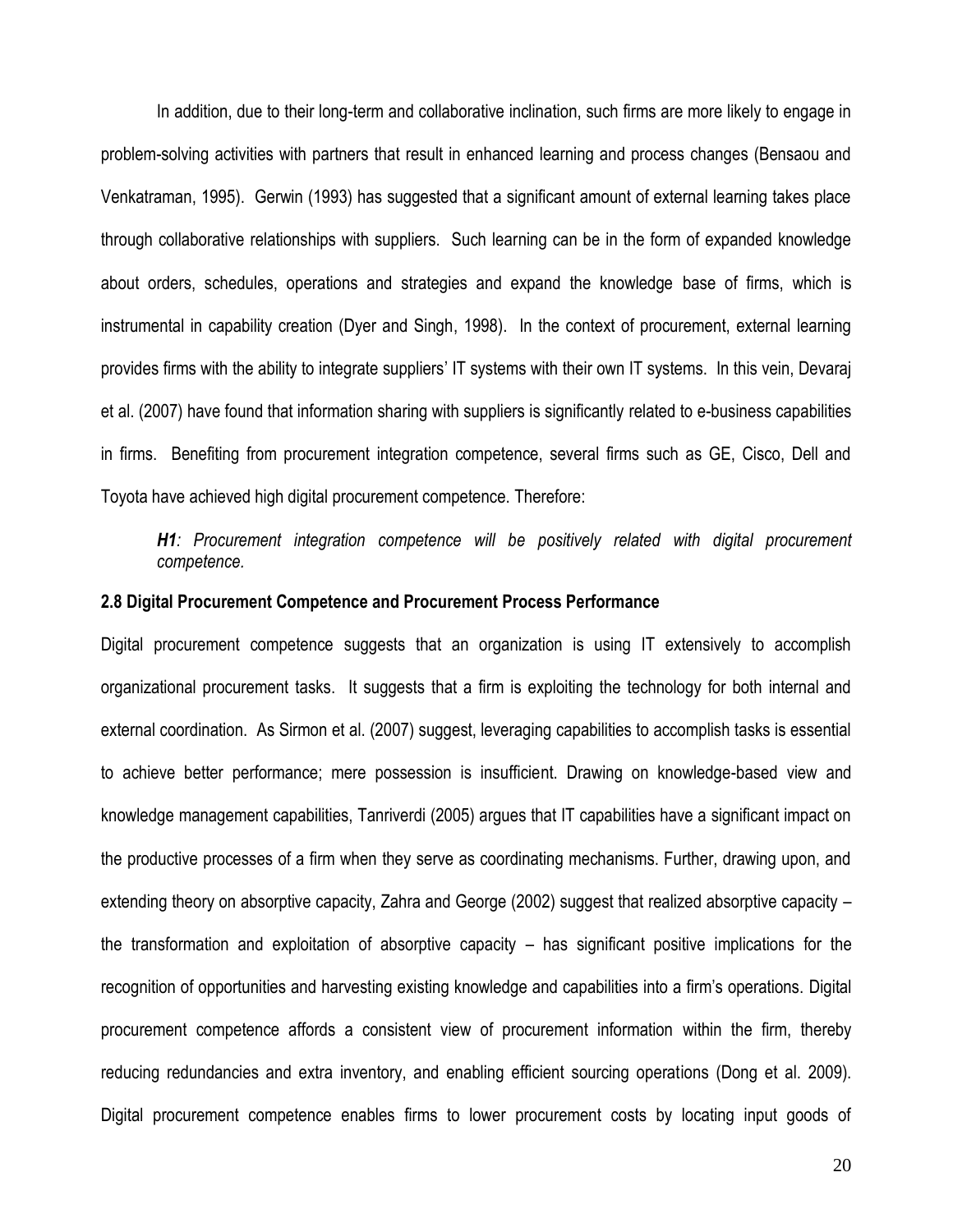comparable or better quality at lower prices. It further enables firms to locate suppliers who can manufacture good-quality products and exchange information electronically, resulting in lower coordination costs, administrative costs, reject rate and lead time. Digital procurement competence enables firms to replace errorprone manual processes by efficient electronic processes. It also facilitates electronic information sharing with suppliers, which lowers uncertainty, reduces inventory and obsolescence and enables better coordination and movement of input goods (Barua et al., 2004; Malhotra et al., 2005). Considerable prior research has found support for the impact of digitization capabilities on process performance. For instance, Frohlich and Westbrook (2002) found that web-based demand and supply chain integration impacts delivery time and inventory turnover; Banker et al. (2006) found that manufacturing capabilities impact plant performance; and Ray et al. (2004) found that knowledge capability impacts customer service performance. Exemplar firms such as Wal-Mart, IBM, Dell and Cisco are known to have obtained substantial process efficiencies due to their high digital procurement competence. Hence,

*H2: Digital procurement competence will be positively related with procurement process performance.*

# **3. Research Design and Methods**

To test our research model, we collected survey data from a large sample of manufacturing firms from four industries, with SIC codes 35, 36, 37 and 38. These firms manufacture industrial machinery and equipment, electrical and electronic machinery, transportation equipment, and measuring, analyzing and controlling instruments. In the absence of secondary data on study constructs, we decided to collect survey data.

#### **3.1 The Sampling Frame, Data Collection and Checks for Bias**

 $\overline{a}$ 

We sought the cooperation of the Institute of Supply Management (ISM) to collect our data.<sup>4</sup> Our sample frame consisted of a mailing list obtained from ISM. From this list, we selected a stratified random sample of 2,000 firms. The four industries mentioned earlier were represented in the same proportion in our sample as in the ISM database. Respondents in our sample were in managerial ranks, with their most common titles being

<sup>4</sup> ISM (www.ism.ws) is the premier association of procurement professionals with more than 40,000 members in the U.S.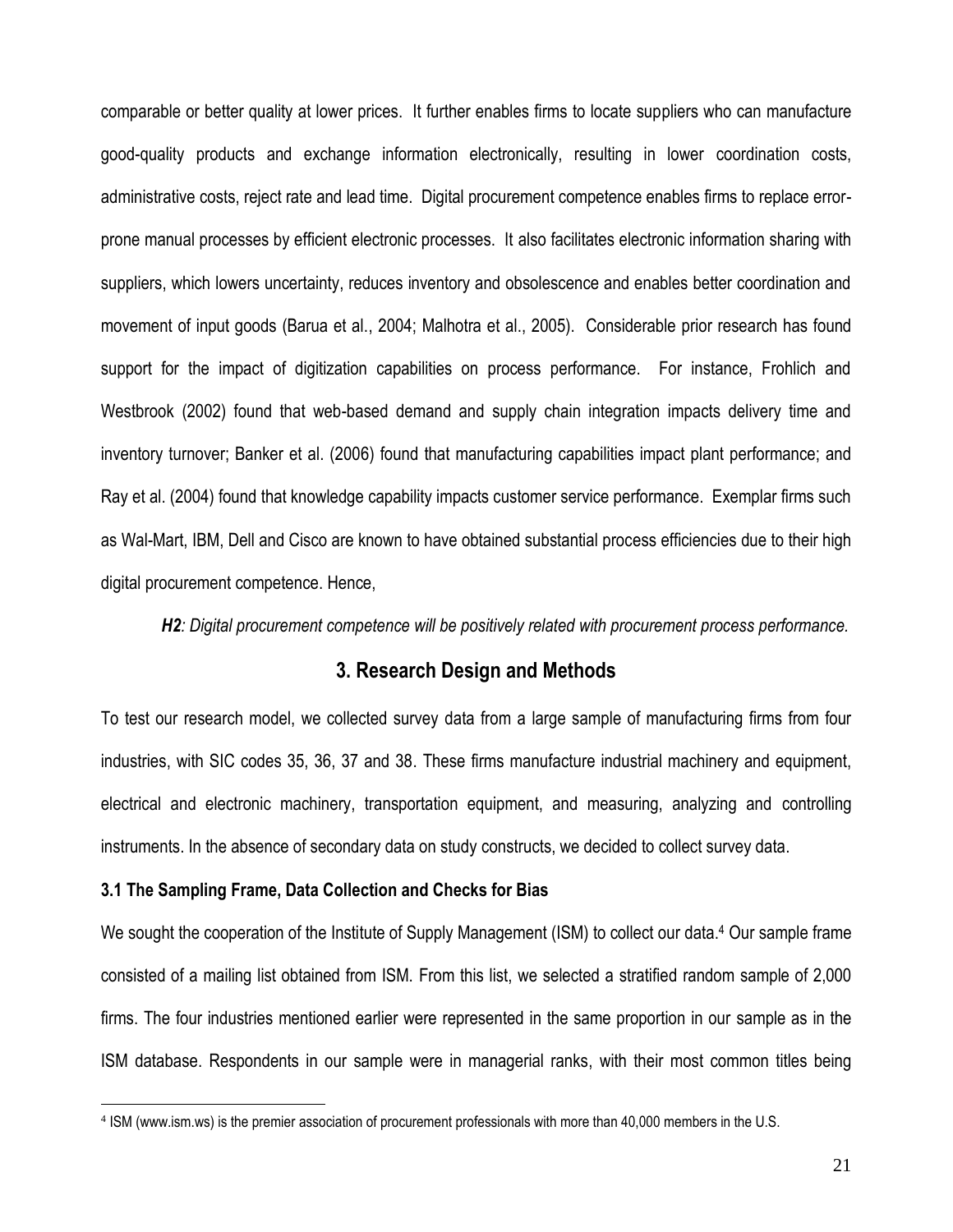procurement manager, purchasing manager, inventory manager and procurement director. The initial survey package mailed to the respondents included the questionnaire, a personalized cover letter explaining the purpose of the study and seeking the cooperation of participants, a letter from the CEO of ISM requesting members to participate in this study and a business return envelope. Five weeks after the first mailing, we mailed a follow-up questionnaire and a reminder. We received 318 and 125 responses in the first and the second round, respectively. Eight surveys were returned because of an incorrect address. Further, eleven surveys were incomplete and could not be used in the study. The final usable sample contained 424 usable responses, for a response rate of 21. 2 %. Table 1 provides the sample characteristics.

#### **[Insert Table 1 about here]**

We took several steps to lower the potential impacts of biases on our results. To minimize the key informant bias, we sent surveys to only those professionals who were directly involved in the procurement of production goods. Respondents in our sample have an average tenure of 11.3 years. They are likely to have insights into the procurement process and organizational capabilities, and their responses are likely to be well-informed due to their rank and long tenure. To address issues related to counteracting motivational barriers, we promised total confidentiality of the information provided to all the participants, and assured them that we would report only aggregate results in any publication. Kolmogorov-Smirnov test indicated that there was no systematic bias between the responses obtained from two sampling rounds. Kruskal-Wallis test indicated that there was no systematic bias between the responses obtained from different industries. In other words, industry or sampling round is not likely to impact our results significantly. Hence we merged the samples across different sampling rounds and industries. Further tests, such as two-sample t-test performed to compare firm sizes indicated that firms in our sample were not statistically different from those in the population. We used multi-dimensional outlier detection method using Mahalanobis distance. The square of the Mahalanobis distance can be interpreted as chi-square statistic with the degrees of freedom equal to the number of variables. Tabachnick and Fidell (1996) have suggested that a conservative estimate of  $p < 0.001$  be used in this test so that too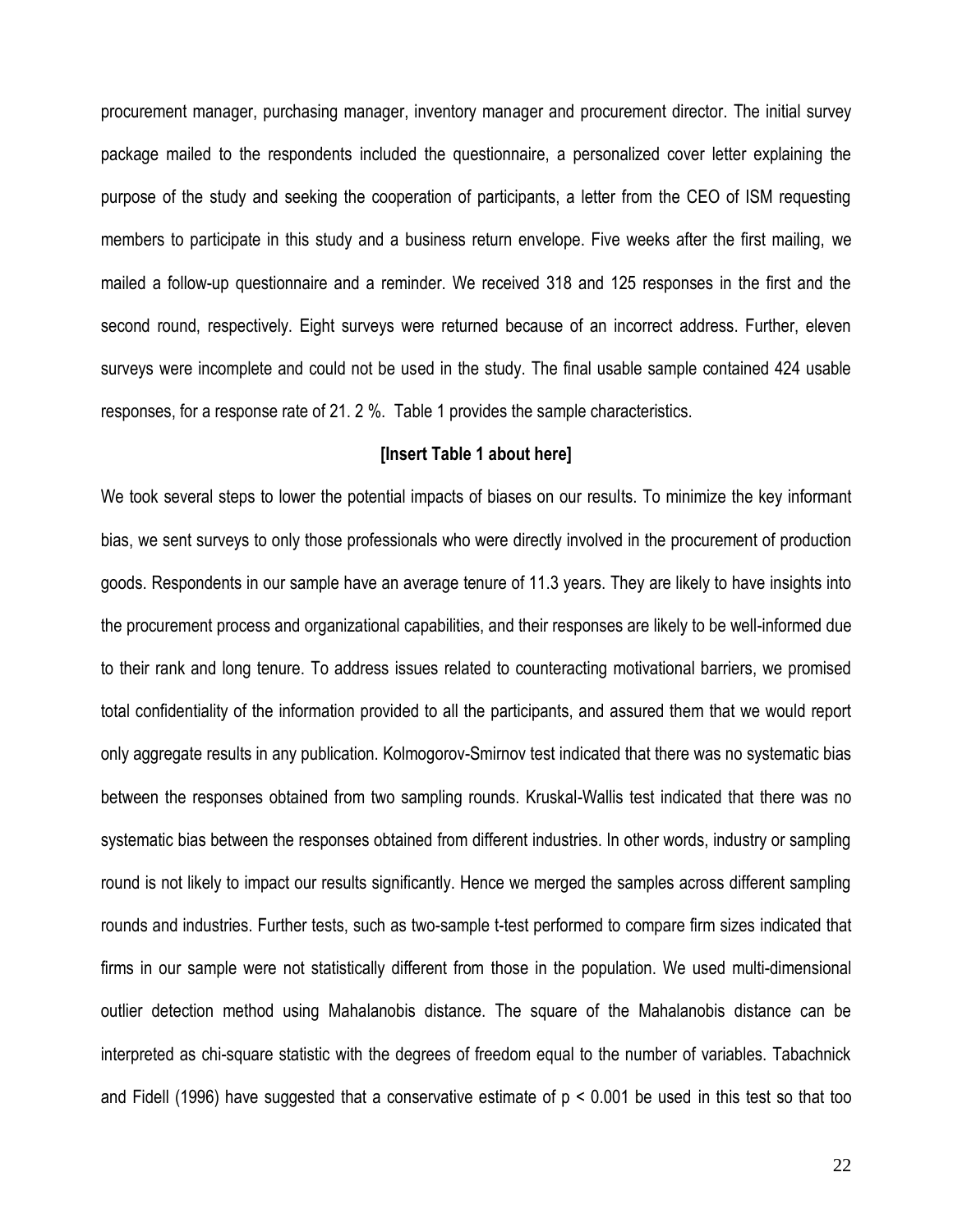many sample points are not excluded from analysis. We were left with 412 observations at this point that we used in all further analyses. Table 2 reports the descriptive statistics and correlations between constructs.

#### **[Insert Table 2 about here]**

Additionally, because we had access to one key respondent in every firm, we attempted to lower the potential impact of common method bias. Following the recommendations of Podsakoff et al (2003), we: 1) allowed responses to be anonymous and assured respondents that there were no right or wrong answers, 2) attempted to have simpler and more direct questions through iterative pilot testing for respondents' ease of understanding, and 3) used different scale end points for variables. These steps facilitate lowering of common method bias (Podsakoff et al., 2003). Further, we conducted the Harman's one factor test to assess the impact of bias (Podsakoff and Organ, 1986). Principal components analysis (PCA) resulted in 6 components which accounted for 67.6 % of the total variance, and the first component accounted for only 23.26 % of the variance, hence there is no evidence of a general factor accounting for more than 50% of the variance. The generalized test suggested by Podsakoff et al. (2003) also did not detect the presence of common-method bias. Based on these tests, we concluded that common method bias is not a significant threat in this research.

#### **3.2 Instrument Design, Development and Refinement**

After reviewing the prior literature in operations management, information systems, and strategic management to identify the relevant constructs, we developed a preliminary research model and survey questionnaire. In order to ground our research in pragmatic considerations, we also conducted field interviews with procurement managers in a large city in the Southwest United States. Our interviews revealed that firms differ significantly in their procurement capabilities and their understanding of how these capabilities are interrelated. Based on our interviews, we refined our model and the questionnaire. Faculty members actively involved in supply-chain research and five doctoral students reviewed this questionnaire for wording, content and understandability. The survey was modified based on the feedback obtained. These steps ensured face and content validity of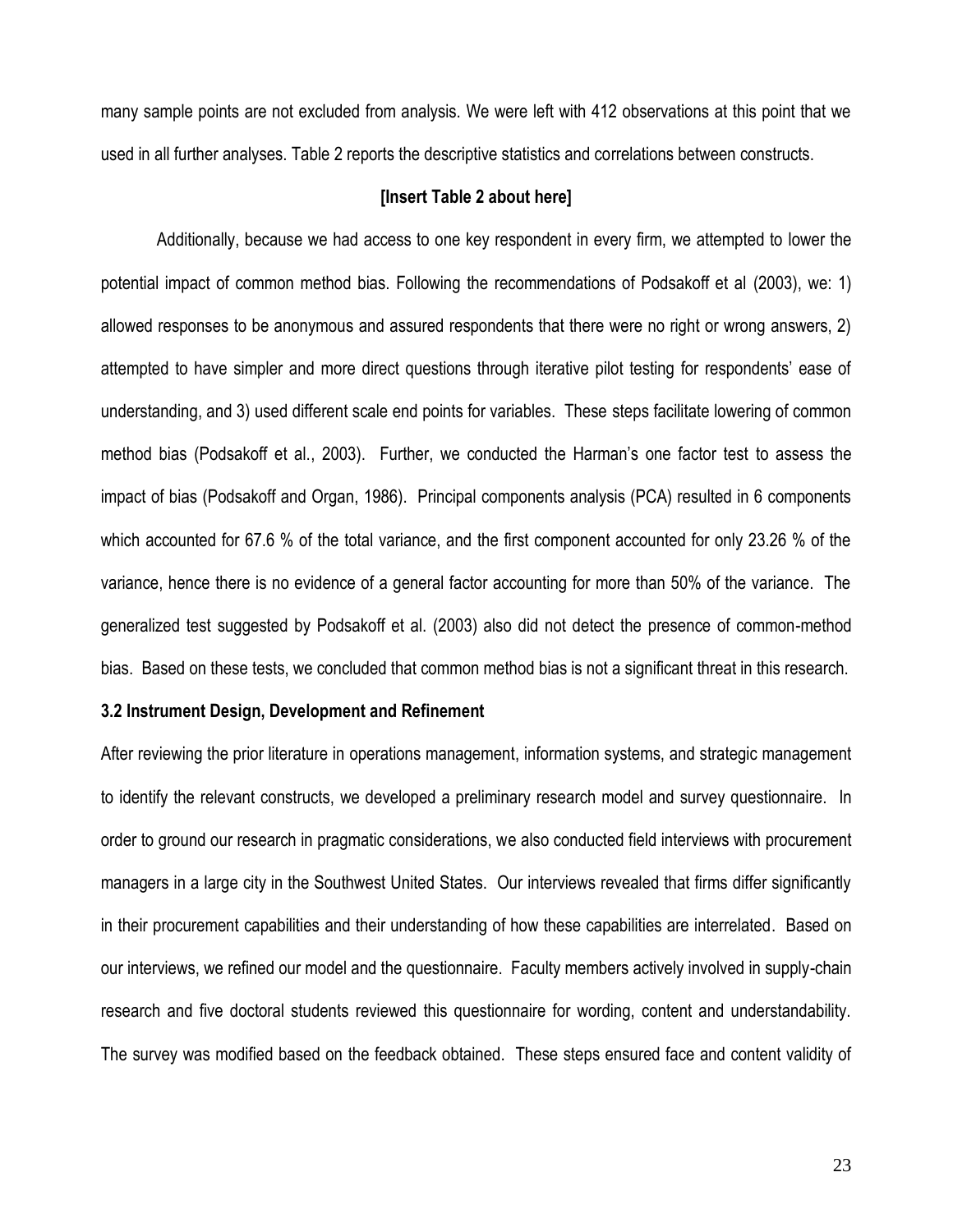the items. The modified questionnaire was pilot-tested with ISM members and improved iteratively three more times, before being used in the actual survey. The final survey instrument is reported in the Appendix.

Measures were adopted or adapted from prior literature when they were available and appropriate. In the absence of existing scales, theoretically-grounded new scales were developed specifically for this study. Several constructs were measured with multiple indicators coded on a seven-point Likert scale. External relationship knowledge was measured using four items. These items were adapted from prior work (e.g., Bensaou, 1997; Bensaou and Venkatraman, 1995; Dyer and Singh, 1998). Internal process knowledge was measured using three items. These items were developed for this study. Internal procurement digitization was operationalized with five items which measure the extent to which the firm is using IT in value-adding ways in the procurement process. External online search digitization was measured using two items – the extent of Internet use in product search and identification of suppliers, and external online ordering digitization was measured using four items – the extent of Internet use in negotiation, completing transactions, document exchange and financial settlement. The percentage scale was used to measure the last two constructs. Similar measures have been used in prior literature (Devaraj et al., 2007). Procurement process performance was measured as the total number of performance indicators where the firm has experienced improvements (See Appendix). Item parceling, which is a common practice when indicators are coarsely categorized, was used to create the measure (Bandalos, 2002). These metrics were chosen based on a review of prior literature on procurement and the impact of IT use on procurement (e.g., Monczka et al., 2002; Mukhopadhyay et al., 1995). Pursuant to the guidance of scholars (e.g., Armstrong and Sambamurthy, 1999; Piccoli and Ives, 2005), we analyzed procurement process performance of firms relative to others in their industry to assess their performance in comparison to competitors. This approach enabled a competitive assessment of firm performance.

## **4. Data Analysis and Results**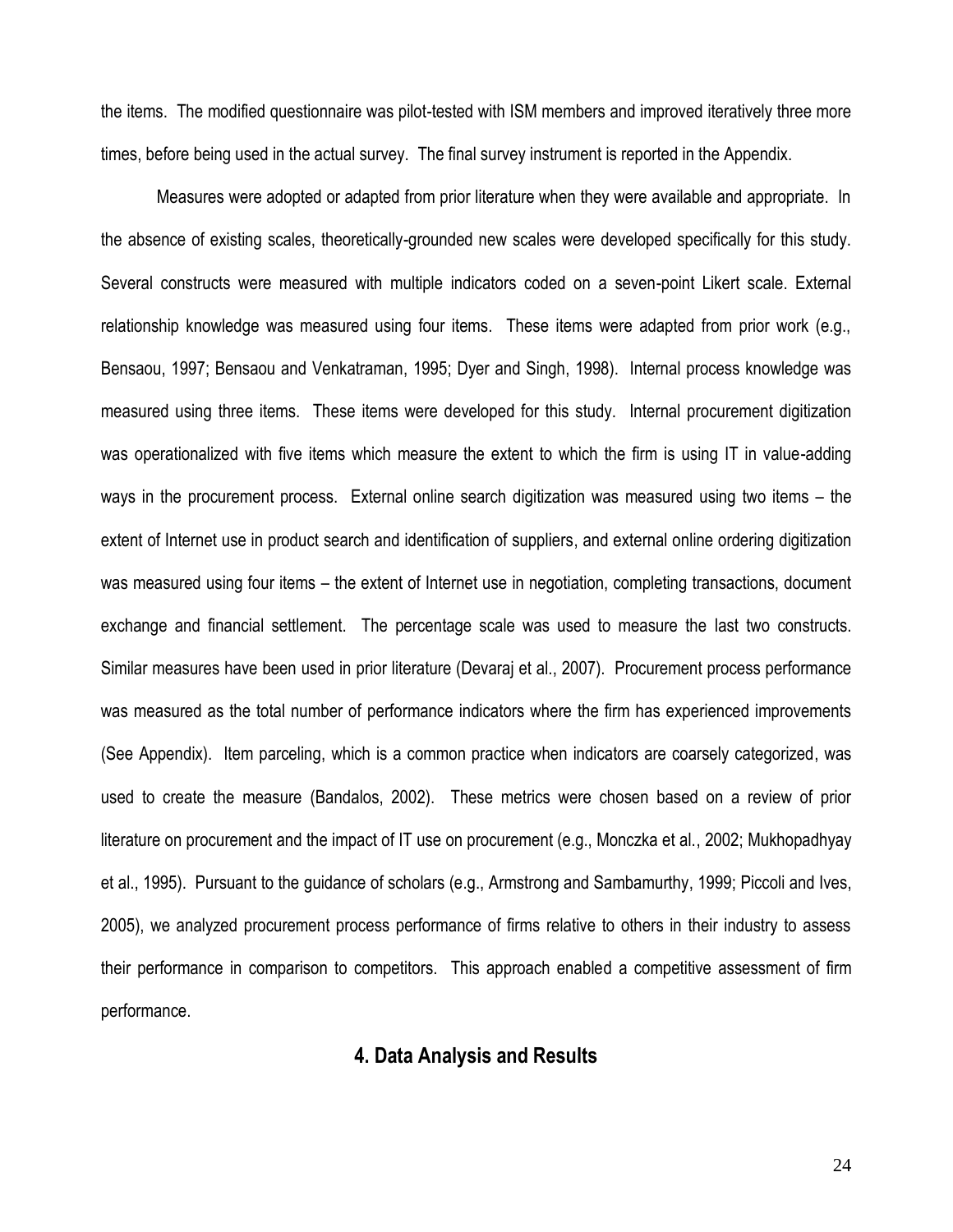The measurement model was estimated using partial least squares (PLS) implemented in SmartPLS 2.0. After establishing that the measurement model fits the data well, we examined the factor loadings to calculate the reliability of constructs and to assess construct validity. The reliability of constructs was measured using the composite reliability index. Composite reliability of constructs varied from 0.79 to 0.93. These values suggest that the instrument has adequate reliability (Nunnally, 1978). The loadings, reported in Table 3, varied from 0.50 to 0.94 and were significant (p<0.01), establishing convergent validity (Anderson and Gerbing, 1988). Discriminant validity was assessed by comparing the square root of AVE value for every construct and the square of correlation value between that construct and every other construct (Fornell and Larcker, 1981). Discriminant validity is supported for all the constructs (see Table 2). Convergent and discriminant validity together establish the validity of the scale (Anderson and Gerbing, 1988).

#### **[Insert Table 3 about here]**

#### **4.1 Second Order Constructs**

 $\overline{a}$ 

As mentioned earlier, we conceptualized the higher-level capability of procurement integration competence and the lower-level capability of digital procurement competence as reflective second-order constructs. The former comprises two first-order reflective constructs while the latter comprises three first-order constructs. Consistent with our conceptualization of these constructs, the first-order constructs are complementary, and can co-vary and interact with each other, making the second-order reflective construct an appropriate choice (Chin, 1998; Tanriverdi and Venkatraman, 2005).<sup>5</sup>

The second set of results in Table 4 shows the coefficients for the reflective second order constructs. Procurement integration competence has two first-order construct dimensions – internal process knowledge and external relationship knowledge. As can be seen from the Table, both these coefficients are positive and statistically significant at the 1% level. Further, digital procurement competence has three first-order construct dimensions – internal procurement digitization, external online search digitization, external online ordering

<sup>5</sup> Analyses were performed using both reflective and formative conceptualizations. Results didn't change qualitatively.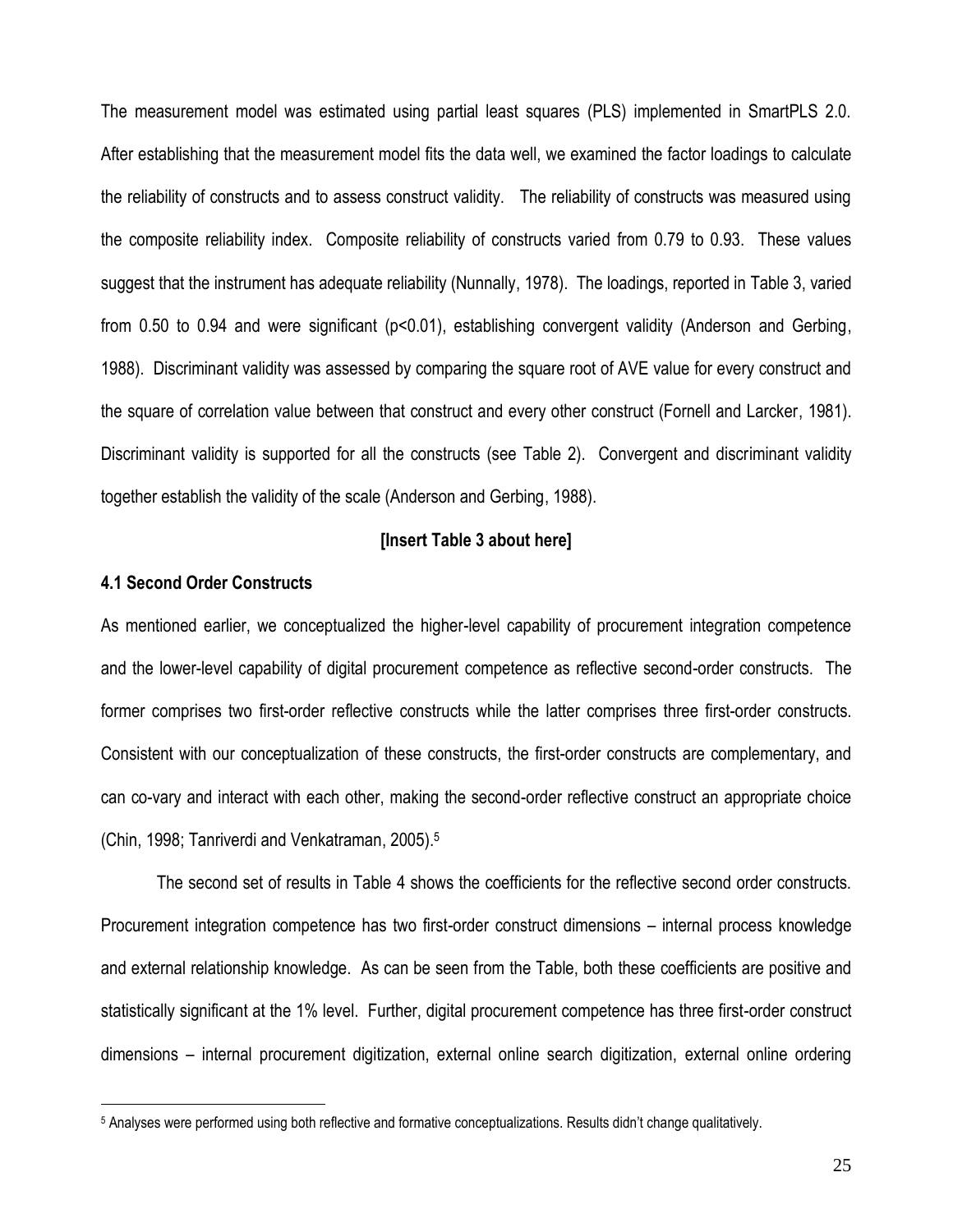digitization. All three of these coefficients are positive and statistically significant at 1% level. Taken together, these results offer statistical support for the two reflective second-order constructs as conceptualized and modeled in this study. We further justify our choice of a second-order factor model through additional tests and checks reported in the section on alternative models.

#### **[Insert Table 4 about Here]**

#### **4.2 Results**

The results of the structural model are reported in Table 4. We observe that the path coefficient representing the relationship between procurement integration competence and digital procurement competence is 0.297 and it is statistically significant at the 1% level. Hence, we find strong evidence for hypothesis H1 suggesting that firms that have a high degree of procurement integration competence tend to also possess high digital procurement competence. In other words, in the context of procurement processes, we find evidence for a higher-level competency leading to a lower-level competency in our model. The second major relationship posited in this study is between digital procurement competence and procurement process performance. The path coefficient for this relationship is 0.398 and it is statistically significant at the 1% level. Thus, hypothesis H2 is also strongly supported. This suggests that the lower-level task capability has significant procurement performance implications. While the control variables for size of the firm measured in number of employees and revenue were positively related to performance, their effect was not statistically significant at the 10 % level. Finally, 19.1% of the variance in procurement process performance is explained by our research model.

#### **4.3 Alternative Models**

Testing of alternative constitutes an important, but oft-ignored, aspect of estimating structural equation models. This confirmation bias – the prejudice in favor of model being evaluated – limits theoretical development. Thus, we estimated an alternative model, which is also grounded in theory. Theoretically, it is possible for higherlevel functional capability to directly impact both lower-level task capability and performance. Accordingly, we estimated a model that is consistent with partial mediation and compared the results with those from the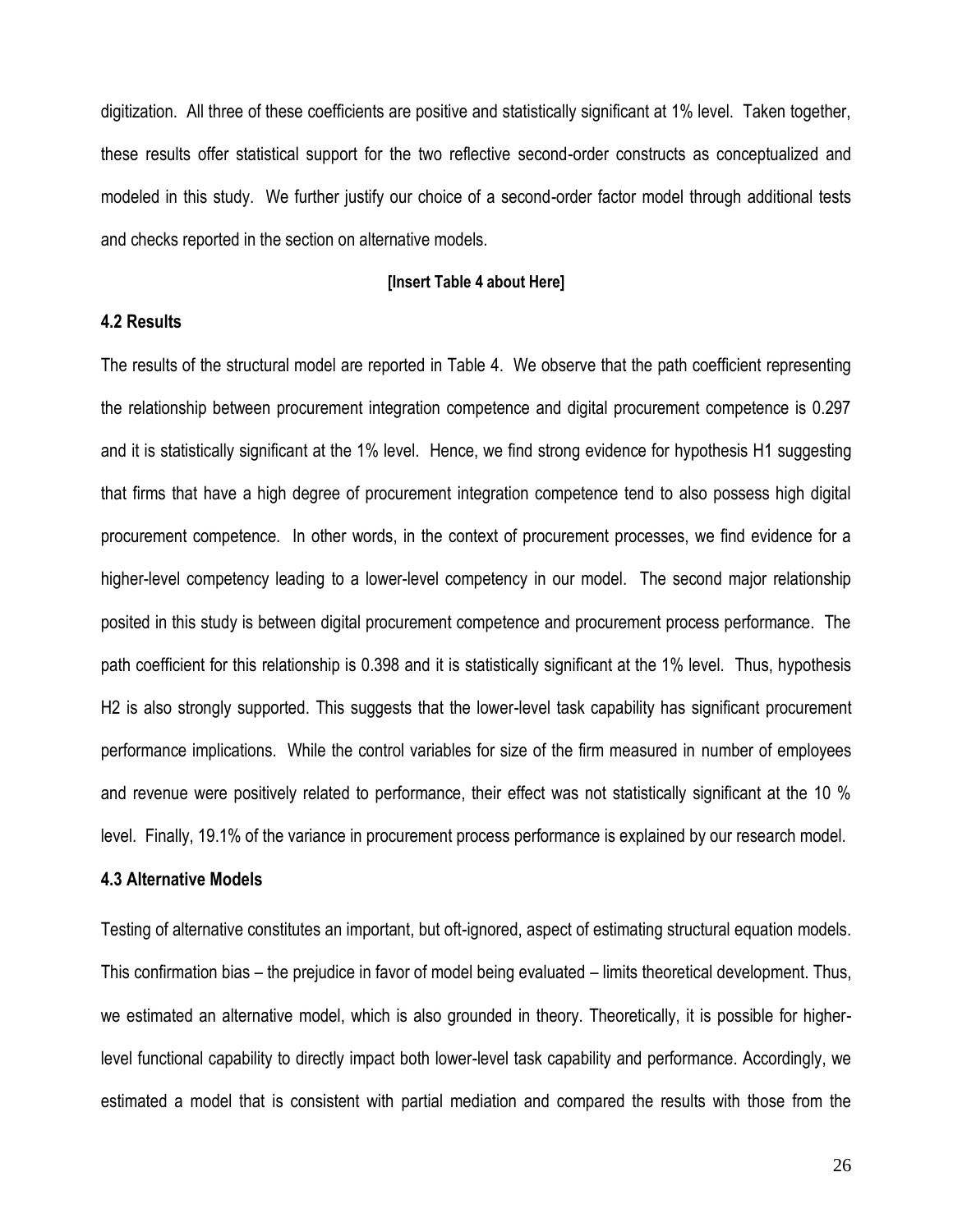hypothesized model. We conducted two tests to validate our research model of complete mediation (see Subramani, 2004 and Rai et al., 2006 for details). The first test entailed creating a partial mediation model with links between procurement integration competence and procurement process performance, beyond the other links present in our research model. As reported earlier, R-squared for the completely mediated model was 0.191. We found the R-squared for the partially mediated model to be 0.193. The impact of an extra path and the difference in subsequent R-squared can be assessed using the f<sup>2</sup> statistic and the pseudo F statistic. We find that  $f^2$  statistic is .0025 and pseudo F (1, 406) statistic is 3.86 for  $\alpha$ =0.05, indicating that the  $f^2$  statistic is insignificant. This suggests that the addition of an extra link between the higher-level capability and procurement process performance does not impact the R-squared value significantly.

The second test entailed establishing the significance of the mediation effects. As reported in the paper, the standardized coefficients between the links IV->M and M->DV are 0.297 and 0.398 respectively.<sup>6</sup> Further, the standard errors of these estimates are 0.1004 and 0.0962 respectively. The magnitude of the mediation effect can be calculated by multiplying the respective standardized coefficients between the links IV- >M and M->DV (See Rai et al., 2006 for details). We find that the magnitude of the effect is 0.118206 and the standard error is 0.00263. This gives us a z statistic of 2.31, which is significant at  $p < 01$ .

These two complementary tests suggest that complete mediation is supported by the data and is preferable over partial mediation where we added the link between procurement integration competence and procurement process performance (Rai et al., 2006; Subramani, 2004).

Finally, we compared the hypothesized research model having second-order constructs with an alternative model having only first-order constructs. Prior literature on comparing first- and second-order factor models has suggested various criteria to be evaluated (Tanriverdi 2005, 2006): (1) significance of the coefficients for second-order factors (Tippins and Sohi, 2003), (2) significance to criterion variable of interest, and (3) model fit statistics (Tippins and Sohi, 2003; Tanriverdi, 2005). On the first criteria, all factor loadings

 $\overline{a}$ 

<sup>6</sup> IV – Independent Variable; M – Mediating Variable; DV – Dependent Variable.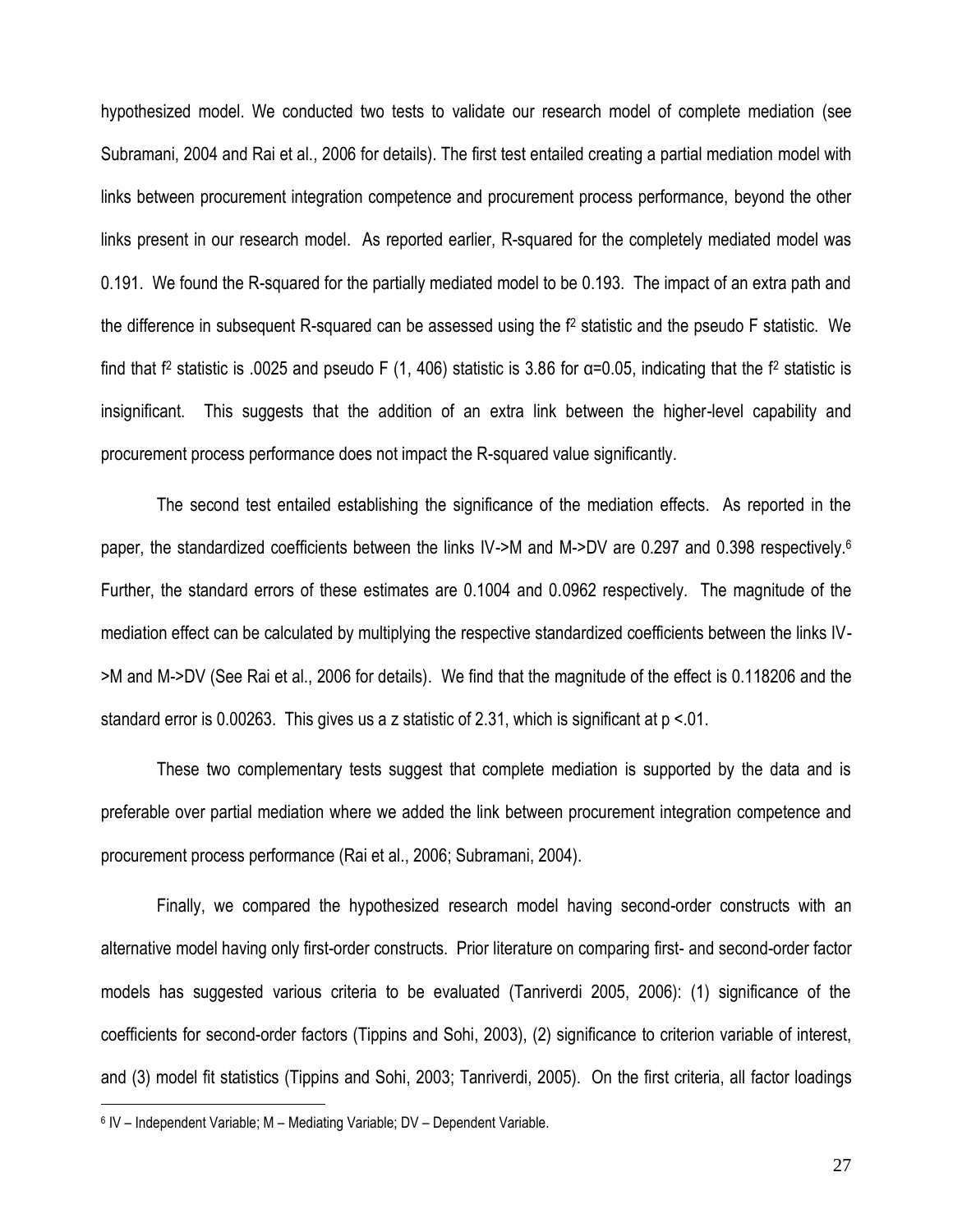for the second-order factors are statistically significant (as shown in Table 4). While the second-order model yields a significant relationship between digital procurement competence and process performance, the firstorder model did not support a significant link between a first order construct - external online search digitization - and process performance. Finally, the model fit was very comparable between the first-order and secondorder models. Under these circumstances, the second-order factor model should be preferred because it is a more parsimonious model (Diamantopoulos and Winklhofer, 2001; Tanriverdi, 2005). Based on an evaluation of the criteria listed above the second order model is more suitable.

## **5. Discussion**

In this research, our goal was to examine the capability hierarchy in the context of electronic procurement and its impact on procurement process performance. Despite some theoretical work on capability hierarchy, and the widespread belief of its existence, little empirical work has been done to examine capability hierarchy in a business process. Our study was motivated by the observation that while functional capabilities can have a significant impact on process performance in firms, the business process capability hierarchy and the role of IT in this hierarchy have been studied rather sparsely and infrequently in the operations, strategy and information systems literature. We conceptualize a hierarchy of capabilities wherein the higher-level operational capability enables a firm to develop lower-level task capabilities in a related, technology-enabled context. To the best of our knowledge, this is among the first inquiries to provide such a conceptualization and empirically demonstrate the relationship between higher- and lower-level functional capabilities and performance through a large sample of firms. In doing so, this paper makes significant incremental contributions to the literature. The finding that higher-level operational capabilities may not be related directly to process performance, but make an impact through lower-level task capabilities is a significant insight that was not available in the literature before this paper. This is particularly interesting as prior research suggests that higher-level capabilities can impact performance directly, and indeed be more effective than lower-level capabilities.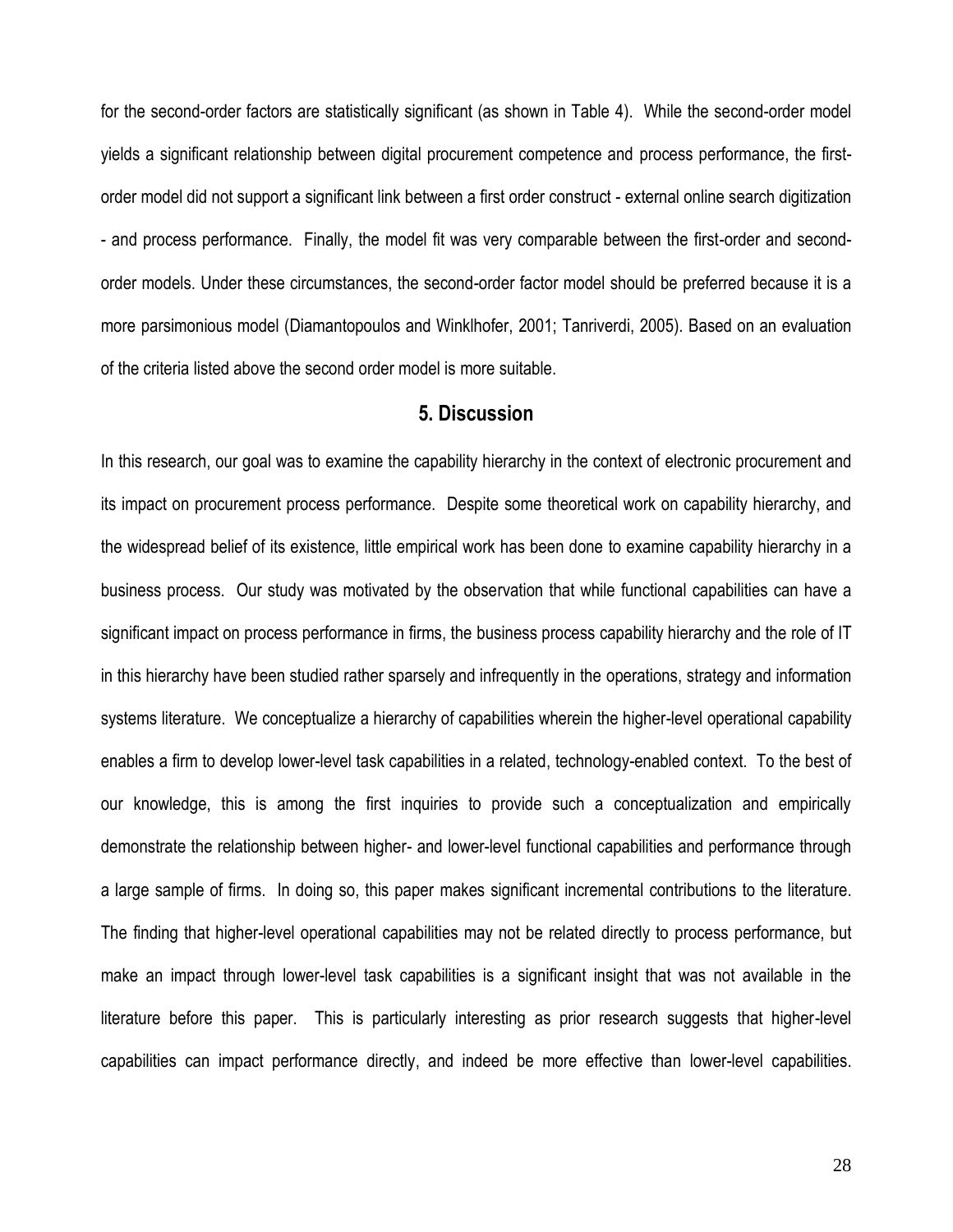However, because of our fine-grained focus on capabilities, we are able to establish that the dominant perspective in the literature may not have universal application.

An interesting aspect of our conceptualization of capabilities hierarchy is that higher-level capabilities can be developed independent of IT. For example, actively working with suppliers as partners, involving suppliers in long-range planning, coordinating closely with suppliers can all be accomplished without IT as well. Historically, there have been a large number of organizations that have accomplished above-mentioned feats without using IT, and in fact, there continue to be organizations where IT applications are successful because of the already existing good business and cultural practices. But, once these higher-level capabilities are in place, they facilitate the creation of technology-enabled lower-level capabilities in a related domain.

The research model proposed by us found strong support from the data. Both the hypotheses posited were supported at 1% level. We find strong support for the argument that higher-level procurement capabilities allow firms to develop and nurture lower-level task capabilities in related contexts that are enabled by information technologies. The latter capabilities enable firms to perform specific activities in a more efficient manner and influence performance at the process level.

Two interesting insights emerge from our results. We find that the impact of higher-level capability – procurement integration competence – on performance is completely mediated by the lower-level task capability – digital procurement competence. Thus, in a slight departure from the arguments espoused and findings reported in extant literature (Grant, 1996; Rai et al., 2006; Sambamurthy et al., 2003), we find that lower-level capabilities are more valuable for firms in certain processes. In fact, in the presence of strong lower-level task capabilities, the impact of higher-level operational capabilities may be manifested completely through the former. We do acknowledge that our context, grounded in the procurement process and eprocurement, may be partly responsible for this result. We suggest that perhaps, when examining performance at the fine-grained level of a business process, it is the capabilities that enable the firm to accomplish specific and focused tasks effectively and efficiently that impact process performance, and in fact,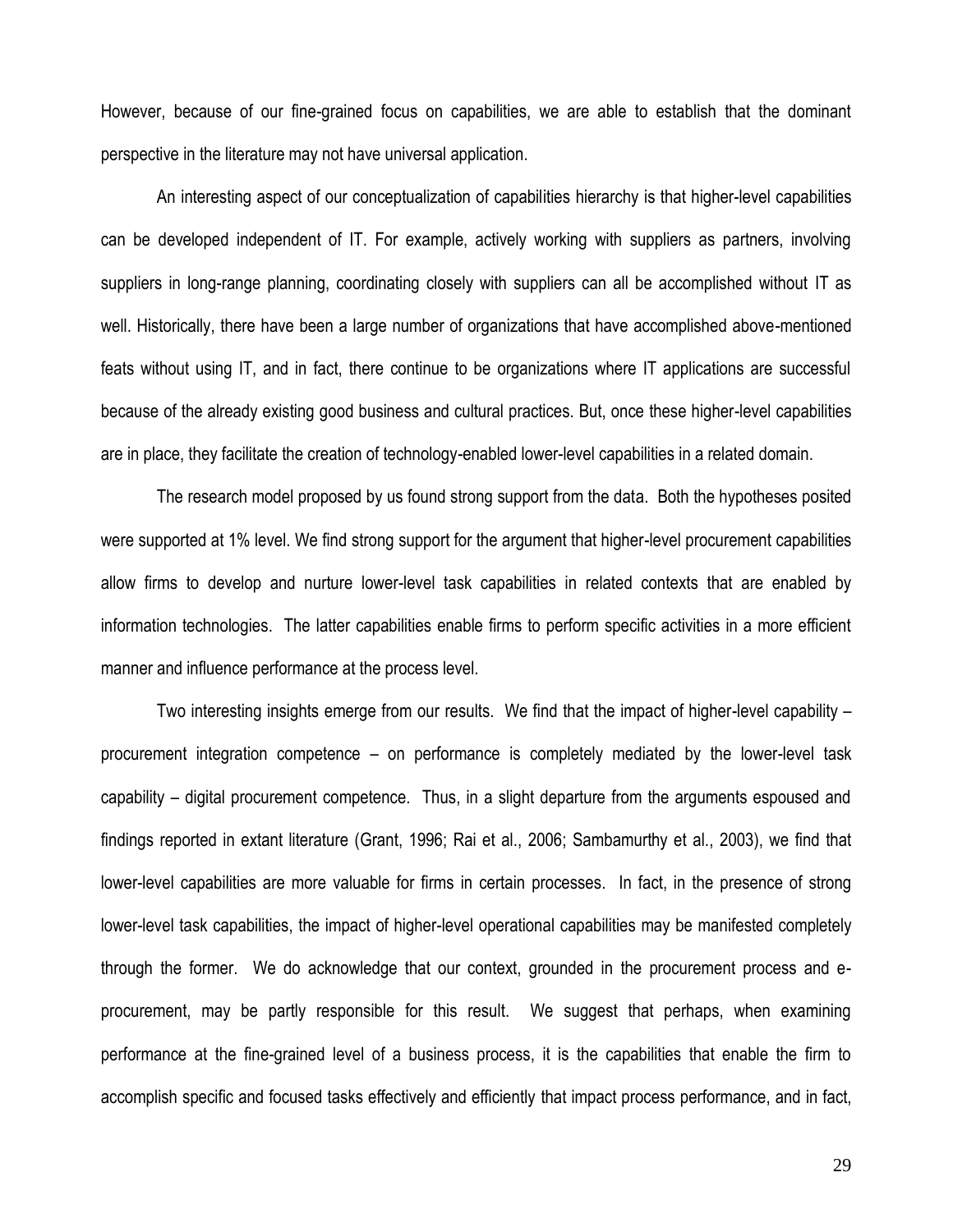the impact of broader operational capabilities may be manifested through them. We submit that the discussion on the relative impact of higher-level versus lower-level capabilities on performance cannot be devoid of the context, and may need further examination.

A second interesting insight from our result is that IT-enabled task capabilities are created in the larger context of organizational functional capabilities. The knowledge that firms acquire about their idiosyncratic internal processes and their network of external business partners has a significant impact on their ability to create IT-enabled functional capabilities. The theoretical mechanism in the nomological net from higher-level functional capability to lower-level technology-enabled task capability to procurement process performance is absorptive capacity. It enables a firm to apply extant procurement knowledge acquired through day-to-day operations in a new domain, which is technology enabled, to perform tasks more efficiently, which eventually results in enhanced performance outcomes at the procurement process level.

Recent research discusses the spillover effects of IT in business processes (Tallon, 2012). This literature asserts that the effects of IT application in a business process may not be confined only to that process, but may have spillover effects on other downstream processes that may be adjacent to or farther away from the original process. In other words, the impact of IT on business processes is not a static process, but rather a dynamic process where first-order impacts are felt within the same process, but over time, spillover impacts may be experienced in other processes. This has direct application in our context as well. Lower-level and higher-level procurement capabilities may be dynamically related and may have direct as well as spillover effects. More specifically, lower-level task capabilities can impact process performance directly, but their spillover effects can be felt on higher-level capabilities in the same domain. Thus, technologyenabled, lower-level task capabilities, over time, can help the firm develop and exploit technology-enabled higher-level functional capabilities, which can materialize when the knowledge contained in these task-level capabilities is integrated effectively in the firm (Grant, 1996). Essentially, the relationship between lower-level and higher-level functional capabilities can be dynamic where lower-level capabilities in a domain may lead to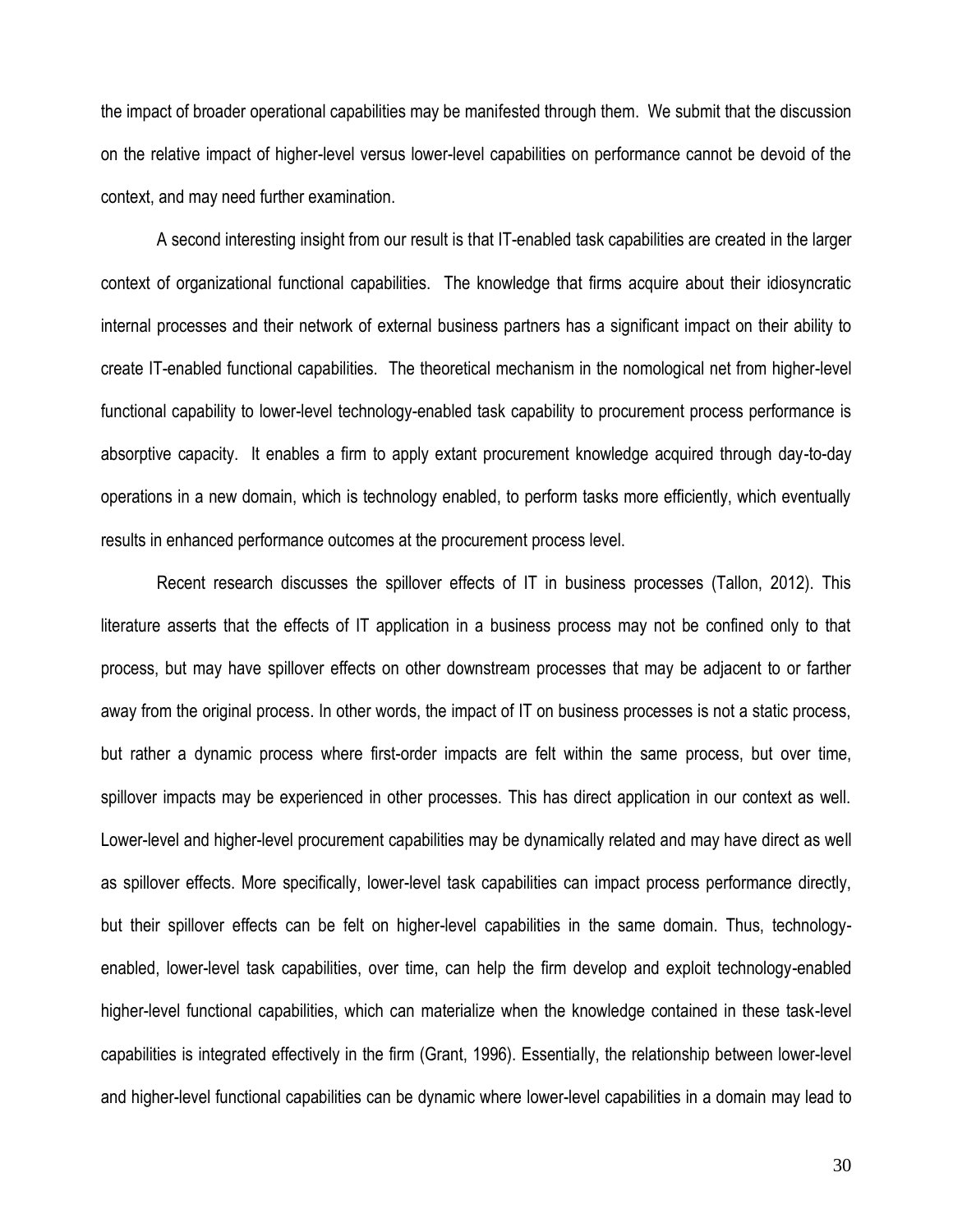higher-level capability in that domain, which in turn may lead to lower-level capabilities in a related domain. In this study, however, we are focused on only the second of the two links and not the first two.

In examining the relationship between different levels of capabilities, we chose to conceptualize and implement capabilities as a second-order constructs. From a methodological standpoint, our analysis and robustness checks provide compelling support for second-order constructs for higher-level and lower-level capabilities in the context of procurement. Future studies in this domain can validate or refine these secondorder constructs and relate them to various dimensions of procurement performance.

In summary, this study represents an interdisciplinary approach to examine the largely underexamined phenomenon of functional capability hierarchy, as instantiated in the organizational procurement process, by drawing upon and building on research in operations management, information systems, and strategy.

#### **5.1 Limitations of the Research**

Notwithstanding the careful attention paid to the design and execution of our study, we acknowledge some limitations. First, the firms included in our sample are primarily involved in manufacturing industrial machinery and equipment, electrical and electronic machinery, transportation equipment, and control instruments. As such, our results are strictly generalizable to similar firms. Further studies might examine the relationships proposed by this study in a larger or different cross-section of firms and industries. Empirical examinations in service and process manufacturing industries may be particularly insightful.

Second, while the measure for procurement performance used in this study is fairly rich, tapping into facets of cost, timeliness, and quality of procurement performance, it is conceivable that other measures of procurement performance may be affected in other settings. Future research may consider creating other measures reflecting a firm's procurement process performance and linking it to the financial performance measures at the firm level.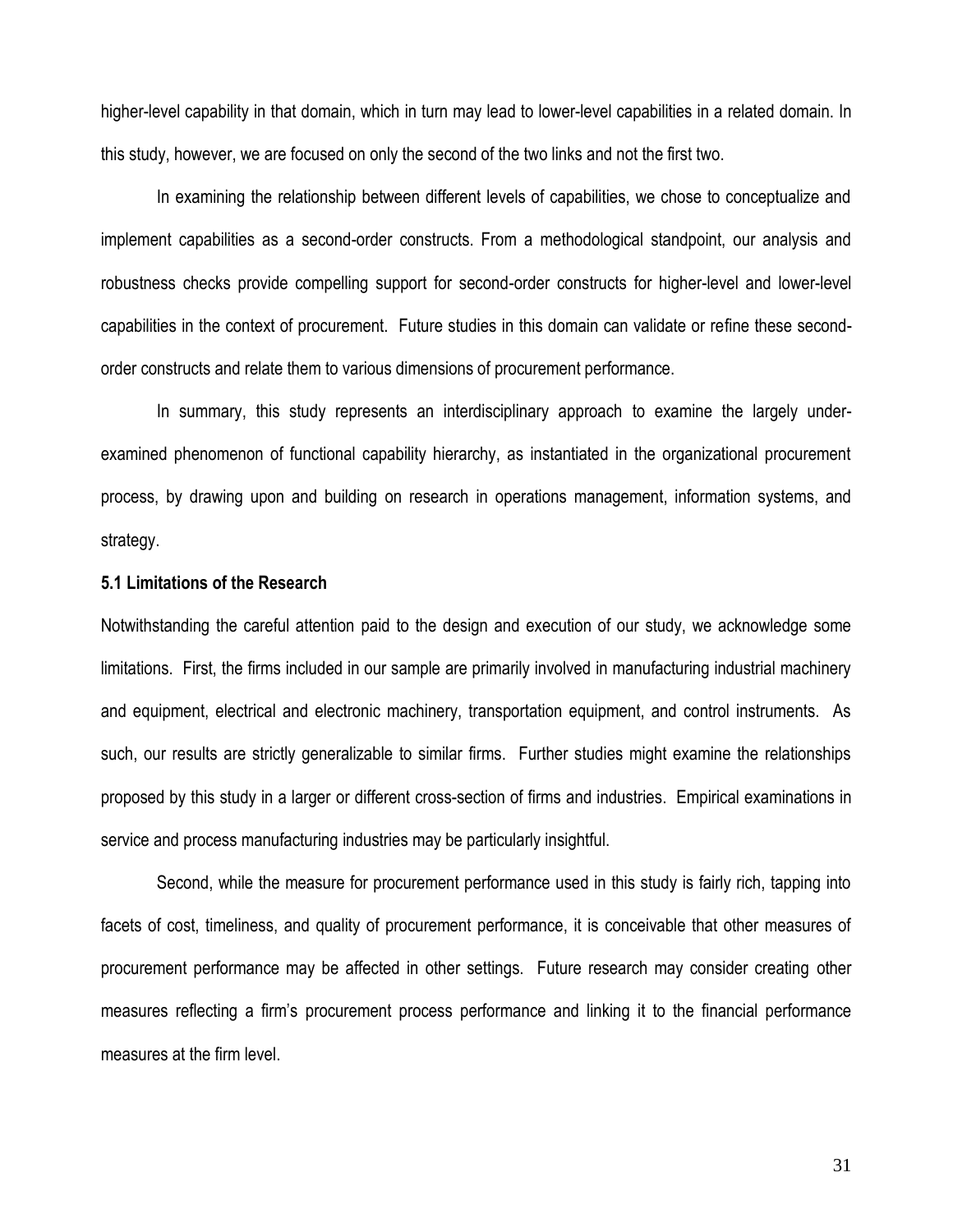Third, this study examined capability hierarchy in the procurement process. We found support for the argument that higher-level functional capabilities impact lower-level task capabilities in the procurement process. Additionally, we found that the lower-level task capabilities completely mediate the impact of higherlevel functional capabilities on procurement process performance. However, our data collection took place in a focused setting of procurement of direct materials in manufacturing firms. Our results may not generalize to other industries or other types of materials or other processes. Future research can examine whether the relationships posited and verified in our research are valid in other circumstances.

Finally, the data collected in this study are cross-sectional in nature. Future research can undertake a longitudinal study and examine capabilities and performance over a period of time. A study of this nature is more germane to uncovering causal relationships between capabilities at various levels and their impact on performance. Further, common-method bias is a recurring issue in survey-based research employing a single respondent. However, this problem is mitigated in our context for several reasons, including the long tenure of respondents, and the nature of questions that pertained to facts and organizational perceptions rather than psychological states and attitudes, which are more prone to problems of common-method bias. Several tests suggest that common-method bias does not influence our results significantly. Thus, managers' perceptions of procurement performance may not be much different from the actual performance (Zhu and Kraemer, 2005). Nevertheless, we recommend that future research circumvent this issue by surveying more than one key respondent and/or collecting data from other sources such as archival data.

#### **5.2 Implications for Research and Practice**

In light of the fact that functional capability hierarchy, the interrelationships between various capabilities and the impact of these capabilities on performance is lacking in the literature, this paper has four important implications for research. First, we believe that nuanced relationships between capabilities and the performance of various operational processes should be investigated in greater detail. More specifically, relationship between capabilities at different levels can be particularly insightful. Because the impacts of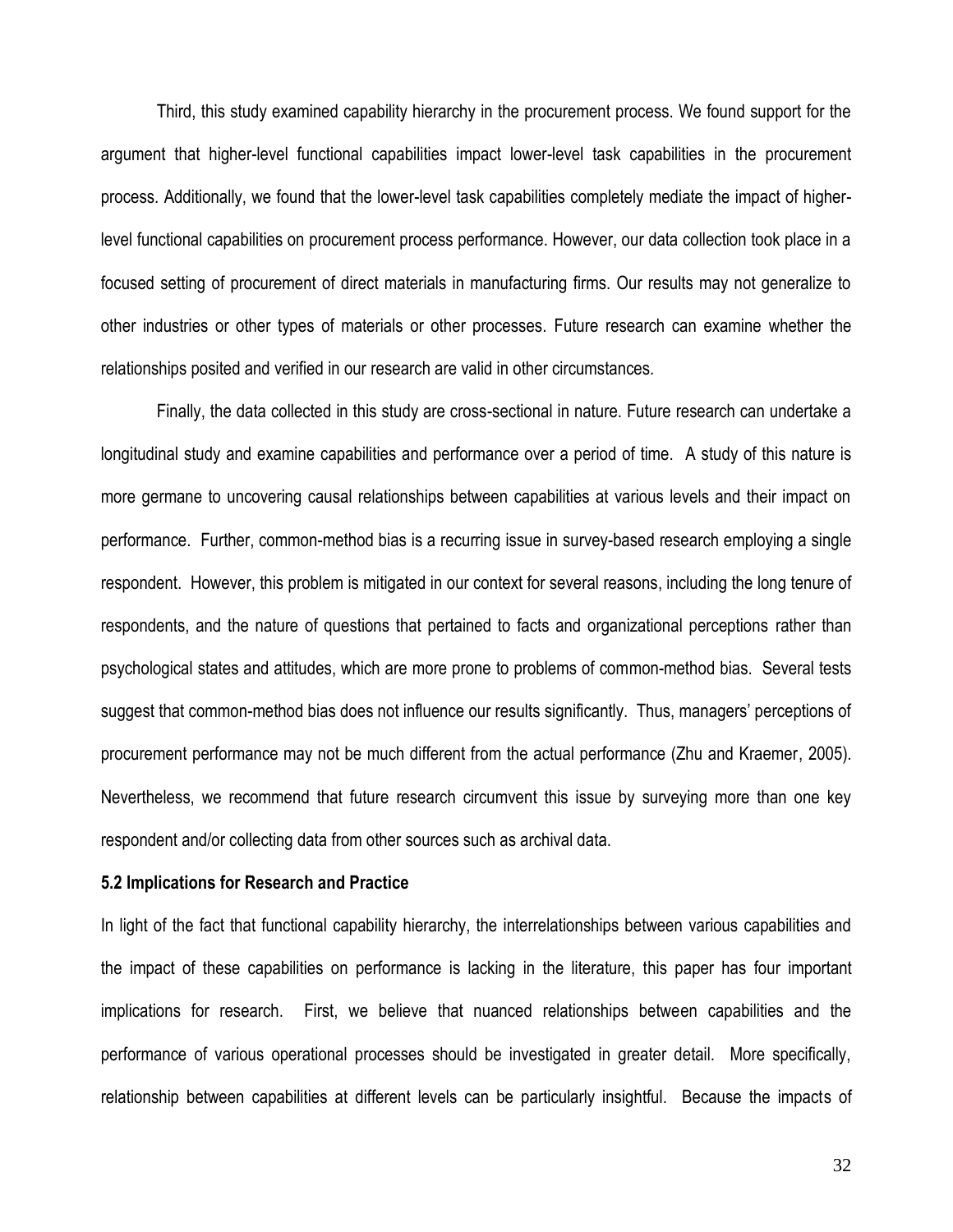functional capabilities are first felt on business processes (Mishra et al., 2007; Ray et al., 2004), it is essential that scholars examine such impacts at a more granular level – at the level of organizational business process (Heim and Peng, 2010; Rai et al., 2006). Second, the concept of functional capability hierarchy deserves the attention of researchers and managers, and provides a rich avenue for future research. At the lower level, functional capabilities should be grounded in the activities or tasks that firms perform. Concurrently, these lower-level capabilities should be tied to the broader organizational knowledge creation and utilization capabilities. Third, we believe that the concept of knowledge as a capability is still in its infancy and provides a significant opportunity to scholars for theoretical advancement. For instance, the concept of capability hierarchy can be applied in a wide variety of business processes, such as customer-relationship management, new product development, manufacturing, etc., to provide a detailed perspective on how various capabilities, some IT enabled and others not, may be related to one another and jointly impact the performance of such processes. Finally, it is important to remember that while we examined a hierarchy within functional capabilities, hierarchically structured capabilities can also be present within the broad spectrum dynamic capabilities. As researchers examine environmental uncertainty and its impact on a firm's operations, they will be well-advised to study the interrelationship between capabilities at different levels that enable the firm to manage the environmental turbulence and the impact of such capabilities of performance.

This research has significant implications for managers. Our results indicate that higher-level capabilities impact lower-level capabilities significantly. Even though higher-level operational capabilities may not directly impact performance, they are integral to the success of a firm as they enable the creation and exploitation of lower-level task capabilities. Without the operational capabilities, firms may find it difficult to use lower-level task capabilities. Because, higher-level capabilities are wider in scope and are more difficult for competitors to copy (Grant, 1996), it behooves managers to create and nurture such capabilities. These capabilities may serve as a precondition to the creation of lower-level capabilities. It is also critical that firms exploit these higher-level capabilities, create lower-level capabilities and apply them in specific contexts to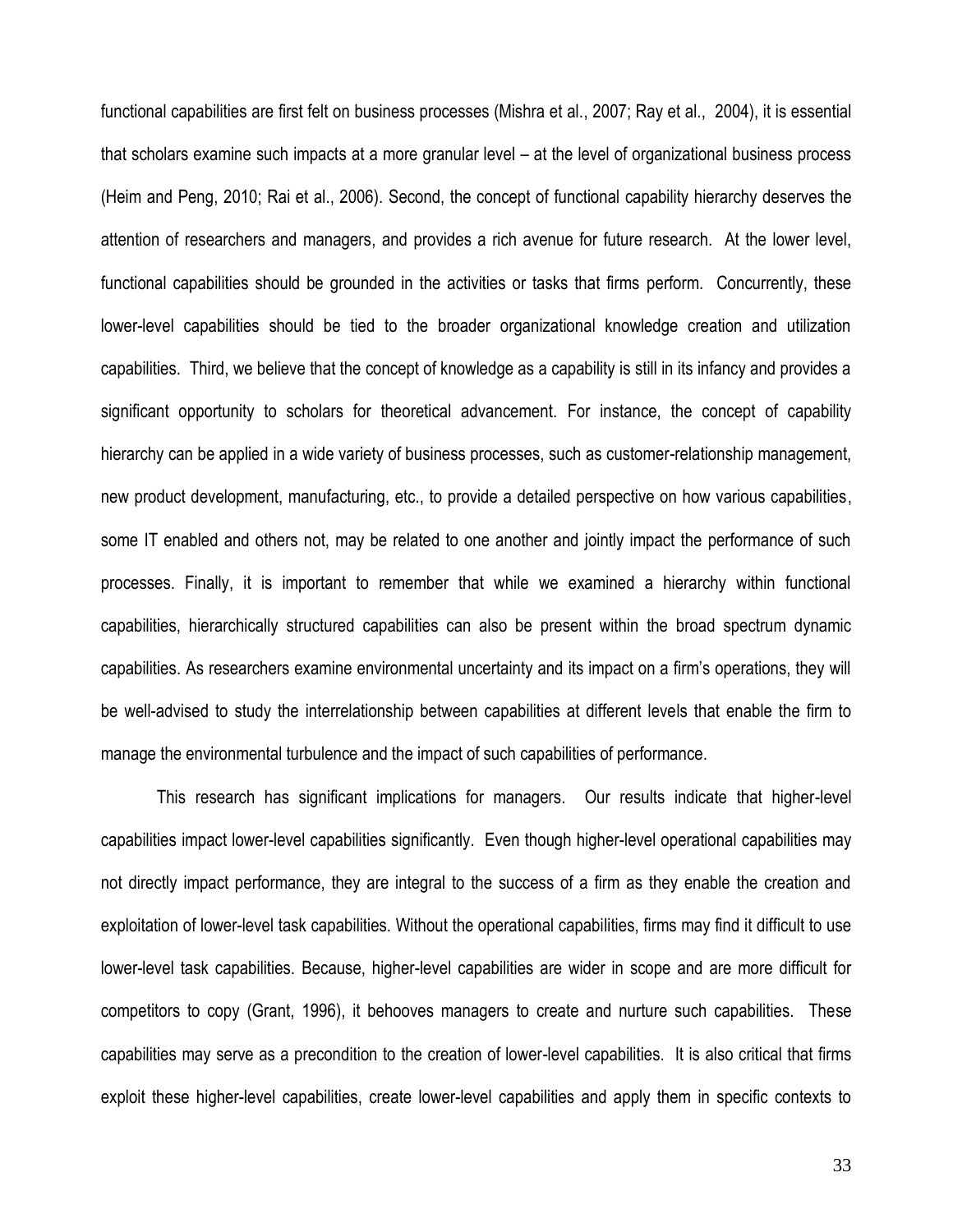digitize both intra- and inter-organizational tasks to obtain performance benefits. Looking at the totality of our results, we would hasten to caution managers that both high and low level functional capabilities are important, yet their essence may be reflected differently. Without higher-level operational capabilities, the creation of lower-level task capabilities may not be possible, but without the latter, firms may not be able to take full advantage of the former.

Another managerial implication stems from the fact that higher-level capabilities can be developed independent of IT, though these higher-level capabilities facilitate the technology-enabled lower-level capabilities such as digitization in the context of the procurement process. This points to the need to start with a broader lens to understand processes and build competencies before investing in technology-based solutions. In other words, it is not technology for the sake of technology rather it is technology that is driven by higher-level competencies that lead to operational benefits.

#### **5.3 Conclusion**

As firms endeavor to enhance their performance by employing innovative technologies in various business processes, it becomes important for researchers to examine the capabilities that enable firms to obtain better process performance. In this paper, drawing upon the resource- and knowledge-based views of the firm, and the absorptive capacity literature, we proposed a capability hierarchy examining the relationship between a second-order higher-level functional capability, a second-order lower-level functional capability and procurement process performance. Our research model found strong validation from the data, providing support to our capability hierarchy conceptualization. The conceptualization developed in this study and our results provide a nuanced view of the relationship between hierarchically structured functional capabilities and organizational performance at the process level. We hope that this study stimulates further research to enrich our understanding of the ways by which firms can obtain performance benefits in operational processes.

#### **References**

Ahmad, S., Schroeder, R., 2001. The impact of electronic data interchange on delivery performance. Production and Operations Management 10(1), 16-30.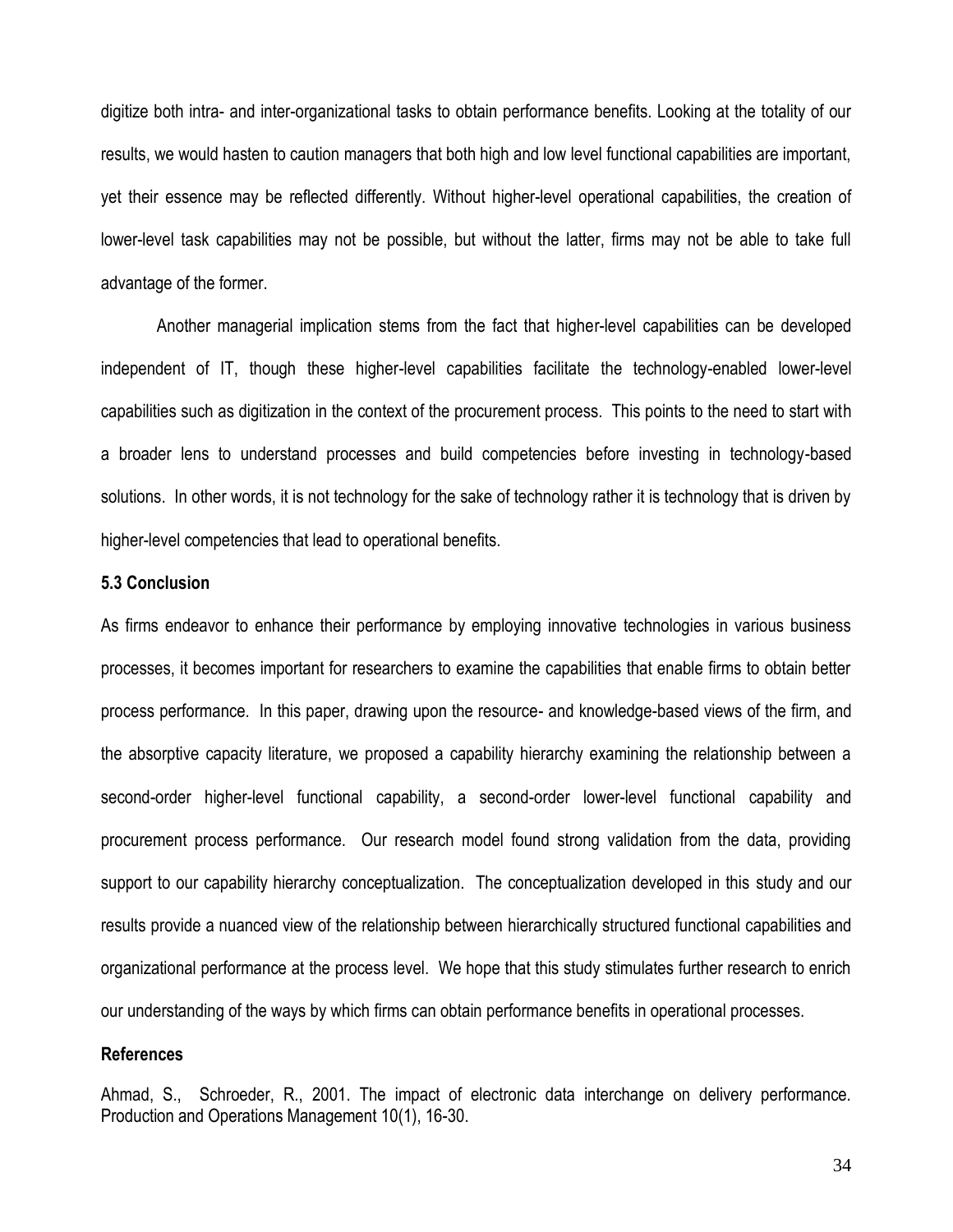Alavi, M., Leidner, D., 2001. Review: Knowledge and knowledge management systems: Conceptual foundations and research issues. MIS Quarterly 25(1), 107-136.

Anderson, J. C., Gerbing, D. W., 1988. Structural equation modeling in practice: A review and recommended two-step approach. Psychological Bulletin 103 (3), 411-423.

Armstrong, C. P., Sambamurthy, V., 1999. Information technology assimilation in firms: The influence of senior leadership and IT infrastructure. Information Systems Research 10 (4), 304-327.

Bala, H., Venkatesh, V., 2007. Assimilation of interorganizational business process standards. Information Systems Research 18(3), 340-362.

Bandalos, D., 2002. The effect of item parceling on goodness-of-fit and parameter estimate bias in structural equation modeling. Structural Equation Modeling (9), 78-102.

Banker, R. D., Bardhan, I. R., Chang, H., Lin, S., 2006. Plant information systems, manufacturing capabilities and plant performance. MIS Quarterly 30(2), 315-337.

Barney, J. B., 1991. Firm resources and sustained competitive advantage. Journal of Management 17(1), 99- 120.

Barney, J. B., Arikan, A. M., 2001. The resource-based view: Origins and implications. in *Handbook of Strategic Management*, M. Hitt, R. E. Freeman, and J. S. Harrison (eds). Blackwell, Oxford, U.K., pp. 124-188.

Barua, A., Konana, P., Whinston, A. B., Yin, F., 2001. Driving E-business excellence. Sloan Management Review. 43 (1), 36-44.

Bensaou, M., 1997. Interorganizational cooperation: The role of information technology an empirical comparison of U.S. and Japanese supplier relations. Information Systems Research 8 (2), 107-124.

Bensaou, M., Venkatraman, N., 1995. Configurations of inter-organizational relationships: A comparison between U.S. and Japanese auto makers. Management Science 41(9), 1471-1492.

Boyer, K. K., Swink, M., Rosenzweig, R., 2005. Operations strategy research in the POMS journal. Production and Operations Management 14(4), 442-449.

Cachon, G., Fisher, M., 2000. Supply chain inventory management and the value of shared information. Management Science 46(8), 1032-1048.

Carlsson, S. A., El Sawy, O. A., Eriksson, I., Raven, A., 1996. Gaining competitive advantage through shared knowledge creation: In search of a new design theory for strategic information systems. in *Proceedings of the Fourth European Conference on Information Systems*, J. Dias Coelho, T. Jelassi, W. König, H. Krcmar, R. O.Callaghan, and M. Sääksjarvi (eds.), Lisbon, 1067-1076.

Cassiman, B., Veugelers, R. 2006. In search of complementarity in innovation strategy: Internal R&D and external knowledge acquisition. Management Science 52(1), 68-82.

Cheung M-S., Myers, M. B., Mentzer, J. T., 2011. The value of relational learning in global buyer-supplier exchanges: A dyadic perspective and test of the pie-sharing premise. Strategic Management Journal 32(10), 1061-1082.

Chin, W. W., 1998. Issues and opinion on structural equation modeling. MIS Quarterly 22(1), vii-xvi.

Clark, K. B., 1996. Competing through operations and the new operations paradigm: Is operations strategy passe? Production and Operations Management 5(1), 42-58.

Cohen, W. M., Levinthal, D. A., 1990. Absorptive capacity: A new perspective on learning and innovation. Administrative Science Quarterly 35(1), 128-152.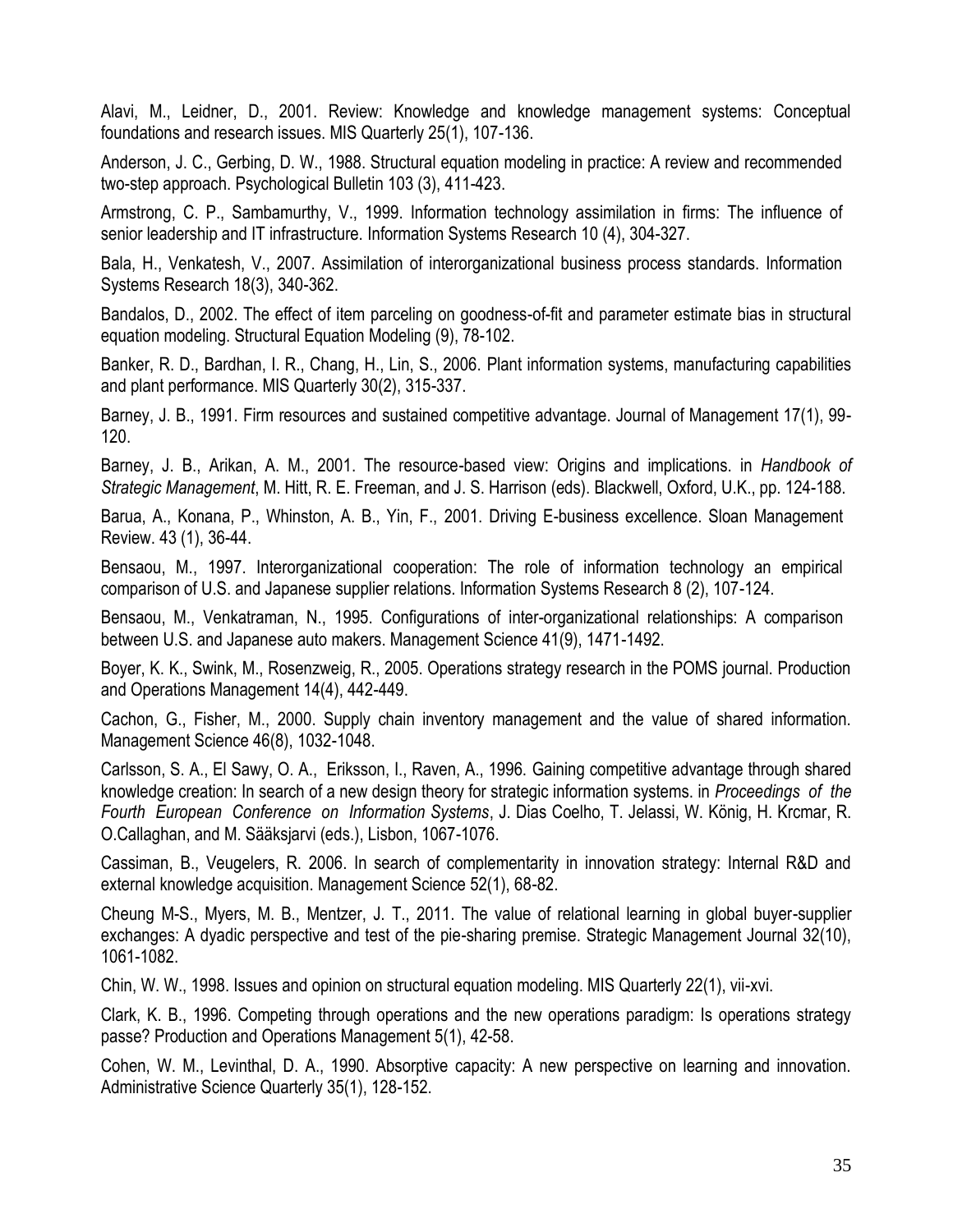Collis, D. J., 1994. Research note: How valuable are organizational capabilities? Strategic Management Journal 15(winter special issue), 143-152.

Davenport, T. H., Prusak, L., 1998. *Working Knowledge*. Harvard Business School Press, Boston, MA.

Devaraj, S., Wei, J., Krajewski, L., 2007. Impact of eBusiness technologies on operational performance: The role of production information integration in the supply chain. Journal of Operations Management 25, 1199- 1216.

Diamantopoulos, A., Winklhofer, H. M., 2001. Index construction with formative indicators: An alternative to scale development. Journal of Marketing Research 38(2), 269-277.

Dong, S., Xu, S., Zhu, K., 2009. Information technology in supply chains: The value of IT-enabled resources under competition. Information Systems Research 20(1), 18-32.

Dyer, J., Singh, H., 1998. The relational view: Cooperative strategy and sources of interorganizational competitive strategy. Academy of Management Review (23), 660-679.

Eisenhardt, K. M., Martin, J. A., 2000. Dynamic capabilities: What are they? Strategic Management Journal 21, 1105-1122.

Ethiraj, S., Kale, P., Krishnan, M., Singh, J., 2005. Where do capabilities come from and how do they matter? A study in the software service industry. Strategic Management Journal 26(1), 25-45.

Fornell, C., Larcker, D. F., 1981. Evaluating structural equation models with unobservable variables and measurement error. Journal of Marketing Research (18), 39-50.

Fortune, A., Mitchell, W., 2012. Unpacking firm exit at the firm and industry levels: The adaptation and selection of firm capabilities. Strategic Management Journal 33(7), 794-819

Frohlich, M.T., 2002. e-Integration in the supply chain: Barriers and performance. Decision Science 33(4), 537- 556.

Frohlich, M. T., Westbrook, R., 2002. Demand chain management in manufacturing and services: Web-based integration, drivers and performance. Journal of Operations Management 19(2), 185-200.

Gaimon, C., 2008. The management of technology: A production and operations management perspective. Production and Operations Management 17(1), 1-11.

Gerwin, D., 1993. Manufacturing flexibility: A strategic perspective. Management Science 39(4), 395-410.

Grewal, R., Corner, J. M., Mehta, R., 2001. An investigation into the antecedents of organizational participation in business-to-business electronic markets. Journal of Marketing (65), 17-33.

Grewal, R., Slotegraaf, R. J., 2007. Embeddedness of organizational capabilities. Decision Science 38(7), 451- 488.

Grant, R. M., 1996. Prospering in dynamically-competitive environments: Organizational capability as knowledge integration. Organization Science 7(4), 375-387.

Heim, G.R., Peng .D. X., 2010. The impact of information technology use on plant structure, practices, and performance: An exploratory study. Journal of Operations Management 28, 144–162.

Helfat, C. E., Peteraf, M. A., 2003. The dynamic resource-based view: Capability lifecycle. Strategic Management Journal 24(10), 997-1010.

Hill, C.A., Scudder, G.D., 2002. The use of electronic data interchange for supply chain coordination in the food industry. Journal of Operations Management (20), 375-387.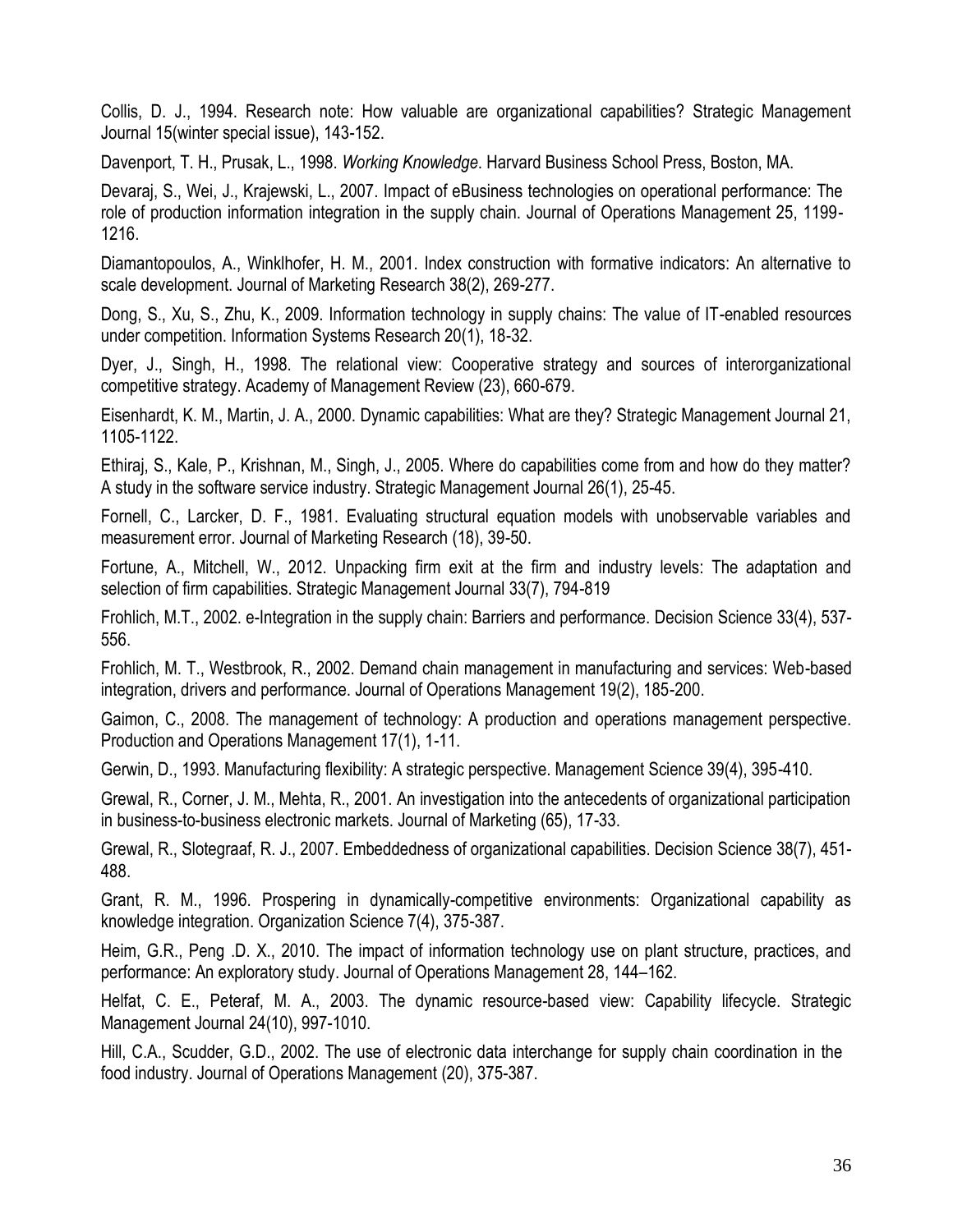Hoops, D. G., Masden, T. L., 2008. A capability-based view of competitive heterogeneity. Industrial and Corporate Change 17(3), 393-426.

Jap, S., Mohr, J. J., 2002. Leveraging Internet technologies in B2B relationships. California Management Review 44(4), 24-38.

Klein, R. Rai, A., 2009. Interfirm strategic information flows in logistics supply chain relationships. MIS Quarterly 33(4), 735-762.

Kogut, B., Zander, U., 1992. Knowledge of the firm, combinative capabilities, and the replication of technology. Organization Science 3(3), 383-397.

Kohli, R., Devaraj, S. 2003. Measuring information technology payoff: A meta-analysis of structural variables in firm-level empirical research. Information Systems Research 14(2), 127-145.

Kraaijenbrink, J., Spencer, J.-C., Groen, A. J., 2010. The resource-based view: A review and assessment. Journal of Management 36(1), 349-372.

Law, K. S., Wong, C., Mobley, W. H., 1998. Toward a taxonomy of multidimensional constructs. Academy of Management Review 23(4), 741-755.

Makadok, R., 2001. Toward a synthesis of the resource-based and dynamic-capability views of rent creation. Strategic Management Journal (22), 387-401.

Malhotra, A., Gosain, S., El Sawy, O. A., 2005. Absorptive capacity configurations in supply chains: Gearing for partner-enabled market knowledge creation. MIS Quarterly 25(2), 229-249.

McAfee, A., 2002. The impact of enterprise information technology adoption on operational performance: An empirical investigation. Production and Operations Management 11(1) 33-53.

Melville, N., Kraemer, K. Gurbaxani, V. 2004. Information technology and organizational performance : An integrative model of IT business value. MIS Quarterly 28(2), 282-322.

Menor, L. J., Kristal, M. M., Rosenzweig, E. D., 2007. Examining the influence of operational intellectual capital on capabilities and performance. Manufacturing and Services Operations Management 9(4), 559-578.

Mishra, A. N., Konana, P., Barua, A., 2007. Antecedents and consequences of Internet use in procurement: An empirical investigation of U.S. manufacturing firms. Information Systems Research 18(1), 103-120.

Mithas, S., Jones, J. L., Mitchell,W., 2008. Buyer intention to use Internet-based reverse auctions: The role of asset specificity, product specialization and non-contractibility. MIS Quarterly 32(4), 705-724.

Mithas, S., Ramasubbu, N., Sambamurthy,V., 2011. How information management capability influences firm performance. MIS Quarterly 35(1), 237-256.

Monczka, R., Trent, R., Handfield, R., 2002. Purchasing and supply chain management. South-Western Thomson Learning, Cincinnati, Ohio.

Mukhopadhyay, T., Kekre, S., 2002. Strategic and operational benefits of electronic integration in B2B procurement processes. Management Science 48(10), 1301-1313.

Mukhopadhyay, T., Kekre, S., Kalathur, S., 1995. Business value of information technology: A study of electronic data interchange. MIS Quarterly 19(2), 137-156.

Nickerson, J. A., Zenger, T. R., 2004. A knowledge-based theory of the firm: The problem-solving perspective. Organization Science 15(6), 617-632.

Nunnally, J. C., 1978. *Psychometric Theory* McGraw Hill, New York.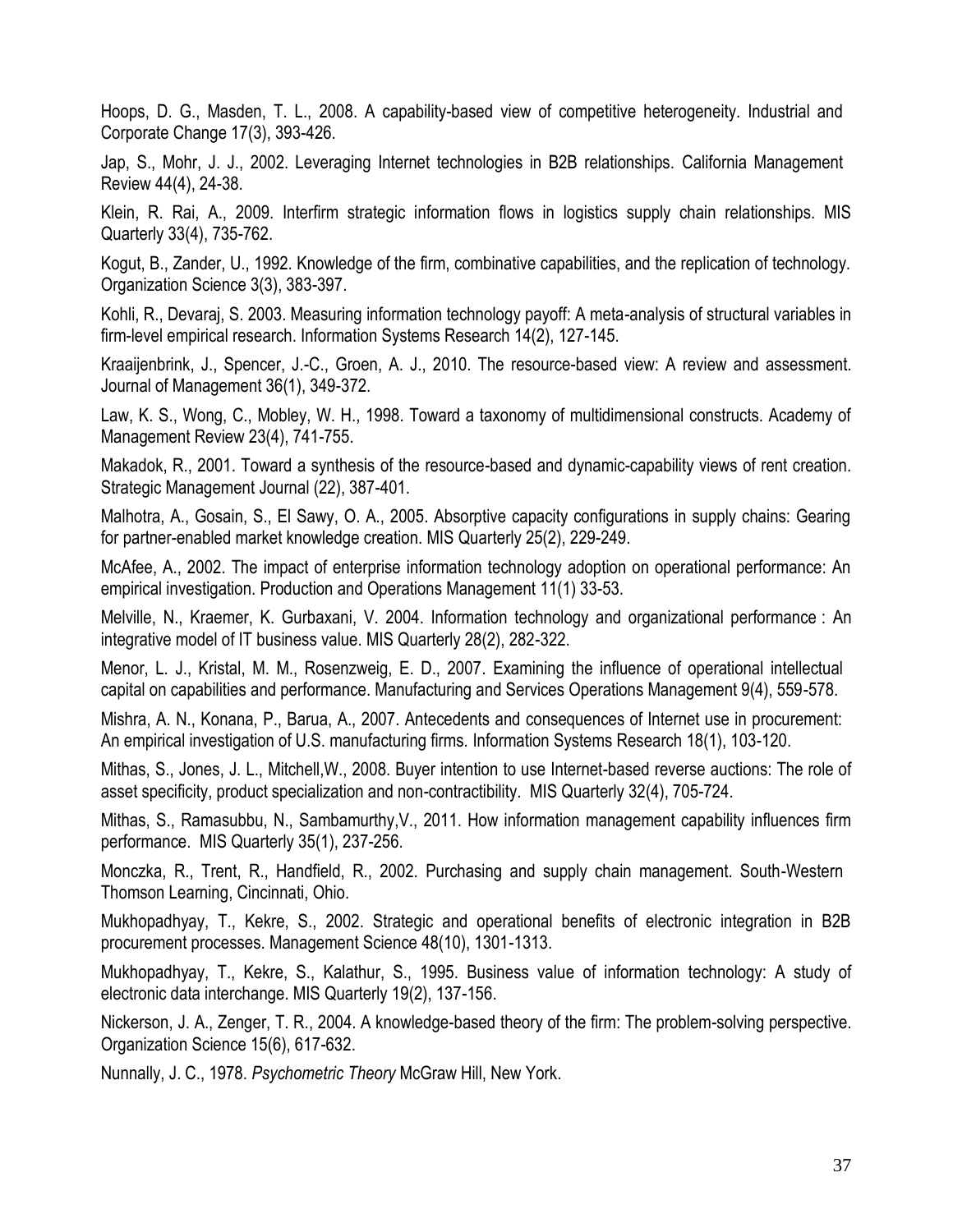Pavlou, P. A., El Sawy, O. A. 2006. From IT leveraging competence to competitive advantage in turbulent environments: The case of new product development. Information Systems Research 17(3), 198-227.

Peleg, B., Lee, H. L., Hausman, W. H., 2002. Short-term Internet-enabled procurement strategies versus long-term contracts. Production and Operations Management 11(4), 458-479.

Piccoli, G., Ives, B., 2005. IT-dependent strategic initiatives and sustained competitive advantage: A review and synthesis of the literature. MIS Quarterly 29(4), 747-776.

Podsakoff, P. M., MacKenzie, S. B., Lee, J-Y., Podsakoff, N. P., 2003. Common method biases in behavioral research: A critical review of the literature and recommended remedies. Journal of Applied Psychology 88(5) 879-903.

Podsakoff, P. M., Organ, D., 1986. Self-reports in organizational research: Problems and prospects. Journal of Management 12, 531-543.

Rabinovich, E., M.E. Dresner, P.T. Evers. 2003. Assessing the effects of operational processes and information systems on inventory performance. *Journal of Operations Management* 21 63-80.

Rai, A., Patnayakuni, R., Seth, N., 2006. Firm performance impacts of digitally enabled supply chain integration capabilities. MIS Quarterly 30(2), 225-246.

Rai, A., Tang, X., 2010. Leveraging IT capabilities and competitive process capabilities for the management of interorganizational relationship portfolios. Information Systems Research 21(3), 516-542.

Ramsay, J., 2001. The resource based perspective, rents, and purchasing's contribution to sustainable competitive advantage. The Journal of Supply Chain Management 37(3), 38-47.

Ray, G., Barney, J. B., Muhanna, W. A., 2004. Capabilities, business processes, and competitive advantage: Choosing the dependent variable in empirical tests of resource-based view. Strategic Management Journal (25), 23-37.

Riedl, D. F., Kaufmann, L., Zimmermann, C., Perols, J. L. 2013. Reducing uncertainty in supplier selection decisions: Antecedents and outcomes or procedural rationality. Journal of Operations Management (31) 24-36.

Rosenzweig, E., 2009. A contingent view of e-collaboration and performance in manufacturing. Journal of Operations Management 27, 462-478.

Salvato, C., Rerup, C., 2010. Beyond collective entities: Multilevel research on organizational routines and capabilities. Journal of Management 37, 468-490.

Sambamurthy, V., Bharadwaj, A., Grover, V., 2003. Shaping agility through digital options: Reconceptualizing the role of information technology in contemporary firms. MIS Quarterly 27(2), 237-263.

Sambamurthy, V., Zmud, R., 1999. Arrangements for information technology governance: A theory of multiple contingencies. MIS Quarterly 23(2), 261-290.

Saraf, N., Langdon, C. S., Gosain, S., 2007. IS application capabilities and relational value in interfirm relationships. Information Systems Research 18(3), 320-339.

Schroeder, R., Bates, K. A., Junttila, M. A., 2002. A resource-based view of manufacturing strategy and the relationship to manufacturing performance. Strategic Management Journal (23), 105-117.

Setia, P., Sambamurthy, V., Closs, D. J., 2008. Realizing business value of agile IT applications: Antecendents in the supply chain networks. Information Technology and Management 9(1), 5-19.

Setia, P., Venkatesh, V., Joglekar, S. 2013. Leveraging digital technologies: How information quality leads to localized capabilities and customer service performance. MIS Quarterly 37(2), 565-590.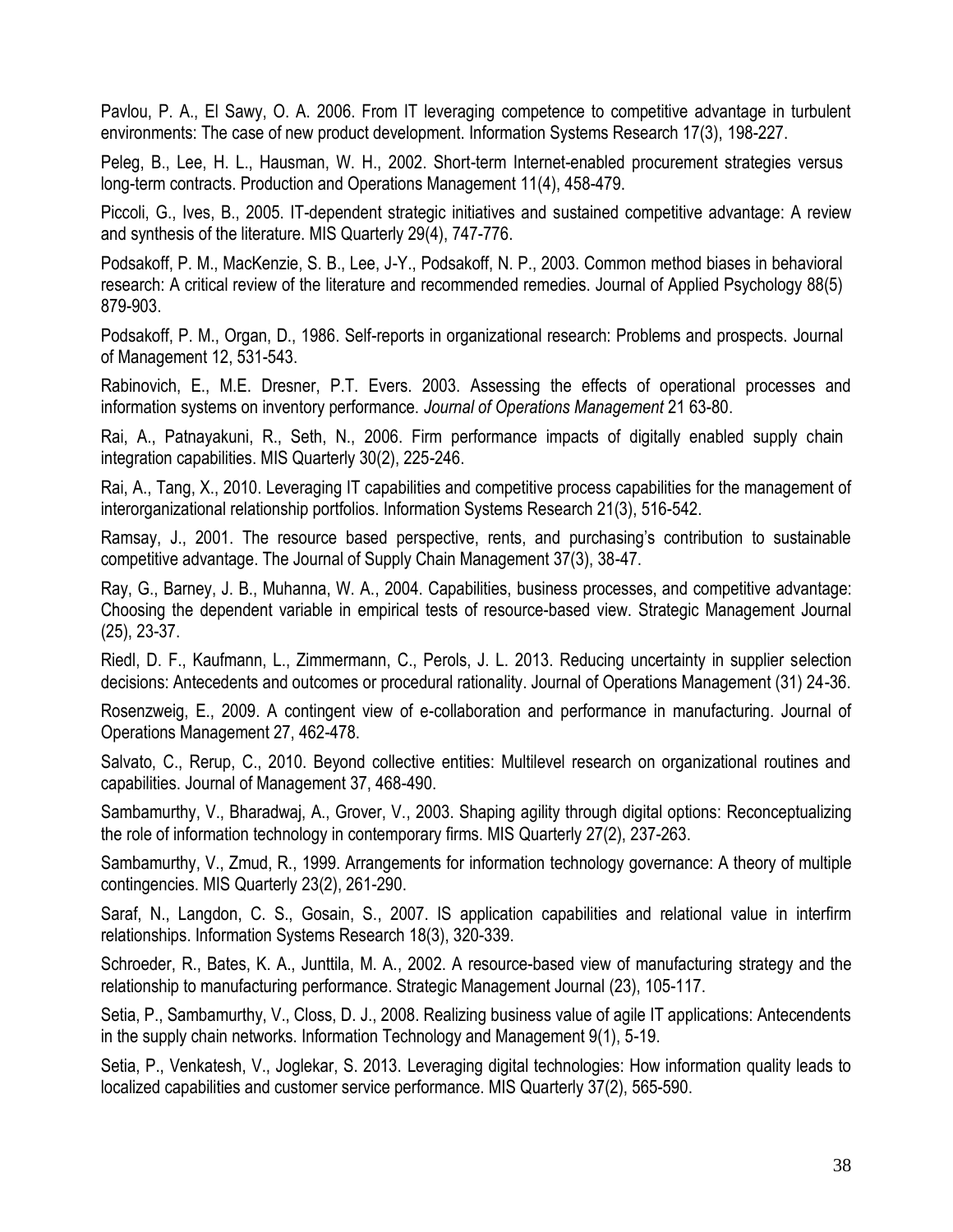Schreyögg, G., Kliesch-Eberl, M., 2007. How dynamic can organizational capabilities be? Towards a dualprocess model of capabilities dynamization. Strategic Management Journal 28, 913-933.

Sirmon, D. G., Hitt, M. A., Ireland, R. D., 2007. Managing firm resources in dynamic environments to create value: Looking inside the black box. Academy of Management Review 32(1), 273-292.

Srinivasan, K., Kekre, S., Mukhopadhyay, T., 1994. Impact of electronic data interchange technology on JIT shipments. Management Science 40(10) 1291-1304.

Subramani, M. R., 2004. How do suppliers benefit from information technology use in supply chain relationships? MIS Quarterly 28(1), 45-73.

Tabachnick, B. G., Fidell, L. S. 1996. *Using Multivariate Statistics*. Harper Collins, New York.

Tallon, P. 2012. Value chain linkages and the spillover effects of strategic information technology alignment: A process-level view. Journal of Management Information Systems 28(3), 9-44.

Tanriverdi, H., 2005. Information technology relatedness, knowledge management capability and performance of multi-business firms. MIS Quarterly 29(2), 311-334.

Tanriverdi, H., Venkatraman, N., 2005. Knowledge relatedness and performance of multi-business firms. Strategic Management Journal (26), 97-119.

Tazelaar, F., Snijders, C. 2013. Operational risk assessment by supply chain professionals: Process and performance. Journal of Operations Management (31), 37-51.

Teece, D. J., Pisano, G., Shuen, A., 1997. Dynamic capabilities and strategic management. Strategic Management Journal 18(7), 509-533.

Tippins, M. J., Sohi, R. S., 2003. IT competency and firm performance: Is organizational learning a missing link? Strategic Management Journal (24), 745-761.

Tripsas, M., Gavetti, G., 2000. Capabilities, cognition and inertia. Evidence from digital imaging. Strategic Management Journal 21, 1147-1161.

Walton, S. V., Marucheck, A. S., 1997. The relationship between EDI and supplier reliability. International Journal of Purchasing and Materials Management 33(3) 30-35.

Watson, I., 1999. CBR is a methodology not a technology. Knowledge-based Systems Journal 12(5-6), 303- 308.

Wu, S. J., Melnyk, S. A., Flynn, B. B., 2010. Operational capabilities: The secret ingredient. Decision Science. 41(4), 721-754.

Zenz, G., Thompson, G. H., 1994. *Purchasing and the Management of Materials.* John Wiley and Sons, New York.

Zhu, K., Kraemer, K., 2005. Post-adoption variations in usage and value of e-business by organizations: Cross-country evidence from the retail industry. Information Systems Research 16(1), 61-84.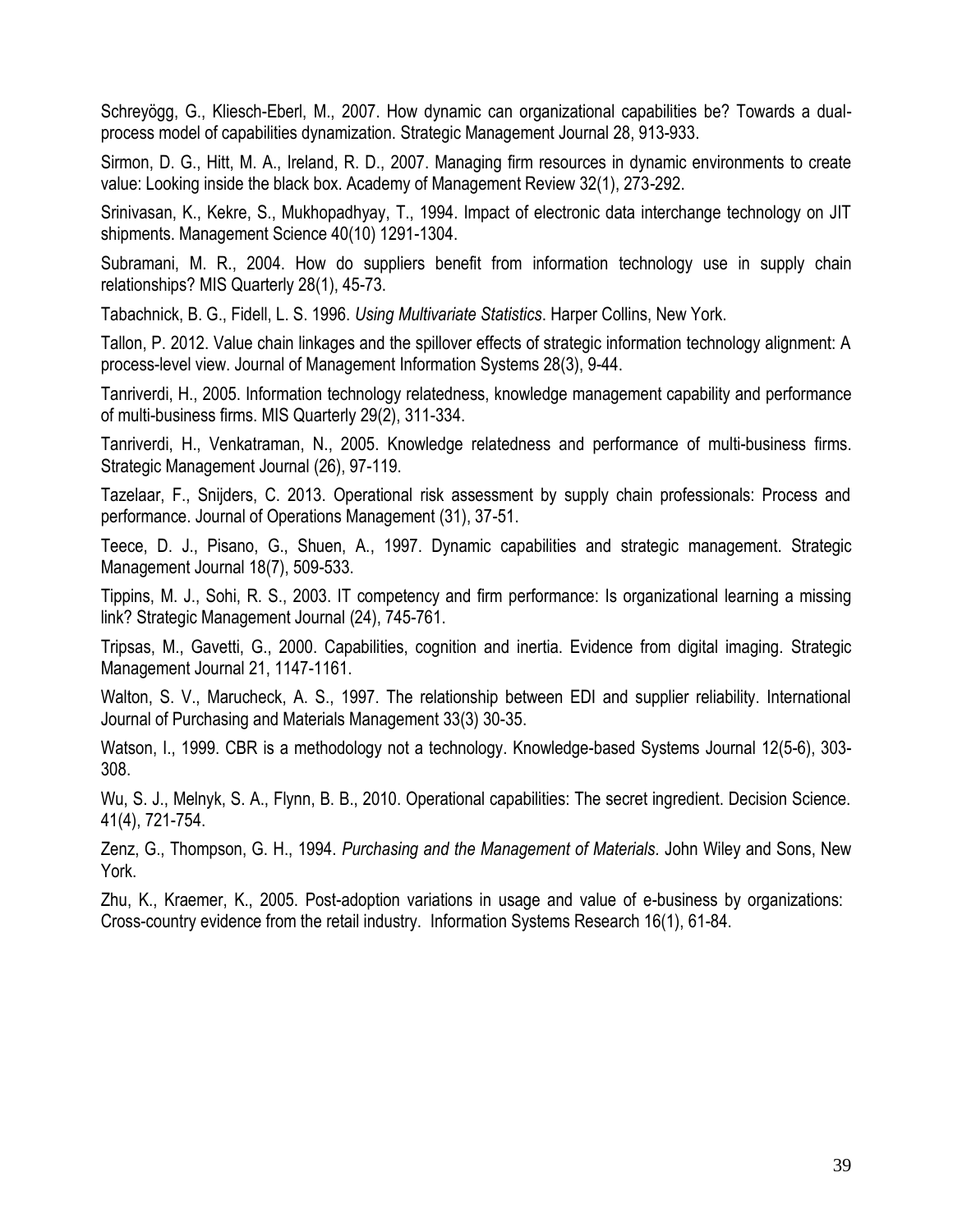

**Figure 1: A Comparison of Existing and Proposed Capability Hierarchies**



**Figure 2: Research Model**

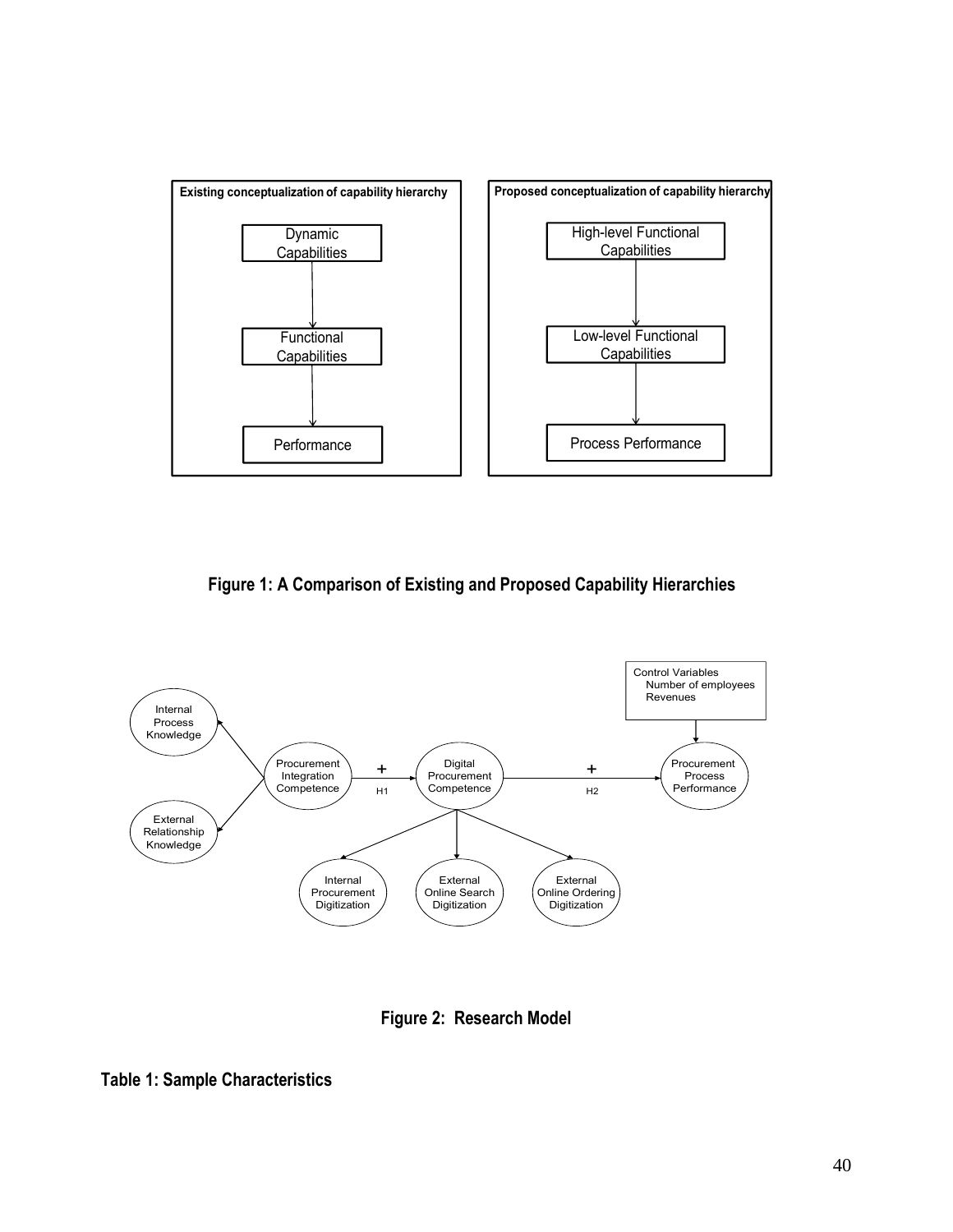| 1. Firm's Size – Revenues in Million \$                                                                                 | Percentage |
|-------------------------------------------------------------------------------------------------------------------------|------------|
| Less than 100 million                                                                                                   | 44.7       |
| 100 - 499 million                                                                                                       | 32.7       |
| 500 - 4999 million                                                                                                      | 14.6       |
| Above 5000 million                                                                                                      | 8.0        |
| 2. Firm's Size - Number of Employees                                                                                    |            |
| Less than 100                                                                                                           | 9.7        |
| $100 - 499$                                                                                                             | 40.0       |
| $500 - 1000$                                                                                                            | 14.9       |
| $1000 - 4999$                                                                                                           | 20.8       |
| Above 5000                                                                                                              | 14.6       |
| 3. Industry                                                                                                             |            |
| SIC code 35. Industrial & Commercial Machinery & Computer Equipment                                                     | 30.6       |
| SIC code 36. Electronic & Other Electrical Equipment & Components except Computer Equipments                            | 28.4       |
| SIC code 37. Transportation Equipment                                                                                   | 22.6       |
| SIC code 38. Measuring, Analyzing & Controlling Instruments; Photographic, medical & Optical<br>Goods; Watches & Clocks | 18.4       |

## **Table 2: Descriptive Statistics, Correlations among Constructs and Square-root of Average Variance Extracted**

| Constructs                                 | Mean  | S.D. | V1      | V2      | V3      | V4      | V5      | V6 |
|--------------------------------------------|-------|------|---------|---------|---------|---------|---------|----|
| Internal process knowledge (V1)            | 12.20 | 3.21 | 0.78    |         |         |         |         |    |
| External relationship knowledge (V2)       | 18.85 | 3.69 | $.20**$ | 0.84    |         |         |         |    |
| Internal procurement digitization (V3)     | 15.16 | 3.90 | .02     | $.52**$ | 0.67    |         |         |    |
| External online search digitization (V4)   | 0.28  | 0.24 | .12     | $.16*$  | $.23**$ | 0.93    |         |    |
| External online ordering digitization (V5) | 0.11  | 0.14 | .11     | $.20**$ | $.39**$ | $.54**$ | 0.82    |    |
| Procurement process performance (V6)       | 1.04  | 1.38 | .07     | .07     | $.26**$ | $21**$  | $.42**$ |    |
|                                            |       | .    |         |         |         |         |         |    |

\*\*:  $p<.01$ ; \*: $p<.05$ 

# **Table 3: Construct Loadings and t-statistics**

| Second-Order Construct                | First-Order Construct      | Indicators                       | Loadings                | t-stat                       |
|---------------------------------------|----------------------------|----------------------------------|-------------------------|------------------------------|
| Procurement Integration<br>Competence | Internal Process Knowledge | IPK1<br>IPK <sub>2</sub><br>IPK3 | 0.777<br>0.734<br>0.821 | $2.96*$<br>2.43"<br>$3.72**$ |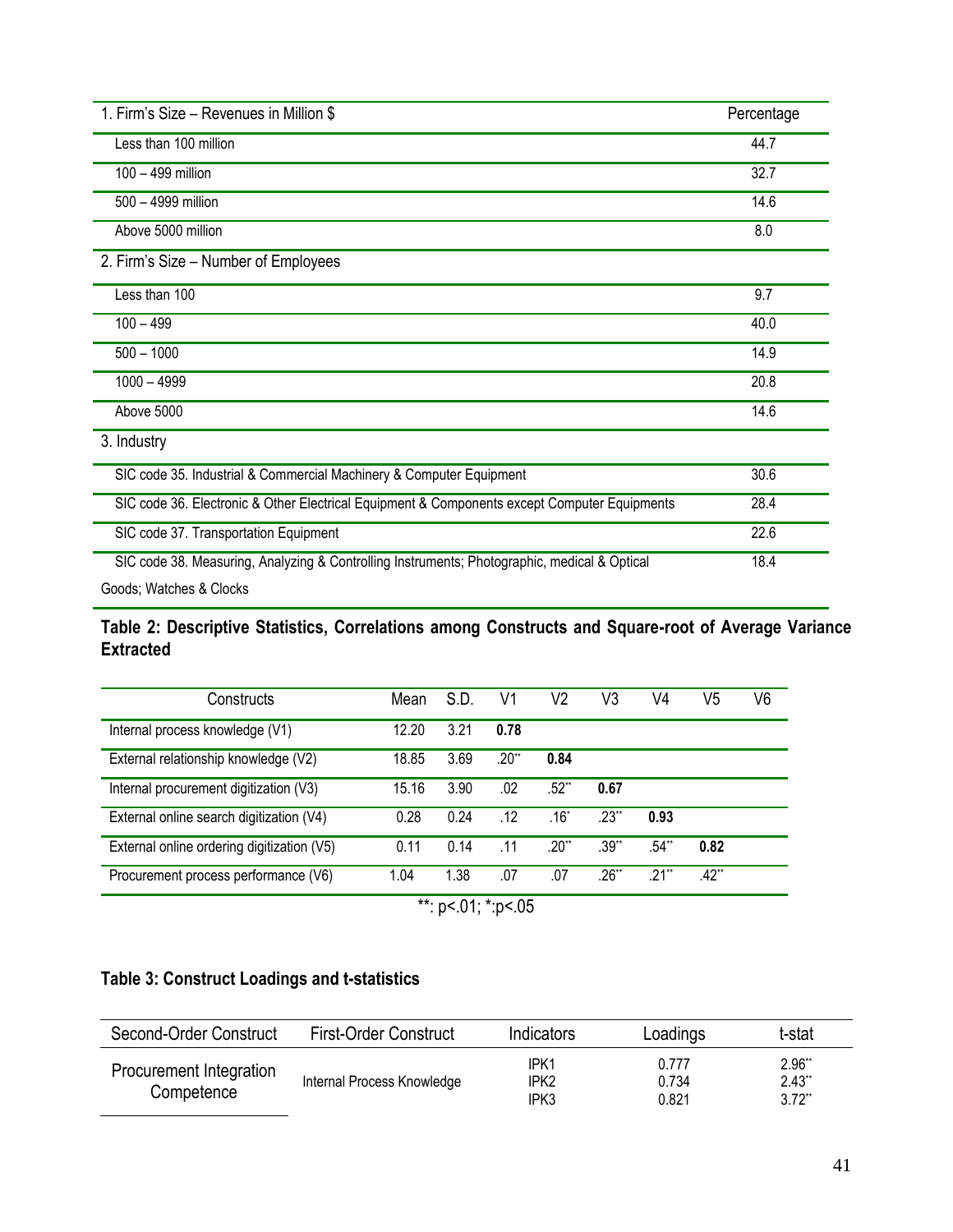|                                                                                                                                                     | <b>External Relationship</b><br>Knowledge                                    | ERK1<br>ERK <sub>2</sub><br>ERK3<br>ERK4                                 | 0.721<br>0.887<br>0.879<br>0.882          | $7.16**$<br>29.79**<br>28.92**<br>29.18**                 |
|-----------------------------------------------------------------------------------------------------------------------------------------------------|------------------------------------------------------------------------------|--------------------------------------------------------------------------|-------------------------------------------|-----------------------------------------------------------|
|                                                                                                                                                     | Internal Procurement<br>Digitization                                         | IPD <sub>1</sub><br>IPD <sub>2</sub><br>IPD3<br>IPD4<br>IPD <sub>5</sub> | 0.681<br>0.768<br>0.504<br>0.632<br>0.718 | $8.35**$<br>13.16**<br>$4.52**$<br>$6.65**$<br>$11.15$ ** |
| <b>Digital Procurement</b><br>Competence<br>$\frac{1}{2}$ and $\frac{1}{2}$ and $\frac{1}{2}$ and $\frac{1}{2}$ and $\frac{1}{2}$ and $\frac{1}{2}$ | External Online Search<br>Digitization                                       | EOSD1<br>EOSD <sub>2</sub>                                               | 0.929<br>0.940                            | 34.96**<br>50.63**                                        |
|                                                                                                                                                     | <b>External Online Ordering</b><br>Digitization<br>$\sim$ $\sim$ $\sim$<br>. | EOOD <sub>1</sub><br>EOOD <sub>2</sub><br>EOOD3<br>EOOD4                 | 0.842<br>0.861<br>0.833<br>0.733          | 13.96**<br>$16.42**$<br>12.08**<br>$11.34**$              |

significant at  $p$ <0.01

## **Table 4: Summary of Results**

| Path                                                                              | <b>Coefficient</b> | <b>Significance</b> |  |  |  |  |
|-----------------------------------------------------------------------------------|--------------------|---------------------|--|--|--|--|
| H1: Procurement integration competence -> Digital procurement competence          | $0.297**$          | < 0.01              |  |  |  |  |
| H2: Digital procurement competence -> Procurement process performance             | $0.398**$          | < 0.01              |  |  |  |  |
| Control variable: Size -> Procurement process performance                         | 0.107              | NS.                 |  |  |  |  |
| Control variable: Revenue -> Procurement process performance                      | 0.130              | NS.                 |  |  |  |  |
| Percent Variance Explained (R-square) for Procurement Process Performance = 19.1% |                    |                     |  |  |  |  |
| <b>Second Order Coefficients</b>                                                  |                    |                     |  |  |  |  |
| Procurement integration competence -> Internal process knowledge                  | $0.497**$          | < 0.01              |  |  |  |  |
| Procurement integration competence -> External relationship knowledge             | $0.941**$          | < 0.01              |  |  |  |  |
| Digital procurement competence -> Internal procurement digitization               | $0.635**$          | < 0.01              |  |  |  |  |
| Digital procurement competence -> External online search digitization             | $0.682**$          | < 0.01              |  |  |  |  |
| Digital procurement competence -> External online ordering digitization           | $0.884**$          | < 0.01              |  |  |  |  |
| **: p<0.01; NS: Non-significant                                                   |                    |                     |  |  |  |  |

# **Appendix: Survey Instrument**

Scale range: 1 = Strongly disagree; 7 = Strongly agree

## **Dimensions of Higher-order capability: Procurement integration competence**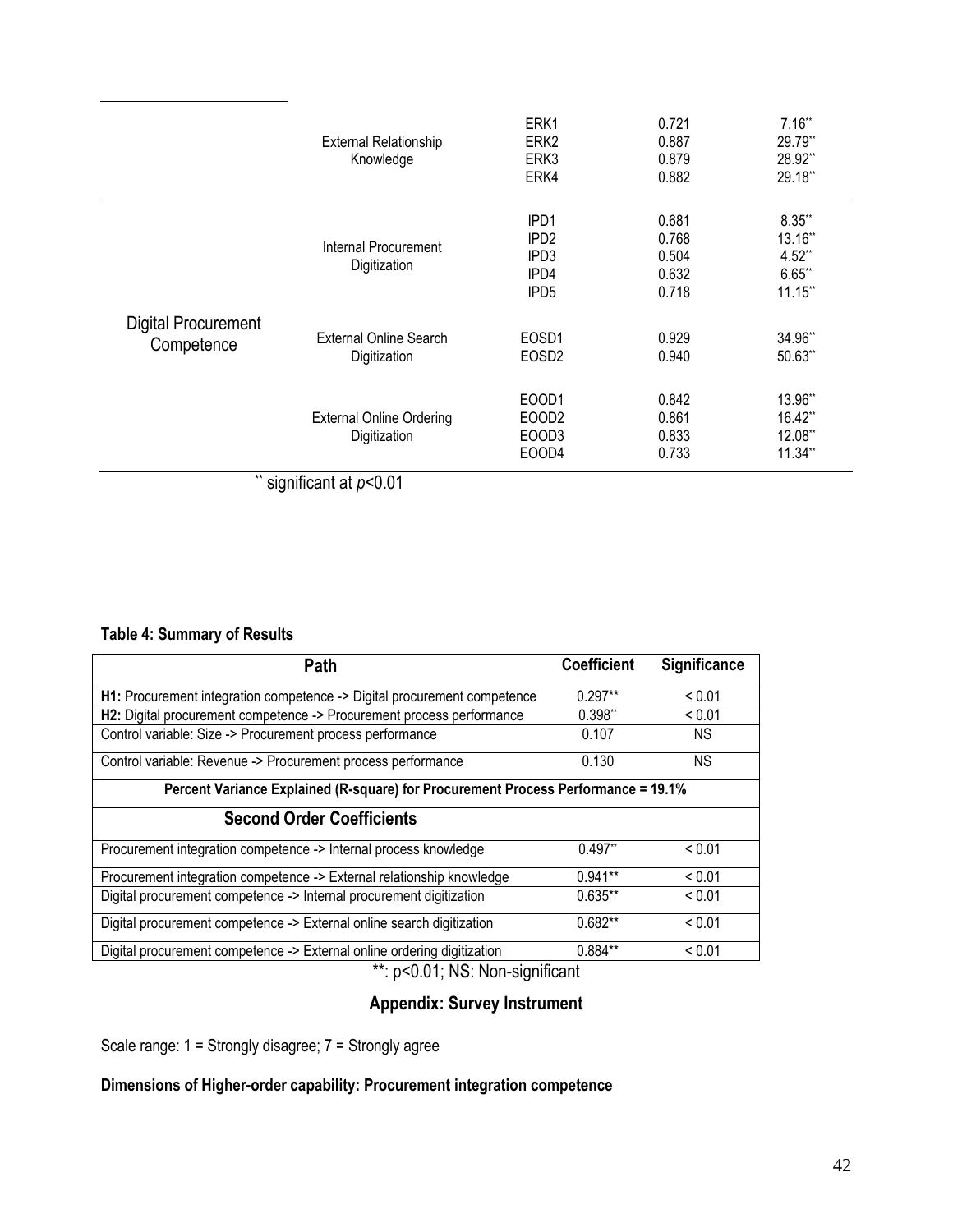## **1) External relationship knowledge (Composite reliability = 0.91)**

- 1. We share confidential information with our suppliers.
- 2. We coordinate closely with our suppliers.
- 3. We involve our suppliers in our long range planning.
- 4. We actively work together with our suppliers as partners.

**Source of items:** Jap and Mohr 2002, Dyer and Singh 1998, Bensaou 1997, Bensaou and Venkatraman 1995

#### **2) Internal process knowledge (Composite reliability =0.82)**

- 1. Our production goods (raw materials) have a complex electronic or mechanical assembly of raw materials.
- 2. Overall specifications for the production goods we procure are simple. **(R)<sup>7</sup>**
- 3. A large number of our production goods are custom-designed to our specifications.

**Source of items:** Items developed for this study

#### **Dimensions of Lower-order capability: Digital procurement competence**

#### **3) Internal procurement digitization (Composite reliability = 0.79)**

- 1. We share procurement related information electronically within our firm.
- 2. Our firm has automated the ordering process for production goods (raw materials).
- 3. We depend heavily on paper documents during the entire procurement process. **(R)**
- 4. Our procurement application is highly integrated with other applications (e.g., inventory, logistics, manufacturing).
- 5. We can easily exchange and integrate data from our suppliers.

**Source of items:** Barua et al. (2004), Armstrong and Sambamurthy (1999)

#### **4) External online search digitization (Composite reliability = 0.93)**

All the items were measured using percentage scale.

Task % accomplished on the Internet

Product search on the Internet

Identification of new suppliers on the Internet

**Source of items:** Items based upon Zenz and Thompson 1994, Monczka et al. 2002

### **5) External online ordering digitization (Composite reliability = 0.89)**

Task % accomplished on the Internet Negotiations of terms with suppliers on the Internet

Completion of procurement transactions on the Internet

<sup>7</sup> Reverse coded item

 $\overline{a}$